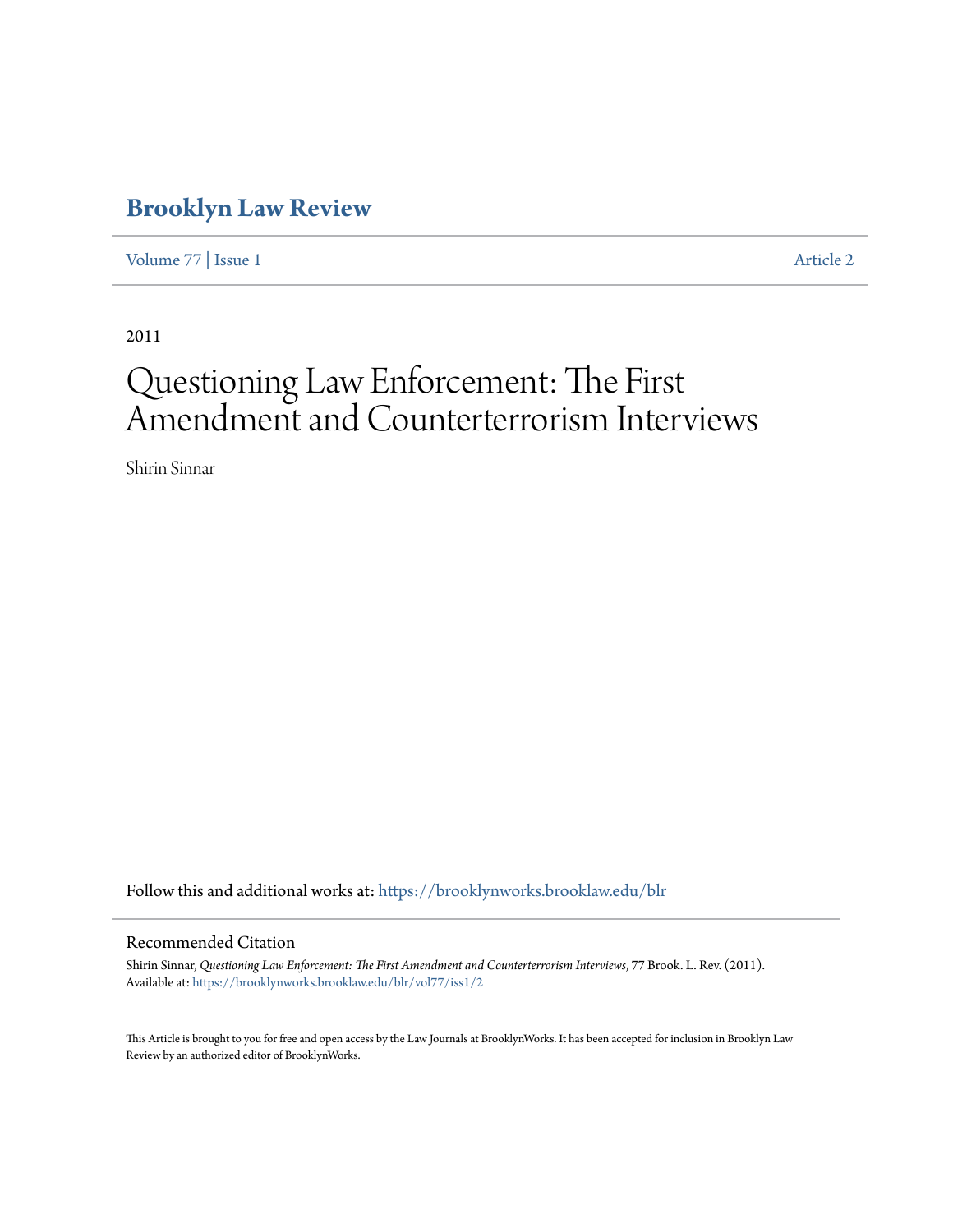# Questioning Law Enforcement

# THE FIRST AMENDMENT AND COUNTERTERRORISM INTERVIEWS

*Shirin Sinnar*†

#### **INTRODUCTION**

Law enforcement interviews are sometimes viewed as one of the least intrusive and least objectionable investigative techniques in the government's counterterrorism arsenal.<sup>1</sup> In theory, a law enforcement agent's voluntary request for information from an individual for a counterterrorism investigation, or a border agent's questioning of a person returning to the United States after traveling abroad, only minimally impinges on privacy and individual rights. Federal Bureau of Investigation (FBI) and Customs and Border Protection (CBP) interviews do not involve extreme interrogation methods, the imposition of criminal sanctions for speech, or the use of covert investigative tools hidden from public view—all policies that have attracted considerable public and scholarly attention.

Yet law enforcement interviews of U.S. Muslims in the terrorism context<sup>2</sup> involve greater coercion and stigma than

<sup>†</sup> Law Fellow, Stanford Law School. J.D., Stanford Law School, 2003. I owe deep gratitude to Norman Spaulding, Matthew Stephenson, Ahilan Arulanantham, David Cole, Jayashri Srikantiah, Scott Michelman, Sudha Setty, George Bisharat, Jeanne Merino, Andrea Roth, Briana Rosenbaum, Elizabeth Pollman, and Deepa Varadarajan for comments on earlier drafts. My research assistant Jimmy Bierman, and the law librarians at Stanford Law School, especially George Wilson and Sergio Stone, provided excellent research assistance. Finally, I am indebted to Imran Maskatia, Maryam Maskatia, Abbas and Zehra Sinnar, and Shirin and Arif Maskatia for invaluable support.<br> $\frac{1}{2}$  See infra note 16.

<sup>&</sup>lt;sup>1</sup> *See infra* note 16.<br><sup>2</sup> Throughout this piece, I focus on law enforcement interviews in the U.S. Muslim community, given the particular focus of U.S. counterterrorism efforts on Islamic extremist violence. Where I discuss a study, policy, or legal case that focuses on an ethnic community that substantially overlaps with U.S. Muslims (such as "Arab Americans" or "South Asians"), I make the distinction clear. Otherwise, I use the term *U.S. Muslims* with the understanding that much of the analysis would also apply to overlapping ethnic communities. In addition, in referring to "counterterrorism" interviews or interviews in the "terrorism context," I refer not just to interviews within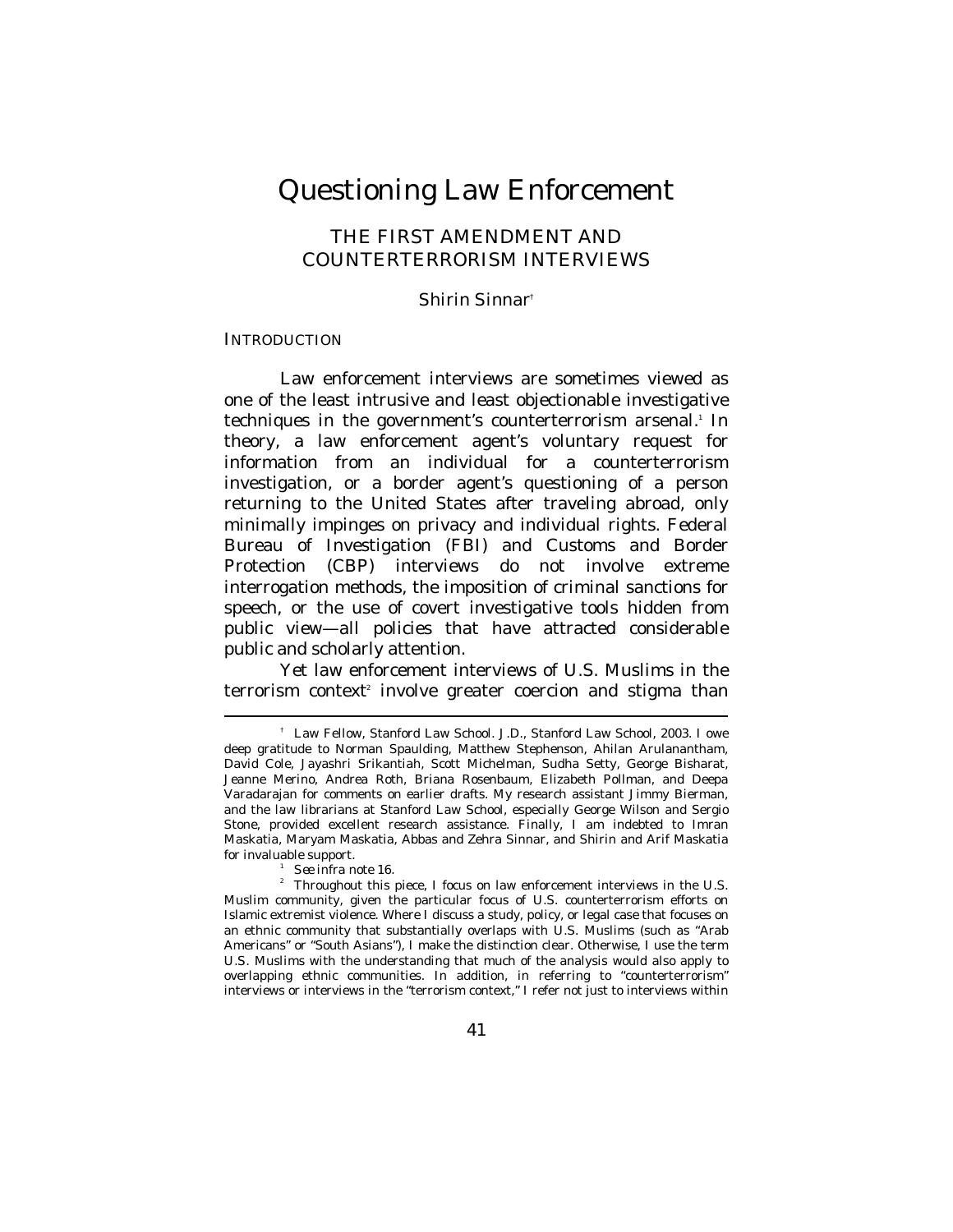prevailing accounts recognize. Interviews are startlingly common: some estimates suggest that the FBI, for instance, has questioned hundreds of thousands of U.S. Muslims.<sup>3</sup> FBI and CBP interviews alike have elicited widespread concern among U.S. Muslims as a result of the coercion involved, the content of the questioning, and the basis for interviewee selection. As personal, direct encounters between individuals in the U.S. Muslim community and the U.S. government, interviews are especially likely to inform targeted individuals' and communities' sense of "belonging" and inclusion as ethnic and religious minorities in the United States.

Where law enforcement agents select individuals for questioning primarily on the basis of their speech, associations, or other expressive activities protected by the First Amendment, interviews raise special concern. For instance, according to recent congressional testimony from a Muslim civil rights organization, the FBI questioned a computer programmer after he posted "political articles from mainstream news sources on his Facebook page"—approaching him at his workplace in front of colleagues and supervisors and potentially jeopardizing his job.4 The FBI contacted another man for questioning after a local newspaper published his nonviolent comments about the political situation in Pakistan.<sup>5</sup>

*Tabbaa v. Chertoff* was a rare case of such targeting to actually reach the courts. In *Tabbaa*, the CBP questioned, fingerprinted, photographed, and searched dozens of individuals returning to the United States after attending an Islamic conference in Toronto, applying the extra screening procedures "normally reserved for suspected terrorists."6 The government had no individualized suspicion regarding any of the plaintiffs, all U.S. citizens, but carried out these procedures on those travelers who told border officials that they had attended the Toronto gathering.<sup>7</sup> The conference drew over thirteen thousand participants and featured prominent Islamic speakers, musical

an explicit terrorism investigation, but to interviews conducted for, or justified by, the general purpose of gathering information on potential terrorist threats.<br> $\frac{3}{2}$  See infra note 20 and accompanying text.

<sup>&</sup>lt;sup>4</sup> *Racial Profiling and the Use of Suspect Classifications in Law Enforcement Policy: Hearing Before the Subcomm. on the Constitution, Civil Rights, and Civil Liberties of the H. Comm. on the Judiciary*, 111th Cong. 67 (2010) (statement of Farhana Khera, President and Executive Director, Muslim Advocates). 5

*Id.*

<sup>6</sup> Tabbaa v. Chertoff, 509 F.3d 89, 92 (2d Cir. 2007).

<sup>7</sup>  *Id.* at 92, 94.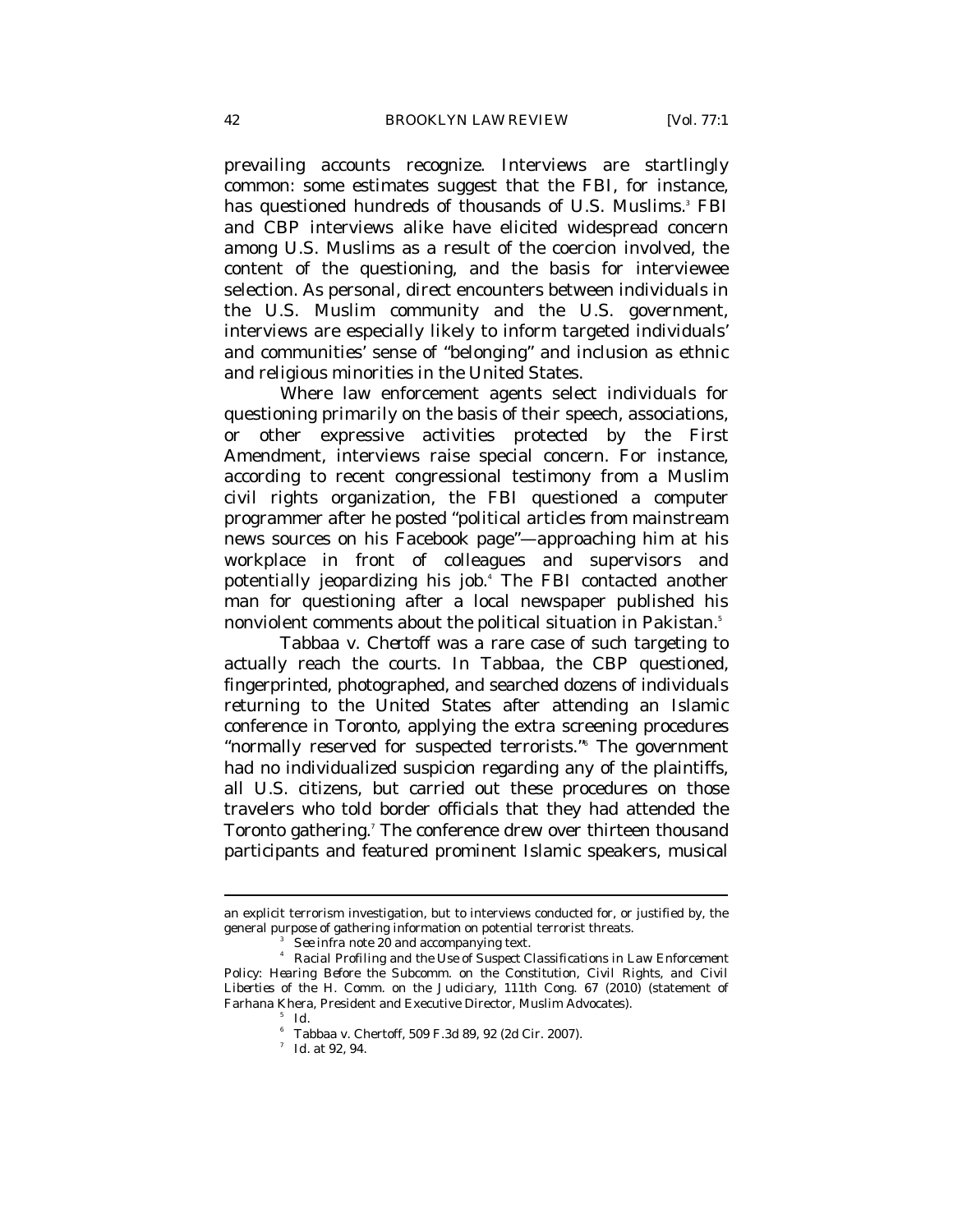performances, spiritual reflection, and communal prayer.<sup>8</sup> Border agents questioned plaintiffs about their activities at the conference, the content of the lectures, and the reasons they attended, and the detentions lasted between four and six hours.<sup>9</sup>

The CBP defended itself in *Tabbaa* by asserting that it acted based on information that individuals associated with terrorist activities would attend the conference and that the event might serve as a "meeting point" to plan terrorist activities or "exchange ideas and documents."10 The agency had ordered border agents to ascertain the identities of conference participants, check their status on watch lists, and search luggage to find any evidence of terrorist plans, documents, or weapons.<sup>11</sup> The Second Circuit Court of Appeals held that the measures significantly burdened plaintiffs' freedom of association but ruled that the government's security interests justified the intrusion.<sup>12</sup>

*Tabbaa* was wrongly decided: the court failed to question the notion that it was rational—and fair—to stop *every* person returning from a diverse gathering of thirteen thousand people on the possibility that she may have met a terrorist, and perfunctorily dismissed alternative methods of investigation.13 But it appropriately recognized the stigmatic harm from the screening measures and applied heightened scrutiny to the practice—engaging in a form of review other courts have declined to apply in First Amendment challenges to law enforcement investigations and surveillance.<sup>14</sup>

This article argues for heightened scrutiny of law enforcement interviews triggered by protected speech and association, which impose a substantial burden on those rights. Not all interviews based on First Amendment expression are wrong; speech or association may at times be a relevant basis for law enforcement inquiry. But the harms from such interviews call for careful scrutiny to determine whether a sufficient nexus exists between the First Amendment trigger for the scrutiny and an actual threat. Interviews based on First Amendment expression send a message to affected individuals and communities that *their* expressions of identity and participation in the public sphere are devalued, imposing stigma and chilling

- 
- 

 $\delta$  Id. at 94.

<sup>&</sup>lt;sup>9</sup> Id. at 94, 98, 100.

<sup>&</sup>lt;sup>10</sup> *Id.* at 93.<br><sup>11</sup> *Id.* at 94.<br><sup>12</sup> *Id.* at 102-03.<br><sup>13</sup> *Id.* at 104.

<sup>&</sup>lt;sup>14</sup> *Id.* at 102.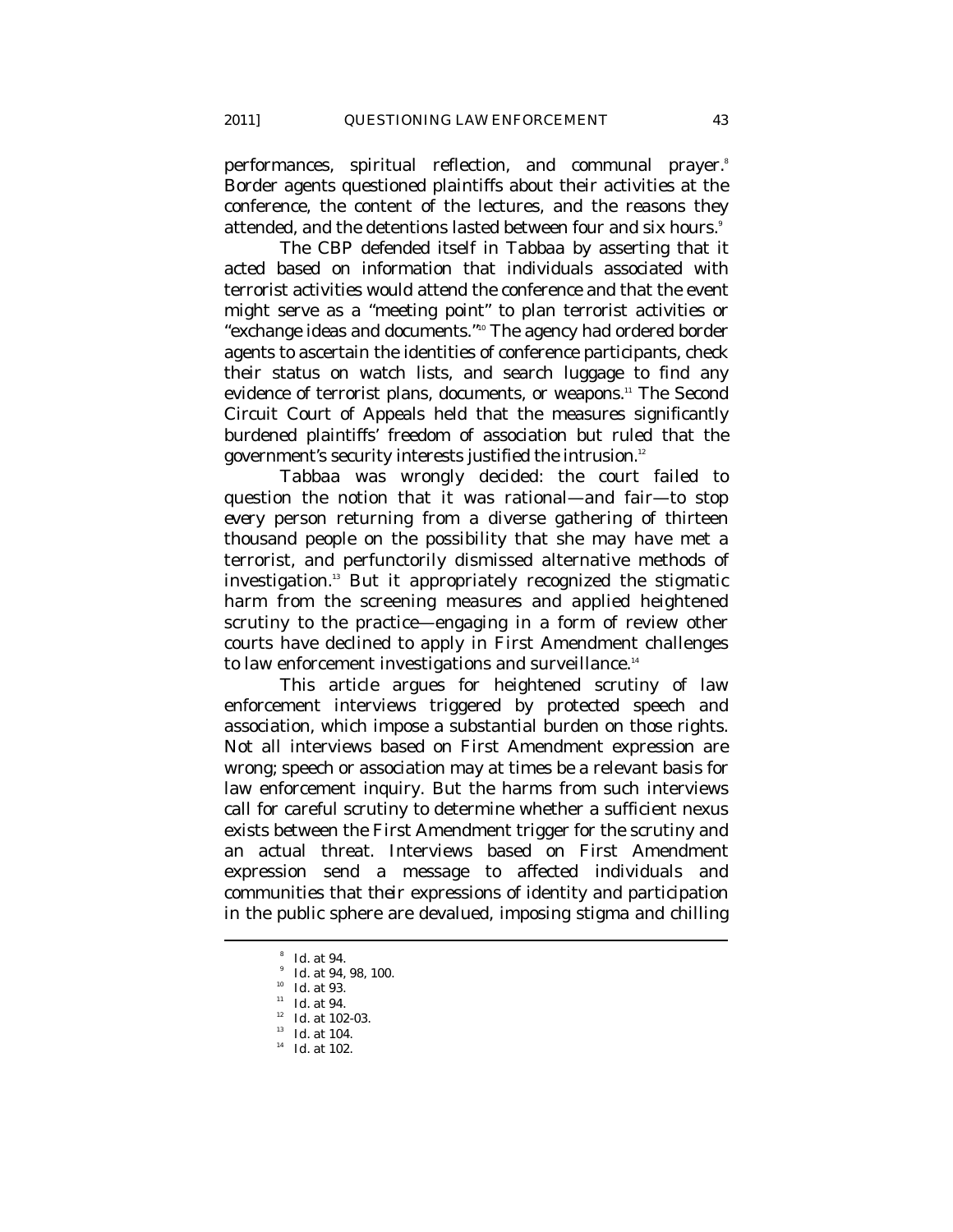expression. And there are historical reasons to question law enforcement interviews focused on First Amendment activities: in an earlier period of heightened fear over domestic and foreign threats, the FBI deliberately used interviews to suppress political speech and association by creating the impression that "there is an FBI agent behind every mailbox."15

There is now a growing literature on the effects of terrorism investigations on expression and association,<sup>16</sup> yet the scholarship on First Amendment freedom of speech and association doctrine related to investigations remains scant. Several scholars briefly cite doctrinal obstacles to Free Speech Clause challenges to surveillance or investigations before turning their attention elsewhere.<sup>17</sup> Moreover, the literature on law enforcement *interviews* in the terrorism context is almost nonexistent.18 Interviews are rarely the subject of new legislation, public announcements, or court challenges that attract public and scholarly notice. Even scholars arguing for greater protection of civil liberties often mention interviews only

<sup>&</sup>lt;sup>15</sup> See Socialist Workers Party v. Att'y Gen., 642 F. Supp. 1357, 1389 (S.D.N.Y. 1986) (quoting internal FBI memo from 1970).

For examples of post-9/11 scholarship on the First Amendment implications of counterterrorism investigations, see Linda E. Fisher, *Guilt by Expressive Association: Political Profiling, Surveillance and the Privacy of Groups*, 46 ARIZ. L. REV. 621 (2004); David A. Harris, *Law Enforcement and Intelligence Gathering in Muslim and Immigrant Communities After 9/11*, 34 N.Y.U. REV. L. & SOC. CHANGE 123 (2010); Aziz Z. Huq, *The Signaling Function of Religious Speech in Domestic Counterterrorism*, 89 TEX. L. REV. 833 (2011); Tom Lininger, *Sects, Lies, and Videotape: The Surveillance and Infiltration of Religious Groups*, 89 IOWA L. REV. 1201 (2004); Scott Michelman, *Who Can Sue over Government Surveillance?*, 57 UCLA L. REV. 71 (2009); Lawrence Rosenthal, *First Amendment Investigations and the Inescapable Pragmatism of the Common Law of Free Speech*, 86 IND. L.J. 1 (2011); Dawinder S. Sidhu, *The Chilling Effect of Government Surveillance Programs on the Use of the Internet by Muslim-Americans*, 7 U. MD. L.J. RACE, RELIGION, GENDER & CLASS 375 (2007); Daniel J. Solove, *The First Amendment as Criminal Procedure*, 82 N.Y.U. L. REV. 112 (2007); Patrick P. Garlinger, Note, *Privacy, Free Speech, and the Patriot Act: First and Fourth Amendment Limits on National Security Letters*, 84 N.Y.U. L. REV. 1105 (2009); Gayle Horn, Note, *Online Searches and Offline Challenges: The Chilling Effect, Anonymity and the New FBI Guidelines*, 60 N.Y.U. ANN. SURV. AM. L. 735 (2005); Murad Hussain, Note, *Defending the Faithful: Speaking the Language of Group Harm in Free Exercise Challenges to Counterterrorism* 

*Profiling*, *Profiling*, *Profiling*, *Profiling*, *Profiling*, *Supra* note 16, at 1266; Hussain, *supra* note 16, at 946-48.

<sup>&</sup>lt;sup>18</sup> The primary law review article found focusing on FBI or CBP interviews, though not from a First Amendment perspective, is Tracey Maclin, *"Voluntary" Interviews and Airport Searches of Middle Eastern Men: The Fourth Amendment in a Time of Terror*, 73 MISS. L.J. 471 (2003); *see also* Hussain, *supra* note 16, at 927-32 (addressing *Tabbaa* in presenting a free exercise theory for claims against targeting of religious expression).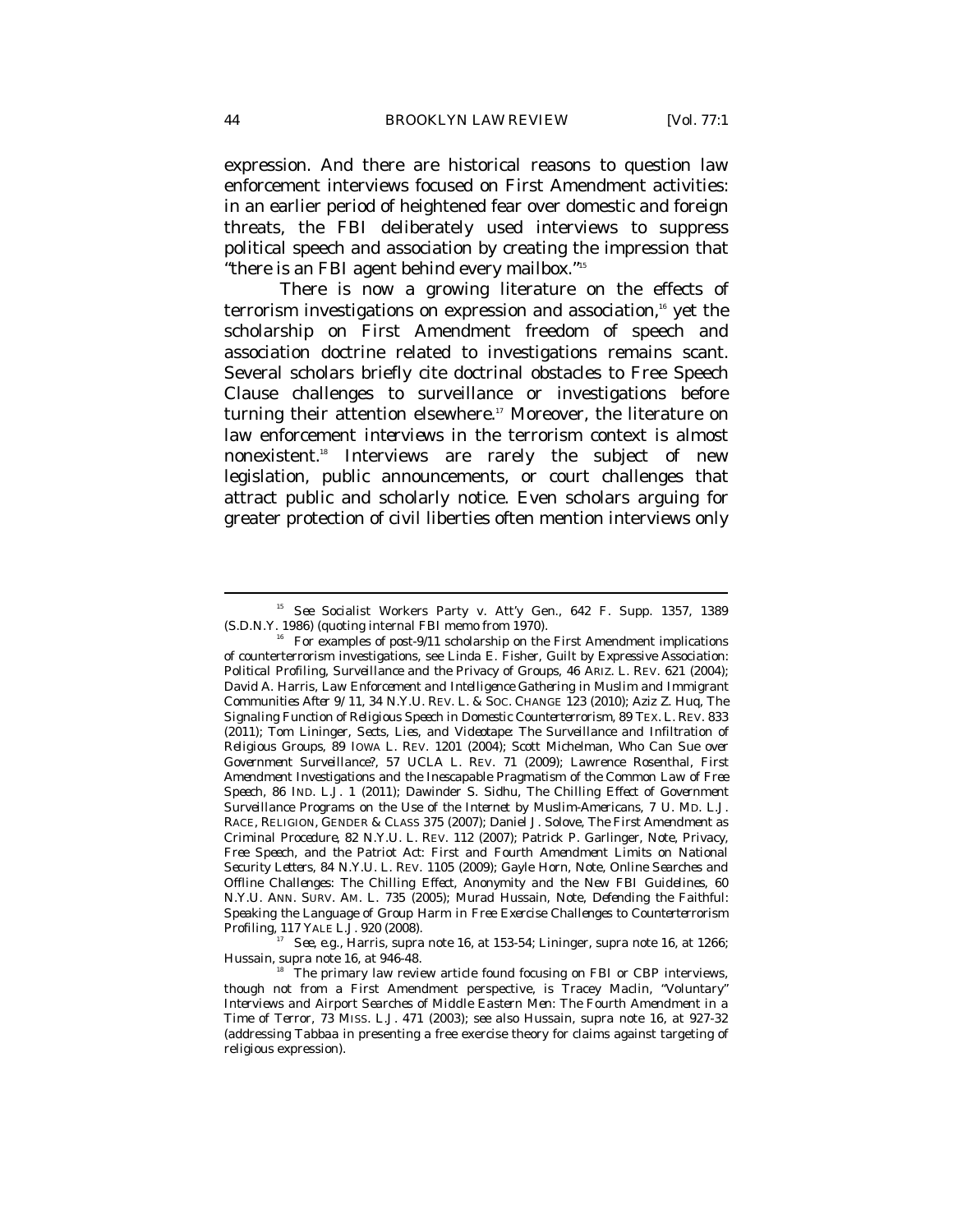to contrast them with more intrusive methods, thereby casting interviews as a relatively harmless investigative practice.<sup>19</sup>

This article addresses these gaps in the literature. Part I contextualizes FBI and CBP interviews of U.S. Muslims and describes three concerns they raise: the coercion of FBI and CBP encounters, the content of questioning, and the discriminatory basis for selection of interviewees. This part further argues that neither Fourth Amendment law nor internal regulations provides meaningful restrictions on interviews. Part II contends that law enforcement interviews that involve *First Amendment profiling*—the selection of an individual for law enforcement attention because of political, religious, or cultural expression or association—impose particularly grave stigmatic costs and chilling effects on individuals and communities. This part also maps out two separate normative concerns that the practice raises: a *suppression* concern about deliberate government attempts to suppress speech through an investigation and an *overbreadth* concern about the scope of an investigation triggered by expression, even where there is not an apparent illegitimate purpose. I argue that even without a suppression purpose, an investigation based on First Amendment profiling raises concern both because of the greater risk that hostility to expression influenced the scope of the investigation and because of the serious harms to individuals and communities.

Part III argues that courts ought to apply heightened scrutiny to interviews based on First Amendment profiling, and that existing First Amendment doctrine on free speech and association, while inconclusive, offers the potential for courts to do so. Some plaintiffs challenging FBI and CBP interviews should be able to surmount standing barriers that courts have erected in First Amendment cases, and further demonstrate, on the merits, substantial harm from investigations. Furthermore, lower courts have split as to whether heightened scrutiny is appropriate for reviewing First Amendment challenges to law enforcement investigations, and I counter the objection that narrow-tailoring requirements would impede critical law enforcement interests. Plaintiffs are most likely to succeed in challenges to First Amendment profiling where they can demonstrate tangible harm,

<sup>19</sup> *See* Solove, *supra* note 16, at 175-76 (advocating a warrant requirement for government information-gathering implicating First Amendment values, but not in voluntary interviews); Fisher, *supra* note 16, at 673 (contrasting voluntary interviews with infiltration of organizations).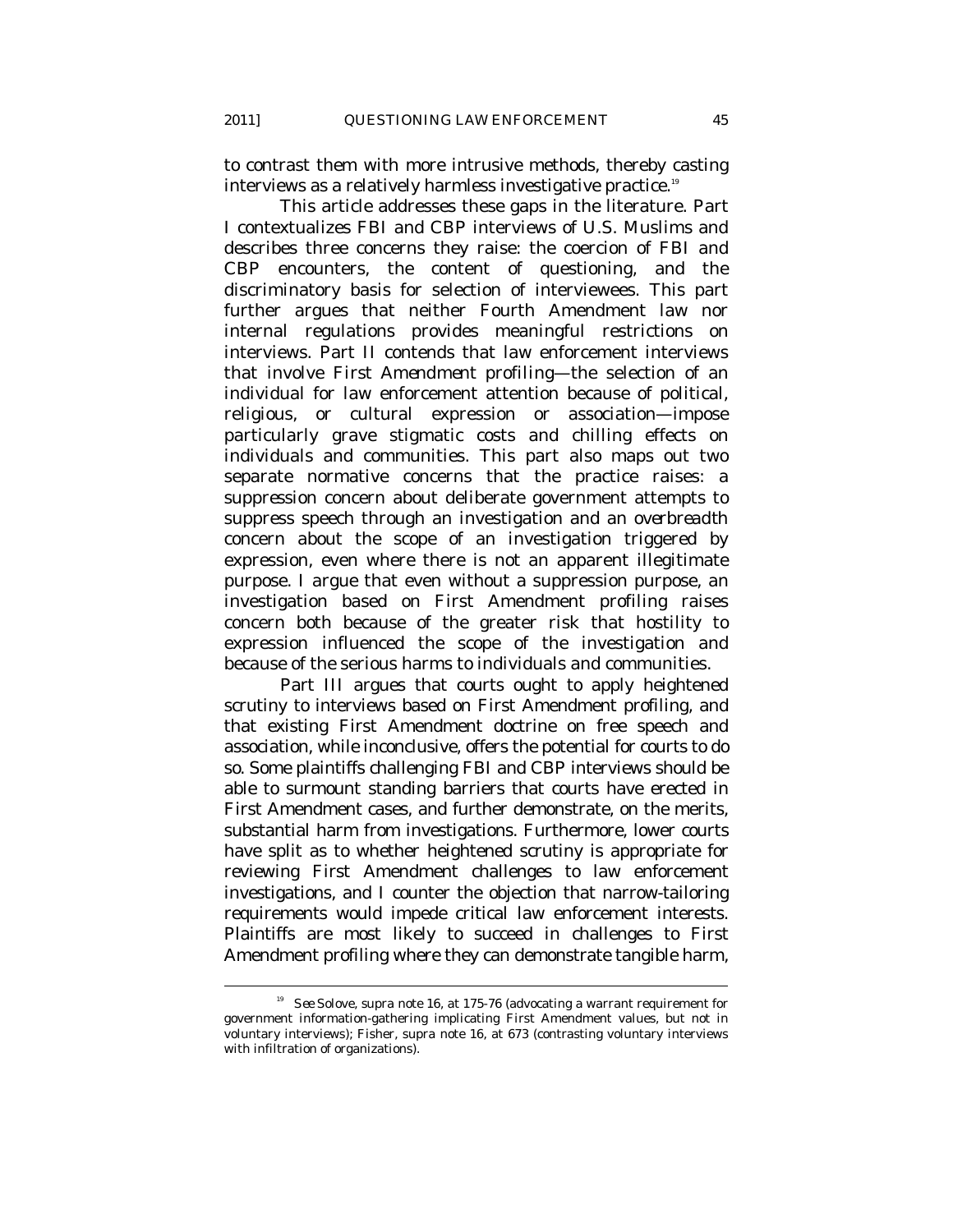such as detention, reputational injuries, or economic costs, in addition to stigma and chilling effects.

A few words about the limited nature of my claims are in order. I do not contend that the "average" interview based on First Amendment profiling will trigger judicial scrutiny or establish a violation of the law. It is also beyond question that any challenge to law enforcement terrorism investigations will need to overcome judicial concerns about second-guessing the factual determinations of law enforcement agencies regarding the appropriateness of particular investigative measures. Yet in the terrorism context, any legal challenge to an investigative practice will face significant obstacles. But precisely because legal challenges in this area are difficult, any avenue for judicial review not foreclosed becomes significant. While I do not argue that plaintiffs will usually prevail in challenging First Amendment profiling, I do contend that ostensibly nonintrusive and unobjectionable law enforcement questioning can impose substantial harm on individuals and communities, and that the First Amendment's guarantees of free speech and association offer the potential to contest these harms in an important segment of cases.

#### I. LAW ENFORCEMENT INTERVIEWS

Law enforcement agents question individuals for national-security purposes in a wide variety of contexts: immigration officials interview noncitizens applying for citizenship or permanent residency, local police question motorists stopped in traffic whose names trigger a watch-list match, prosecutors question witnesses before grand juries, and investigators interrogate suspects arrested for terrorism offenses. This article focuses on two of the most common forms of interviews in the counterterrorism context affecting immigrants and U.S. citizens alike—FBI interviews of individuals approached at home, work, or in their communities, and CBP interviews of individuals seeking to reenter the United States at airports or land borders after traveling abroad. The prevailing view in much of the legal doctrine and commentary, sometimes explicit but often unstated, is that interviews in either context inflict little harm, at least relative to other investigative methods, because they are minimally intrusive, overt, and involve "mere questioning." This part argues that while FBI and CBP interviews serve an important national-security function, in practice, these interviews raise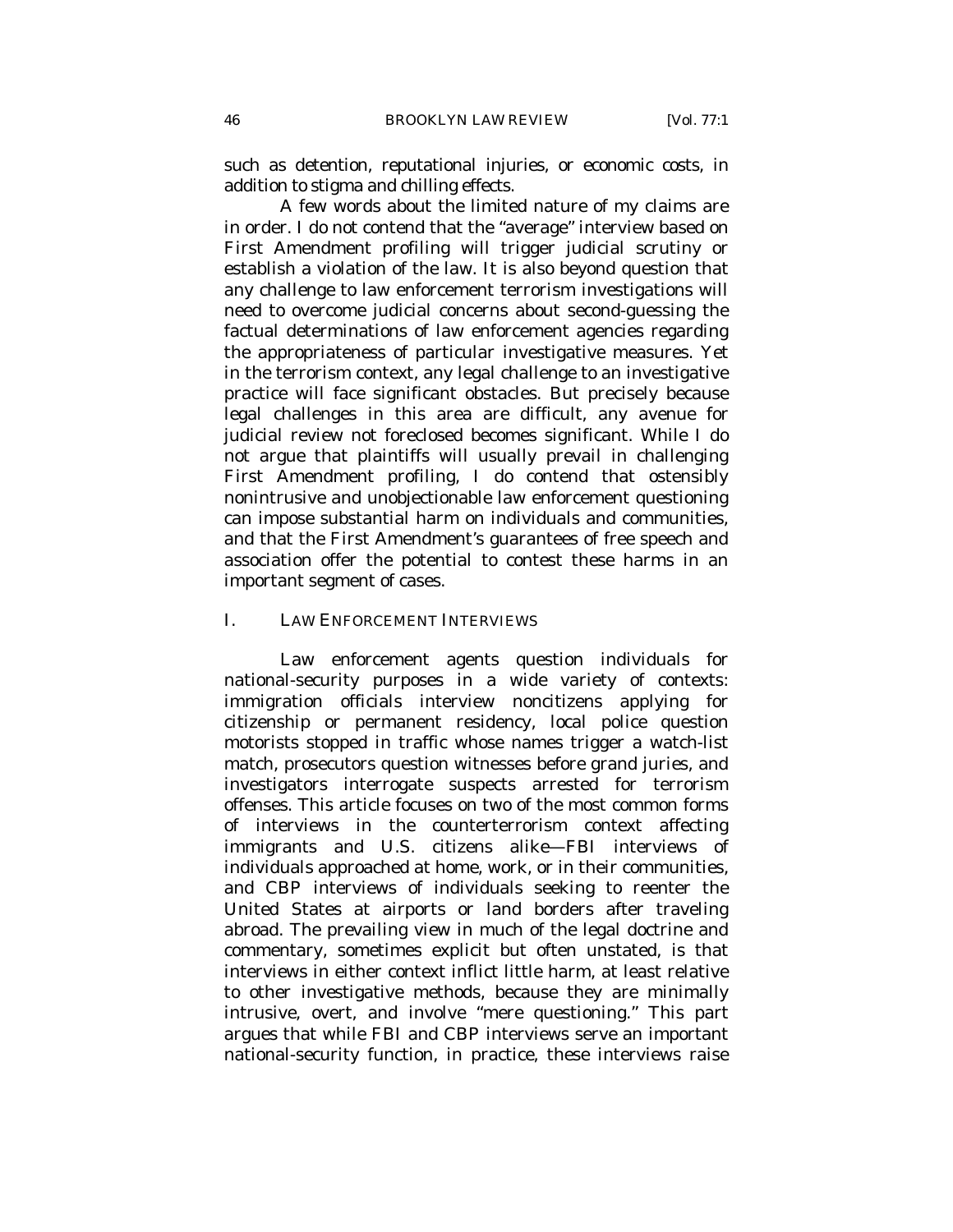$\overline{a}$ 

serious concerns related to their coercion, the content of questioning, and the basis for selection of interviewees, and that existing Fourth Amendment doctrine and internal agency guidelines provide insufficient constraints.

#### *A. FBI and CBP Interviews: Context and Concerns*

Some scholars and officials have estimated that the FBI has conducted as many as two hundred thousand or half a million interviews of Muslims in the United States<sup>20</sup> staggering numbers, if accurate, given estimates that adult Muslims in the United States number fewer than two million.<sup>21</sup> In the first three years following the September 11 attacks, the FBI carried out at least four well-publicized national rounds of interviews of Muslims and Arabs. These rounds included two interview campaigns of thousands of Arab male noncitizens based on demographic information suggesting "similarit[ies]" with al Qaeda terrorists;<sup>22</sup> interviews of nearly ten thousand Iraqi immigrants, including U.S. citizens, before the invasion of Iraq;<sup>23</sup> and interviews of Muslims in the months before the 2004 presidential election.<sup>24</sup> But beyond these announced interview campaigns, the FBI continues to interview U.S. Muslims, in waves and individually, in order to investigate specific terrorist threats,<sup>25</sup> gather general intelligence about communities,<sup>26</sup>

<sup>&</sup>lt;sup>20</sup> LOUISE A. CAINKAR, HOMELAND INSECURITY: THE ARAB AMERICAN AND MUSLIM EXPERIENCE AFTER 9/11 113, 125 (2009) (citing statements in 2005 by a retired FBI counterterrorism official and the director of the MIT Center for International Studies). It is not clear what data these estimates relied on, and the FBI official's reference to "half a million interviews" may have been intended as a rhetorical statement of the large number of interviews rather than an actual estimate.<br><sup>21</sup> A recent national study by the Pew Research Center estimated that there

are 1.4 million adult Muslims in the United States, although estimates of the community's size vary considerably. PEW RESEARCH CTR., MUSLIM AMERICANS: MIDDLE

U.S. GEN. ACCOUNTING OFFICE, GAO-03-459, HOMELAND SECURITY: JUSTICE DEPARTMENT'S PROJECT TO INTERVIEW ALIENS AFTER SEPTEMBER 11, 2001, at

<sup>&</sup>lt;sup>23</sup> *See, e.g.*, Tom Brune, *Defending Iraqi Interviews*, NEWSDAY (N.Y.), Apr. 18, 2003, at A28; Frank James, *FBI Questions Rankle Some U.S. Iraqis*, CHI. TRIB., Apr. 13, 2003, at C14. 24 *See, e.g.*, Brian Haynes, *Extra Scrutiny Chafes Muslims*, LAS VEGAS REV.-

J., Oct. 4, 2004, at 1A; Richard B. Schmitt & Donna Horowitz, *FBI Starts to Question Muslims in U.S. About Possible Attacks*, L.A. TIMES, July 18, 2004, at A17; Dennis

<sup>&</sup>lt;sup>25</sup> See, e.g., Jake Armstrong, *FBI in Lodi: Abusive or Just Assertive*?, LODI NEWS-SENTINEL, July 23, 2005 (describing questioning and surveillance of Muslims in Lodi, California after arrest of several residents on terrorism and/or immigration charges); Nathaniel Hoffman, *Muslims Endure FBI Persistence in Lodi*, CONTRA COSTA TIMES, June 11, 2005, at A01 (same).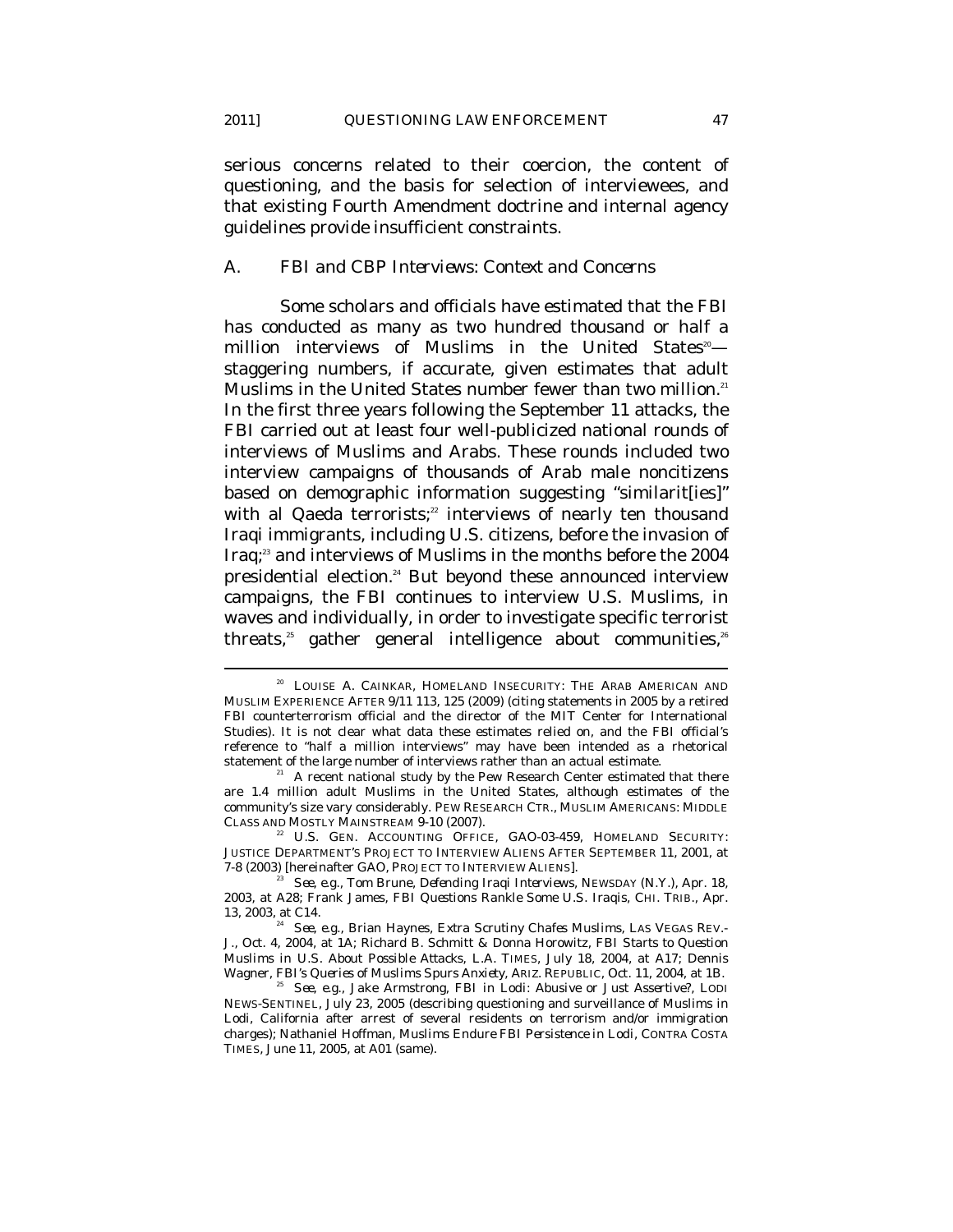follow up on tips of suspicious activity called in from the public,<sup>27</sup> or solicit people to act as undercover informants.<sup>28</sup>

At U.S. international airports and land borders, the CBP questions returning travelers, including U.S. citizens, to intercept terrorists, weapons, and physical contraband<sup>29</sup> as well as to collect intelligence for law enforcement agencies' broader use.<sup>30</sup> Reports of actual interviews make clear that the intelligence collected is not limited to activities with a specific nexus to the border (such as a person's legal status in the United States or suspicious international travels), but includes information gathering on U.S. mosques and organizations within the United States.<sup>31</sup> Thus, the agency uses its authority to search and question travelers at U.S. borders to acquire a range of information that law enforcement could not easily compel within the United States.

All travelers at U.S. borders can expect some scrutiny at the point of entry, including a review of identification and travel documents, and sometimes immigration-status questioning or luggage inspection.<sup>32</sup> For most U.S. citizens, these encounters are brief, but the CBP pulls aside some individuals—including citizens—for protracted questioning or more intrusive searches.

CBP.GOV (June 7, 2010), www.cbp.gov/xp/cgov/about/mission/cbp.xml.

U.S. CUSTOMS & BORDER PROT., CBP DIRECTIVE NO. 3340-049, BORDER SEARCH OF ELECTRONIC DEVICES CONTAINING INFORMATION 7 (2009), *available at*  http://www.dhs.gov/xlibrary/assets/cbp\_directive\_3340-049.pdf (describing sharing of terrorism information with other federal agencies); *see also* ANALYSIS OF EXCERPTS FROM ASIAN LAW CAUCUS—ELECTRONIC FRONTIER FOUNDATION 2008 FOIA RELEASE 4 (2008), *available at* http://www.eff.org/files/filenode/alc/bordersearch\_analysis.pdf (describing email from CBP New York field office stating that CBP's data collection capabilities had attracted wide interest from other law enforcement agencies); Ellen Nakashima, *Expanded Powers to Search Travelers at Border Detailed*, WASH. POST, Sept. 23, 2008, at A02 (describing FBI interview of individual based on information obtained from CBP search).

<sup>31</sup> *See infra* notes 65-75 and accompanying text.<br><sup>32</sup> U.S. CUSTOMS & BORDER PROT., KNOW BEFORE YOU GO: REGULATIONS FOR INTERNATIONAL TRAVEL BY U.S. RESIDENTS 3, 5 (2009), *available at* http://www.cbp.gov/ linkhandler/cgov/travel/vacation/kbyg/kbyg\_regulations.ctt/kbyg\_regulations.pdf [hereinafter KNOW BEFORE YOU GO].

<sup>26</sup> *See, e.g.*, Carrie Johnson & Robin Shulman, *Probes Test Trust that Authorities Strove to Win from U.S. Muslims*, WASH. POST, Oct. 5, 2009, at A03 (quoting retired FBI special agent describing agents' role as to "know everything that's going on" in a mosque or community); *see also* Alex Ransom, *Muslims Feel Targeted by* 

*See, e.g., Eric Bailey, FBI Questions High School Student over "PLO" Doodle*, L.A. TIMES, Dec. 16, 2005, at B4 (describing questioning of 16-year-old based on allegation that student had doodled the initials "PLO" on a binder and stored pictures of suicide bombers on his cell phone). 28 *See, e.g.*, Peter Waldman, *A Muslim's Choice: Turn U.S. Informant or Risk* 

*Losing Visa*, WALL ST. J., July 11, 2006, at A1. 29 U.S. Customs & Border Prot., *Protecting Our Borders—This Is CBP*,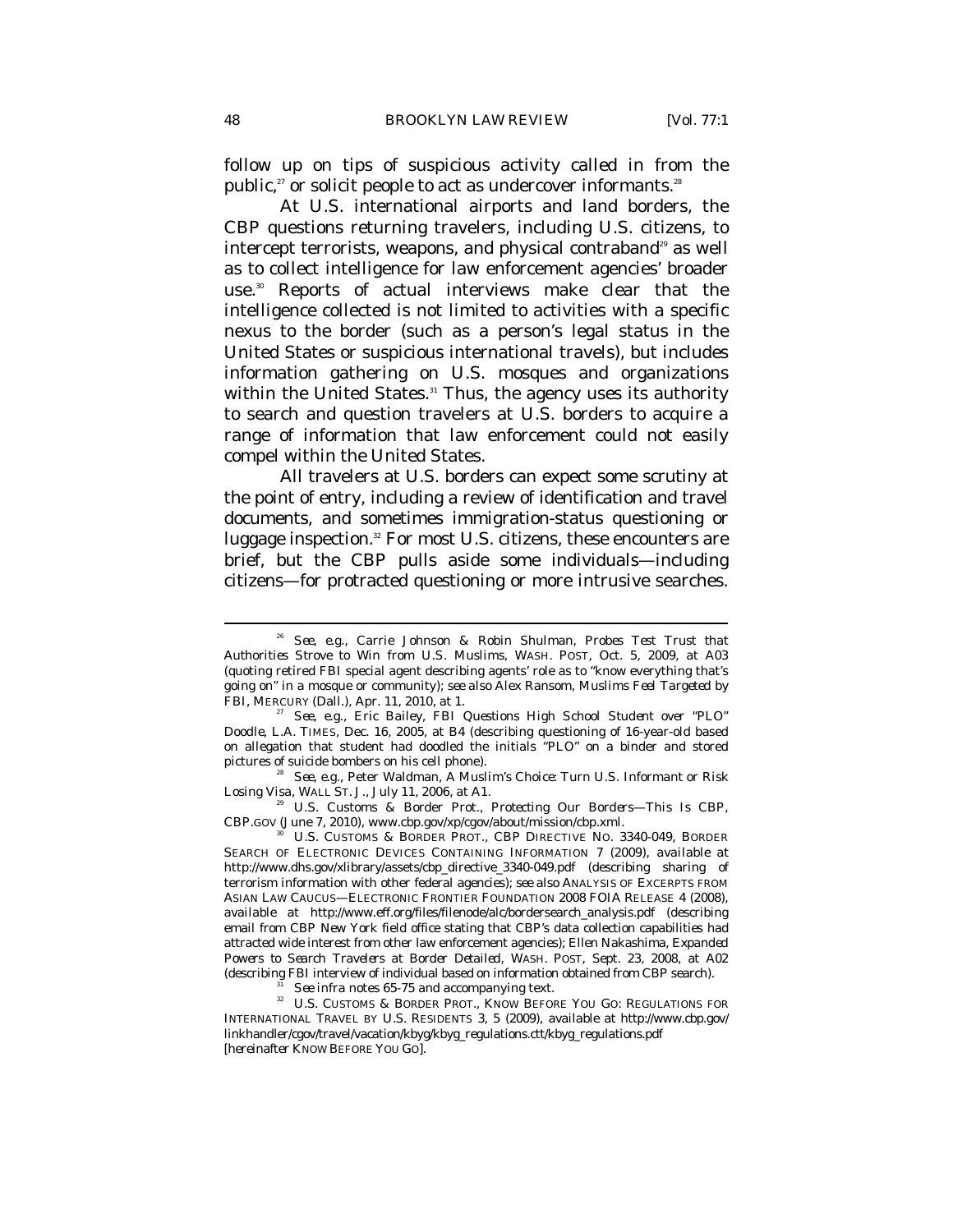These selections may occur either at "random"<sup>33</sup> or as a result of factors like travel to particular countries,<sup>34</sup> presence on a watch list,<sup>35</sup> or undisclosed "risk factors" flagged by an automated program.36 These selection decisions do not require individualized suspicion.<sup>37</sup>

Both FBI and CBP interviews serve indisputably important purposes. Following the September 11 attacks, the FBI shifted its focus from traditional law enforcement to intelligence gathering to detect and interrupt potential threats.38 With tens of thousands of threats and suspicious activities identified each year,<sup>39</sup> interviews allow the FBI to gather information directly from individuals believed to have some information about a possible threat. In many cases, as the agency has argued, interviews allow the FBI to quickly rule out individuals who do not pose a real threat—preventing further scrutiny of innocent people and focusing scarce investigative resources on actual concerns.40

The same need for efficient screening applies at the border. The CBP states that nearly 1.2 million travelers attempt to cross into the United States each day, and the agency intercepts about five hundred people a year out of terrorism or national-security concerns.<sup>41</sup> According to the agency, border screening interviews have enabled it to prevent actual terrorists

<sup>33</sup> U.S. Customs & Border Prot., *If You Experience Problems with Your Arrival in the U.S.*, CBP.GOV (Apr. 30, 2010), http://www.cbp.gov/xp/cgov/newsroom/ fact\_sheets/travel/usarrivals\_problems.xml. 34 SHIRIN SINNAR ET AL., ASIAN LAW CAUCUS, RETURNING HOME: HOW U.S.

GOVERNMENT PRACTICES UNDERMINE CIVIL RIGHTS AT OUR NATION'S DOORSTEP 31-32 (2009), *available at* http://www.asianlawcaucus.org/alc/publications/us-border-report-

returning-home/ [hereinafter ASIAN LAW CAUCUS].<br>
<sup>35</sup> *Id.* at 33-35.<br>
<sup>36</sup> *Id.* at 28-29; *see also* U.S. Customs & Border Prot., *supra* note 29.<br>
<sup>37</sup> *See, e.g.*, Tabbaa v. Chertoff, 509 F.3d 89, 92 (2d Cir. 1997).<br> FBI OPERATIONS 5-6, 9, 17 (2008) [hereinafter MUKASEY GUIDELINES]; Scott Shane & Lowell Bergman, *FBI Struggling to Reinvent Itself to Fight Terror*, N.Y. TIMES, Oct. 10, 2006, at A1. 39 *See* AUDIT DIV., U.S. DEP'T OF JUSTICE OFFICE OF THE INSPECTOR

GENERAL, AUDIT REPORT 09-02, THE FEDERAL BUREAU OF INVESTIGATION'S TERRORIST THREAT AND SUSPICIOUS INCIDENT TRACKING SYSTEM ii (2008) (reporting 108,000 threats and suspicious incidents recorded in FBI database between July 2004 and November 2007). 40 *"Are You Part of a Revolution Trying to Overthrow the Government of the* 

*United States?,"* PITTSBURGH CITY PAPER, Jan. 15, 2003, at 22 (quoting FBI explanation that interviewing donors to Muslim charities suspected of links to terrorists allows law enforcement to rule out those who innocently gave donations). 41 U.S. CUSTOMS & BORDER PROT., CBP: SECURING AMERICA'S BORDERS 1 (2006),

*available at* http://www.cbp.gov/linkhandler/cgov/newsroom/publications/mission/cbp\_ securing\_borders.ctt/cbp\_securing\_borders.pdf [hereinafter SECURING AMERICA'S BORDERS].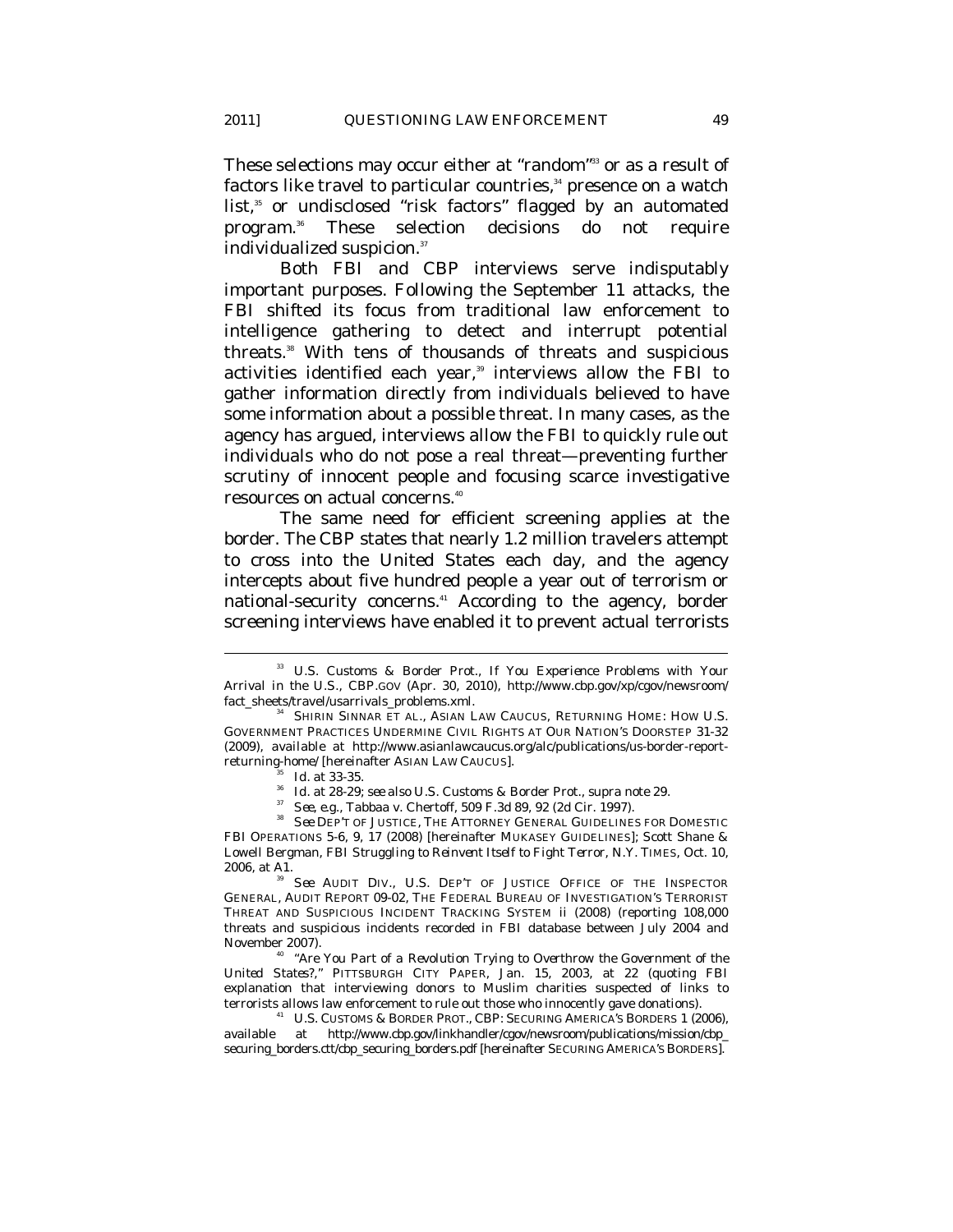from entering; for example, based on suspicions raised in an interview, it denied entry to a Jordanian national who later killed 132 people in a suicide bombing abroad.<sup>42</sup>

Despite the clear necessity for FBI and CBP interviews, the way in which these interviews are conducted raises three concerns. One concern relates to the coercion and intimidation interviewees face. Although FBI interviews are nominally voluntary, the tactics the FBI used in some interviews reported by the press or community organizations virtually compelled compliance.<sup>43</sup> According to these accounts, FBI agents often approached people at work, where they could not refuse to cooperate without eliciting suspicion and fear of reprisal from employers already wary of Muslims; some individuals reportedly lost their jobs after workplace visits.<sup>44</sup> FBI agents reportedly pressured some individuals to submit to questioning immediately, despite their stated desire to obtain a lawyer first.45 At other times, agents knocked on people's doors late in the evening or at night, which heightened the interviewees' perception of intimidation.<sup>46</sup> In some cases, FBI agents misrepresented the purpose of an interview: agents told a person that they were investigating potential hate crimes against Muslims or conducting general community outreach while asking questions that focused on who the person knew and whether the interviewee presented a threat.<sup>47</sup> And agents

 $\stackrel{\mbox{\tiny{42}}}{ }$  *Id.* at 4. <br>  $\stackrel{\mbox{\tiny{43}}}{ }$  To be sure, this was not true as a universal matter: FBI agents sometimes told interviewees that the questioning was voluntary. *See, e.g.*, James, *supra* note 23. In addition, some individuals declined interview requests. *See, e.g.*, Armstrong, *supra* note 25 (reporting that several Muslims refused to appear for interviews). But the only quantitative evidence of individuals declining interview requests, from the government's initial post-9/11 interview program, suggests the numbers are miniscule. *See* Memorandum on Final Report on Interview Project from Kenneth L. Wainstein, Dir., Exec. Office for U.S. Att'ys, Dep't of Justice, to the Att'y Gen. (Feb. 15, 2002) [hereinafter Final Report on Interview Project] (reporting that only 1 in 69 individuals in Oregon, 1 in 59 in Minnesota, and 8 of 313 in Eastern Michigan declined). 44 *See, e.g.*, Barbara Carmen, *FBI Agents Stir Old Fears Among Iraqi-*

*Americans*, COLUMBUS DISPATCH, Apr. 4, 2003, at 01C (quoting Ohio Muslim leader stating that some people lost their jobs after FBI workplace visits); Tim Townsend, *FBI Interviews Prompt Muslim Rights Project*, ST. LOUIS POST-DISPATCH, Apr. 1, 2010, at A1 (noting workplace interviews); *ACLU Sues, Says FBI Spying on Muslims*, CHI.

TRIB., Dec. 3, 2004, at 10 (same); CAINKAR, *supra* note 20, at 170 (same).<br><sup>45</sup> Josh Richman, *ACLU Sues Over Muslim Interviews*, ALAMEDA TIMES-STAR, Oct. 23, 2004.

<sup>&</sup>lt;sup>46</sup> See, e.g., *ACLU Sues, Says FBI Spying on Muslims, supra* note 44; *"Are You Part of a Revolution," supra* note 40. 47 *"Are You Part of a Revolution," supra* note 40; COUNCIL ON AM.-ISLAMIC

RELATIONS, GREATER L.A. AREA CHAPTER, THE FBI'S USE OF INFORMANTS, RECRUITMENT AND INTIMIDATION WITHIN MUSLIM COMMUNITIES 6 (2009) [hereinafter CAIR CALIFORNIA] (on file with author).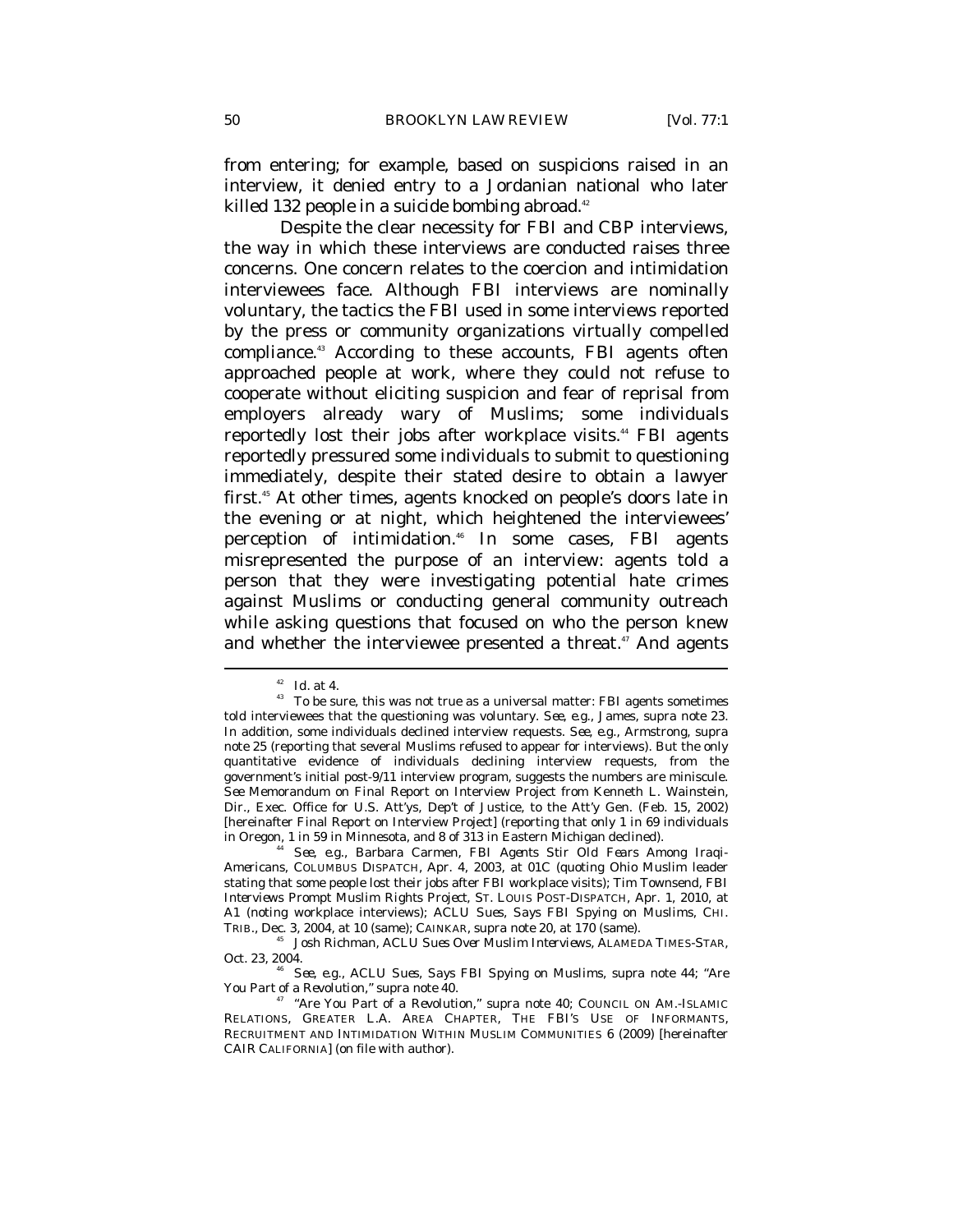reportedly told others that if they refused to submit to an interview, the agents would arrest them.<sup>48</sup>

In an indeterminate number of cases, the FBI engaged in even more overt intimidation to compel people to agree to ostensibly voluntary interviews. For instance, after the arrests of a Lodi, California, father and son on terrorism charges,<sup>49</sup> the FBI aggressively sought information from other Pakistani Muslims: agents stationed their cars in front of homes, followed people for days, circled a mosque hosting a "know your rights" presentation where individuals they sought to interview had gathered, called individuals as many as ten times a day, and warned people that they would be "bad mouthed" at work if they did not cooperate.<sup>50</sup> These measures conveyed a broader impression that the FBI would ratchet up pressure on those who declined an interview request.

At U.S. borders, by contrast, the compulsion is explicit: individuals cannot enter (or return to) the United States without satisfying border agents' demands. Although U.S. citizens have an absolute right to enter the country, $51$  legally preventing the CBP from denying entry altogether to citizens who decline to answer questions,<sup>52</sup> the CBP sometimes prolongs the detention of individuals who refuse to answer questions or subjects them to more intense searches as a result.<sup>53</sup> Agents have not only used their power to delay admission to enforce

<sup>&</sup>lt;sup>48</sup> Carmen, *supra* note 44; CAIR CALIFORNIA, *supra* note 47, at 6.<br><sup>49</sup> Linda Goldston & Lisa Fernandez, *FBI Expanding Terror Probe Tied to Lodi Father, Son*, SAN JOSE MERCURY NEWS, June 10, 2005, at A1. The government initially suggested that others in Lodi, beyond those detained, might be linked to al Qaeda, but no other arrests followed. Many observers questioned the initial charges, including a retired FBI agent who sought to testify in defense of the accused. Shane & Bergman, *supra* note 38, at A1; Mark Arax, *The Agent Who Might Have Saved Hamid Hayat*, L.A. TIMES, May 28, 2006, at I16; John Simerman & Jessica Guynn, *Arrests Illuminate Terror Probe*, CONTRA COSTA TIMES, June 9, 2005, at A01.<br><sup>50</sup> Armstrong, *supra* note 25; Hoffman, *supra* note 25, at A01; Letter from ACLU

of N. Cal. & Lawyers' Comm. for Civil Rights of the S.F. Bay Area to FBI and Other Agencies Requesting Information Under Freedom of Information Act 2-3 (June 16, 2005), *available at* https://www.aclu.org/FilesPDFs/aclu%20-%20nc%20foia%20request%20for% 20lodi.pdf (describing complaints of Muslim community members related to Lodi terrorism

investigation).<br><sup>51</sup> *See* Nguyen v. INS, 533 U.S. 53, 67 (2001) (indicating that U.S. citizenship confers an "absolute right to enter [the nation's] borders").

 $52^{\circ}$  In several cases, the U.S. government is alleged to have prevented U.S. citizens on the "no-fly list" from boarding flights returning to the United States, sometimes for extended periods, though it eventually permitted them to return. *See* Peter Finn, *Detained Va. Teen Set to Return to U.S.*, WASH. POST, Jan. 21, 2011, at B01. 53 *See* ASIAN LAW CAUCUS, *supra* note 34, at 12 & n.4.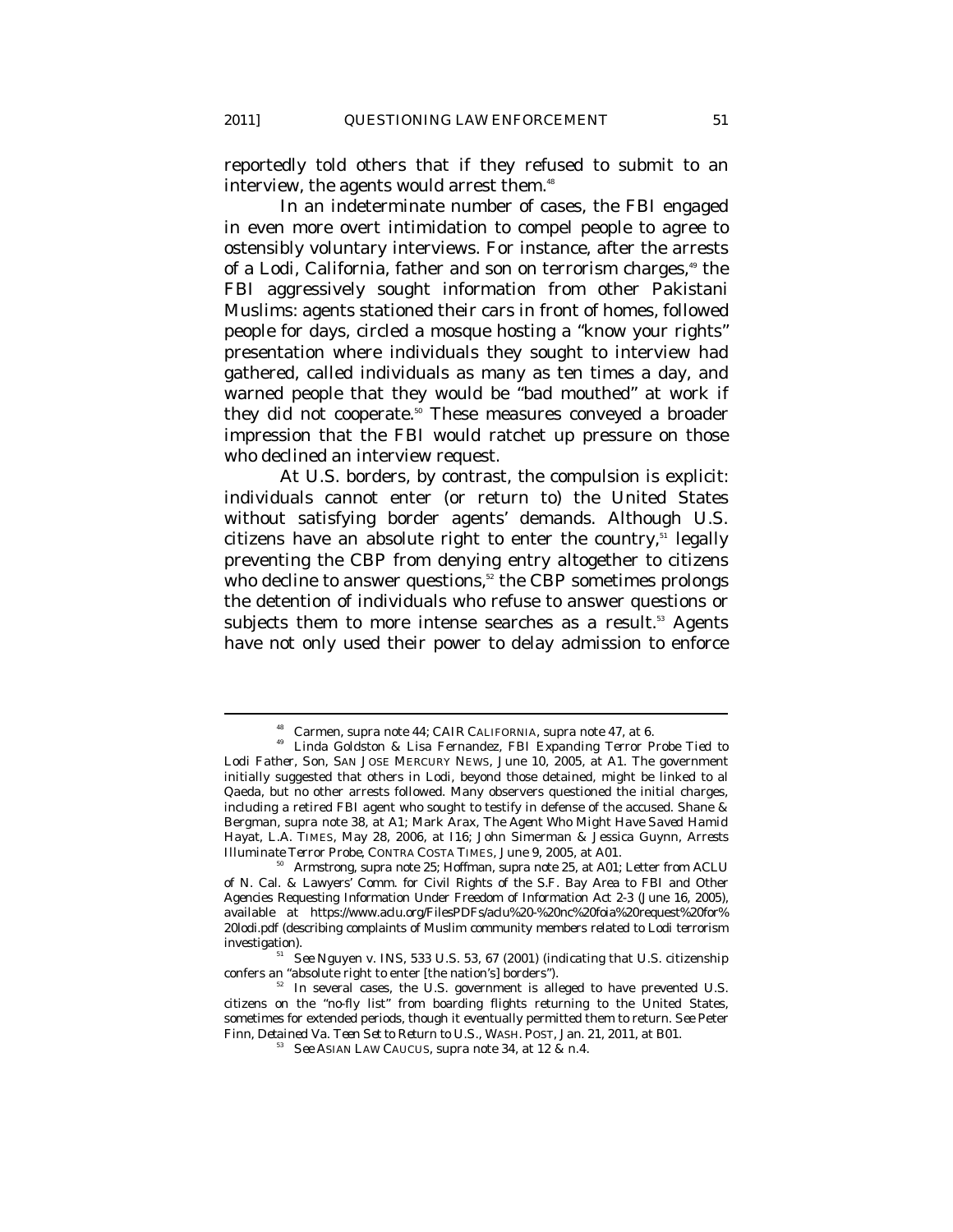cooperation with questioning $54$  but have also, at times, engaged in more overt intimidation.

For instance, Zakariya Reed—a U.S. citizen, Muslim convert, and National Guard veteran—experienced several intimidating encounters at the U.S.-Canada border.<sup>55</sup> Reed perceived one occasion as deliberately intimidating: a border agent asked Reed about a letter to the editor that Reed wrote, which was critical of U.S. support for Israel and the war in Iraq; in the same interview, another agent conspicuously removed and reloaded the clip of his gun in front of Reed.<sup>56</sup> On a separate occasion, five CBP agents stopped and surrounded Reed's car, frisked him, and held him for several hours; during the interview, a CBP agent asked Reed why he had adopted a Muslim name and converted to Islam.<sup>57</sup> Other interviews of U.S. Muslims have involved handcuffing or displays of physical force<sup>58</sup> or statements that at "the border, . . . you have no rights."59

Protracted questioning at the border has often taken place in conjunction with detailed searches of travelers' electronic media and reading materials. CBP officers conducted detailed searches of Muslims' laptop computers, cell phones, and other electronic media, $\omega$  asking the travelers to identify family members appearing in pictures stored on a digital camera, $61$  questioning them about websites they visited, $62$  or examining websites individuals flagged as "favorites."<sup>63</sup> Border agents perused travelers' books, lecture notes, and personal

<sup>54</sup> *See, e.g.*, Tabbaa v. Chertoff, 509 F.3d 89, 99-100 (2d Cir. 2007) (stating that U.S. citizens were threatened with continued detention unless they cooperated with CBP inspections); MUSLIM ADVOCATES, UNREASONABLE INTRUSIONS: INVESTIGATING THE POLITICS, FAITH, & FINANCES OF AMERICANS RETURNING HOME 21- 22 (2009) [hereinafter MUSLIM ADVOCATES] (reporting that CBP told U.S. citizen reluctant to answer questions that the detention would end sooner if he complied). 55 Matthew Rothschild, *Muslim American Grilled at Border over Religion*,

PROGRESSIVE (May 9, 2007), http://www.progressive.org/mag\_mc050907.<br><sup>56</sup> *Id.*<br>*Id.*; MUSLIM ADVOCATES, *supra* note 54, at 28.

<sup>57</sup> *Id.*; MUSLIM ADVOCATES, *supra* note 54, at 28. 58 *See, e.g.*, MUSLIM ADVOCATES, *supra* note 54, at 22, 28, 29; ASIAN LAW CAUCUS, *supra* note 34, at 36; Press Release, Council on Am.-Islamic Relations, DHS to Probe CAIR-MI Complaints on Border Questioning of Muslims (May 4, 2011), *available at*  http://www.cairmichigan.org/news/press\_releases/cair\_mi\_welcomes\_dhs\_civil\_rights\_inv

<sup>&</sup>lt;sup>59</sup> ASIAN LAW CAUCUS, *supra* note 34, at 11.<br><sup>60</sup> Janet I. Tu, *Privacy vs. Border Security: Critics Say Laptop Searches Cross <i>the Line*, SEATTLE TIMES, July 23, 2008, at A1.

<sup>&</sup>lt;sup>61</sup> ASIAN LAW CAUCUS, *supra* note 34, at 16. <sup>62</sup> *Id.* at 19. *Id.* at 34.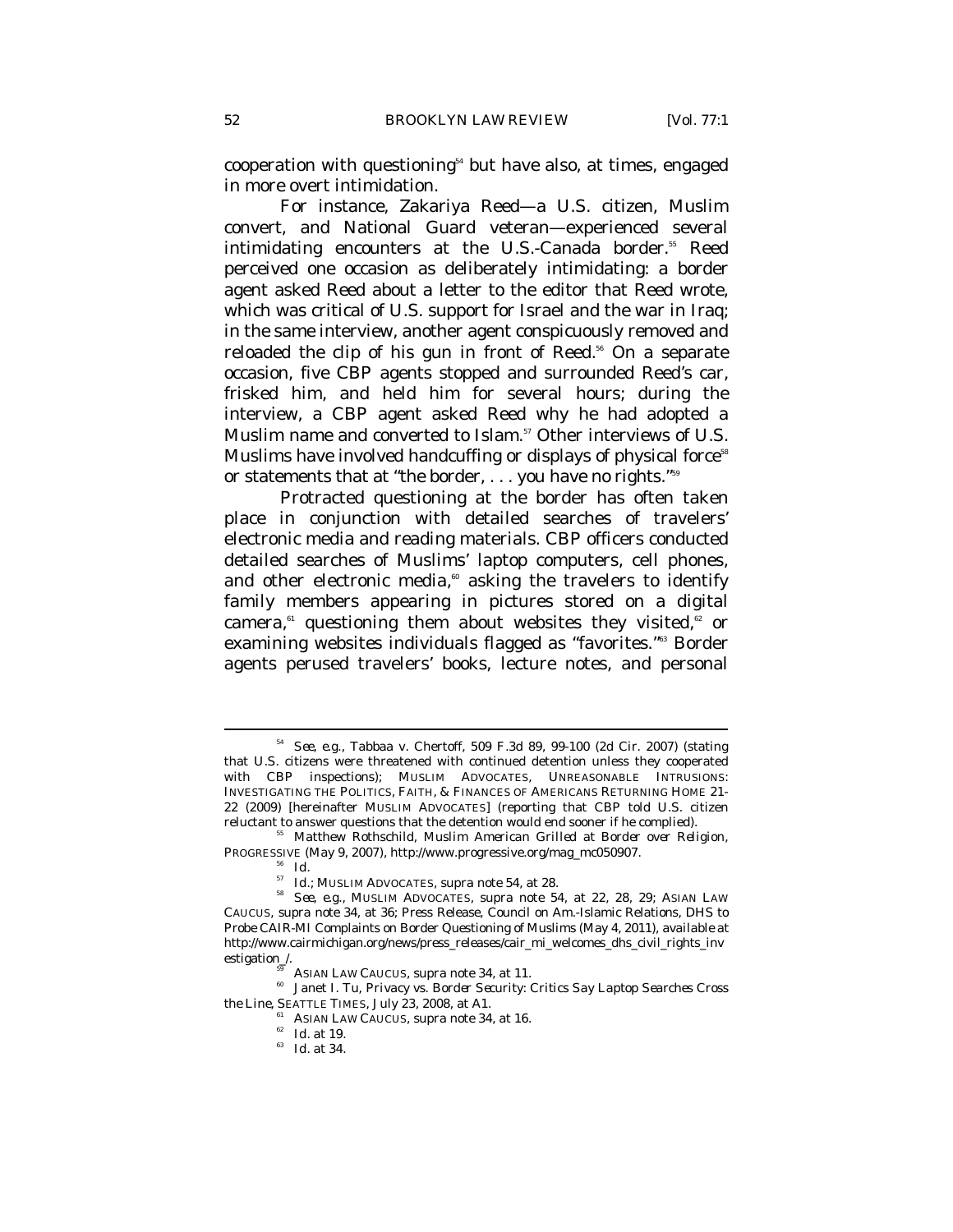papers, and sometimes photocopied the documents or asked questions about the travelers' views on the material.<sup>64</sup>

Beyond the coercion involved in FBI and CBP interviews, a second concern relates to the content of the questions asked. FBI and CBP officers questioned numerous Muslims, including U.S. citizens, about their religious and political beliefs and activities—subjects that U.S. citizens do not ordinarily expect government officers to probe. For example, CBP agents spent three hours questioning one Ph.D. student returning to the United States from a U.S. government-sponsored trip to Yemen on his local mosques, how long he had been Muslim, and the Islamic organizations in which he participated; when the student questioned the relevance of the religious inquiries, the agents told him that the detention "would end sooner if he simply answered the questions."<sup>65</sup> CBP agents asked other returning U.S. citizens about their views on foreign policies and politics,<sup>66</sup> the mosques they attended,<sup>67</sup> their charitable activities,<sup>68</sup> membership in religious organizations,<sup>69</sup> attendance at community events,<sup> $70$ </sup> participation in political demonstrations, $n$  support for lawful organizations, $n$  the religious sect to which they belonged,<sup>73</sup> and prayer habits.<sup>74</sup> Similar questions were asked in FBI interviews.<sup>75</sup>

Such questioning, even without coercion or intimidation, can convey powerful messages about the government's respect for communities, neutrality towards religions, and overall

<sup>64</sup> *See, e.g.*, *id.* at 16-18, 21; Ellen Nakashima, *Expanded Powers to Search Travelers at Border Detailed*, WASH. POST, Sept. 23, 2008, at A02; Ellen Nakashima, Collecting of Details on Travelers Documented, WASH. POST, Sept. 22, 2007, at A01.<br><sup>65</sup> MUSLIM ADVOCATES, *supra* note 54, at 21-22.<br><sup>66</sup> Id. at 33, 40; ASIAN LAW CAUCUS, *supra* note 34, at 34; Jack Chang, *Men Say* 

Customs Bureau Asked About Faith, Politics, CONTRA COSTA TIMES, May 29, 2003, at A01.<br>
<sup>67</sup> MUSLIM ADVOCATES, *supra* note 54, at 20, 36, 38.<br>
<sup>68</sup> *Id.* at 20.<br>
<sup>69</sup> *Id.* at 22.<br> *70 Id.* at 30.<br>
<sup>71</sup> *Id.* at 39.<br> *7* 

*Complaints on Faith Questions*, SAN JOSE MERCURY NEWS, May 29, 2003, at 1B.<br><sup>74</sup> MUSLIM ADVOCATES, *supra* note 54, at 34.<br><sup>75</sup> *See* Pedro Ruz Gutierrez & Henry Pierson Curtis, *FBI Plans Interviews with Arab Americans*, ORLANDO SENTINEL, Oct. 8, 2004, at A1; Wayne Parry, *Muslims Offered Free Legal Help for Voluntary FBI Interviews*, PHILA. INQUIRER, Aug. 12, 2004, at B05; Richard B. Schmitt & Donna Horowitz, *FBI Starts to Question Muslims in U.S. About Possible Attacks*, L.A. TIMES, July 18, 2004, at A17; NICOLE J. HENDERSON ET AL., VERA INSTITUTE OF JUSTICE, LAW ENFORCEMENT & ARAB AMERICAN COMMUNITY RELATIONS AFTER SEPTEMBER 11, 2001: TECHNICAL REPORT 84 (2006) [hereinafter VERA INSTITUTE STUDY]; *"Are You Part of a Revolution," supra* note 40; James, *supra* note 23.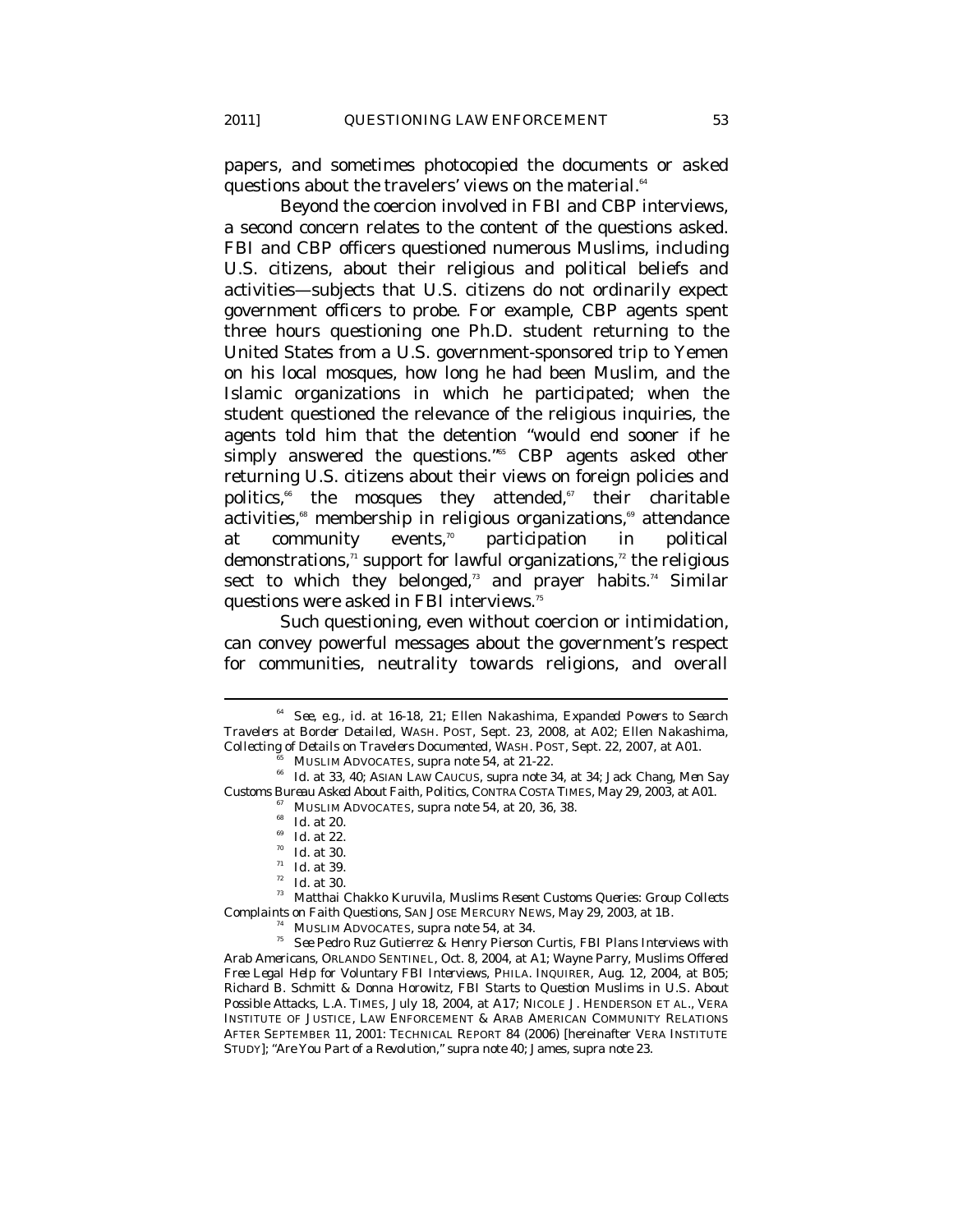fairness. Unlike covert investigative methods such as electronic surveillance, an interview is a highly personal encounter between an individual and a law enforcement officer who embodies the full force of the law—the power to arrest and imprison, to detain and deport, or to exclude altogether from the country. In that encounter, even a relatively low-level officer represents the authority of the United States. Thus, the exchange that occurs in an interview signals the U.S. government's beliefs as to what, or whom, it considers threatening.

When an FBI agent asks an Iraqi-American, selected without individualized suspicion, whether he practices Islam following questions on knowledge of terrorism or weapons of mass destruction—it sends the message that the government considers the practice of Islam itself to be a threat.<sup>76</sup> Similarly, when a CBP agent asks a U.S. resident at the border his views on the war in Iraq, $\pi$  it signals that the government considers one's position on U.S. foreign policy relevant to his belonging in the United States. As a uniquely expressive investigative method, interviews carry a particular risk of conveying messages, intended or not.

A third concern relates to the basis for interviewee selection—specifically, the concern that either ethnic or religious profiling, or First Amendment activities, led to that selection. While some FBI and CBP interviews are occasioned by specific threat information or the inclusion of a person on a watch list,<sup>78</sup> ethnic criteria or First Amendment activities supply the explicit basis for other interviews. For instance, the FBI openly relied on national origin in interviewing thousands of U.S. Arabs in the months after the September 11 attacks<sup>79</sup> and in the period preceding the invasion of Iraq; the latter interview campaign included U.S. citizens.<sup>80</sup> At other times, an ethnic basis for interview selection was unannounced but strongly indicated by the demographics of those interviewed.<sup>81</sup>

<sup>&</sup>lt;sup>76</sup> *See* James, *supra* note 23.<br><sup>77</sup> MUSLIM ADVOCATES, *supra* note 54, at 41.<br><sup>78</sup> In fact, inclusion in the Customs and Border Protection watch list raises separate concerns related to the inadequate review process for watch list additions and the insufficient mechanisms for redress. *See* ASIAN LAW CAUCUS, *supra* note 34, at 33-40. 79 The government selected interviewees because of demographic and visa

similarities to al Qaeda terrorists. *See* GAO, PROJECT TO INTERVIEW ALIENS, *supra* note

<sup>22,</sup> at 7-8. 80 *See, e.g.*, Brune, *supra* note 23; James, *supra* note 20. 81 *See, e.g.*, Phillip O'Connor, *Tactics with Somali Cabdrivers Stir Criticism of FBI*, ST. LOUIS POST-DISPATCH, Feb. 3, 2011, at A1 (describing interviews of twentyfive to fifty Somali cabdrivers after the arrest of one for material support to terrorism).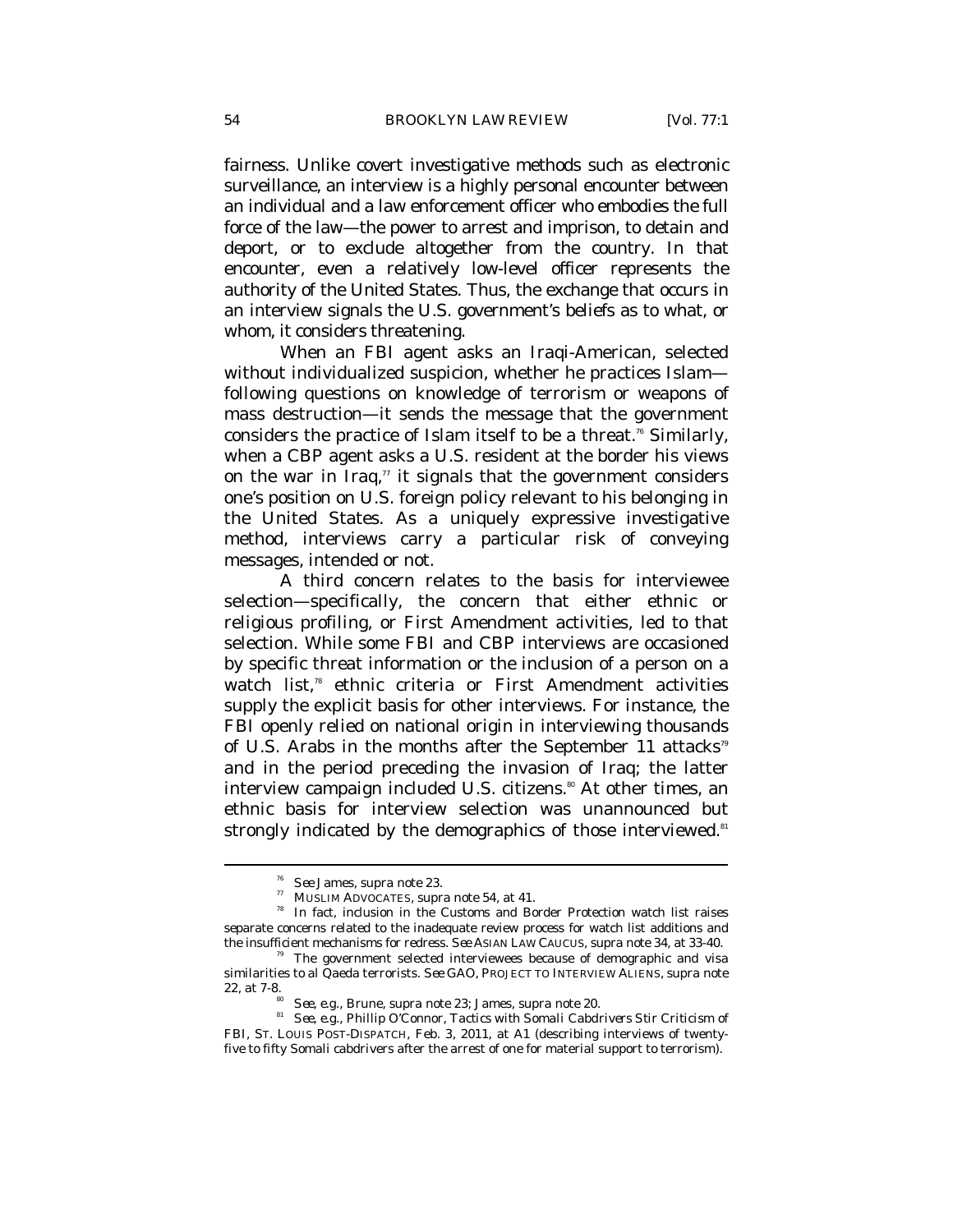On other occasions still, the FBI's focus on particular groups resulted from its response to suspicious activity reports called in by the public, even where the reports clearly suggested ethnic or religious biases.<sup>82</sup>

The CBP has also based targeting decisions explicitly on national origin, even for U.S. citizens. For instance, past CBP intelligence directives have called for particular scrutiny of naturalized U.S. citizens of Pakistani origin.<sup>83</sup> In addition, CBP officers told some travelers that despite their U.S. citizenship, they were targeted because of where they were born;<sup>84</sup> officers told others that even if they acquired U.S. citizenship, they would "always be a foreigner."85

Finally, for both FBI and CBP interviews, individuals' First Amendment activities sometimes triggered the selection decision. Part II of this article elaborates on interviews based on First Amendment profiling, the harm such interviews present, and the line separating justifiable from unwarranted scrutiny.

Ultimately, the coercion, content, and selection criteria of interviews affect not just the rights and liberties of the Muslim community, but also potentially the very interest in security that is the professed goal of the interviews themselves. A growing body of literature suggests that for U.S. Muslims, as with other communities, perceptions of the fairness of law enforcement practices affect community members' trust in, and willingness to assist, law enforcement.<sup>86</sup> For instance, a recent study of New York Muslims by Tom Tyler, Stephen Schulhofer, and Aziz Huq found that perceptions of "procedural justice" involving U.S. counterterrorism policies—but not self-described religiosity, cultural differences, or political background strongly correlate with individuals' willingness to cooperate

<sup>82</sup> *See, e.g.*, OFFICE OF THE INSPECTOR GEN., U.S. DEP'T OF JUSTICE, THE SEPTEMBER 11 DETAINEES: A REVIEW OF THE TREATMENT OF ALIENS HELD ON IMMIGRATION CHARGES IN CONNECTION WITH THE INVESTIGATION OF THE SEPTEMBER 11 ATTACKS 15-16 (2003) (reporting post-9/11 detentions of individuals based on "anonymous tips called in by members of the public suspicious of Arab and Muslim neighbors who kept odd schedules"). 83 ASIAN LAW CAUCUS, *supra* note 34, at 29-31 (noting 2004 intelligence

directive that called for greater scrutiny of naturalized citizens of Pakistani origin); *see also* Anne E. Kornblut & Spencer S. Hsu, *U.S. Changing Way Air Travelers Screened*,

<sup>&</sup>lt;sup>34</sup> ASIAN LAW CAUCUS, *supra* note 34, at 25 (reporting interview in which

CBP pulled aside a U.S. citizen because she was born in Pakistan). 85 *Id.* at 24. 86 *See, e.g.*, Harris, *supra* note 16, at 132-41; VERA INSTITUTE STUDY, *supra* note 75, at 87, 94-95.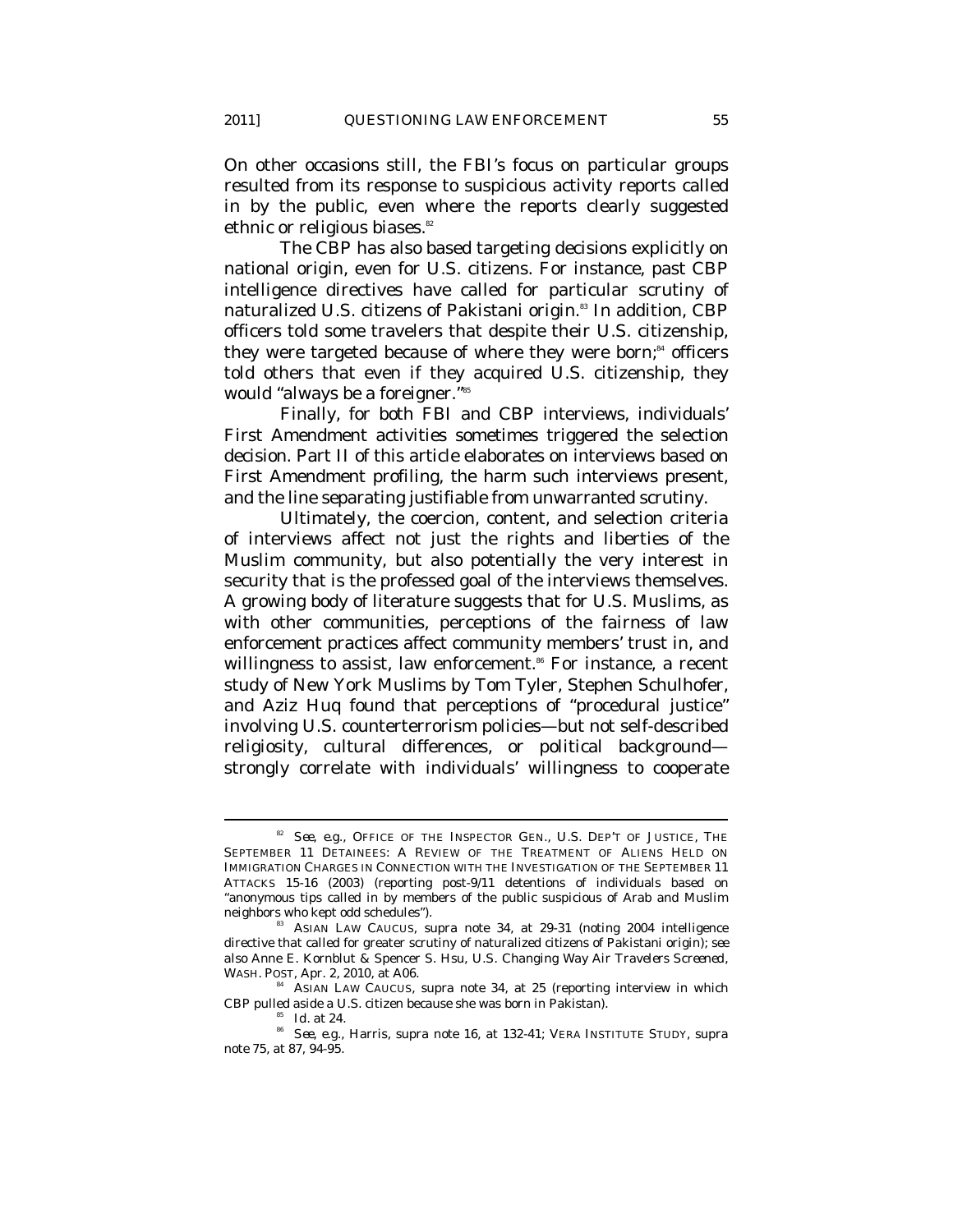with antiterrorism policing. $87$  As a visible and overt practice affecting U.S. Muslims, FBI and CBP interviews perceived as unfair may impose broader systemic costs in addition to burdening individual rights.

## *B. Interviews and Fourth Amendment Fictions*

The natural place to begin an examination of the constitutionality of interviews might be the Fourth Amendment—the usual standard for measuring the lawfulness of law enforcement detentions. Two legal fictions, however, presumptively exclude interviews from Fourth Amendment protection. First, because individuals are not required to submit to an FBI interview, courts deem these interviews "voluntary." Second, because border officials may question any traveler who seeks to enter the United States, courts consider CBP interviews "routine."

As Tracey Maclin has argued in reference to the Justice Department's initial post-9/11 interview campaign, most FBI interviews would not constitute seizures under the Supreme Court's interpretation of the Fourth Amendment, despite the fact that those approached would have difficulty refusing the interview request.<sup>88</sup> The Supreme Court has indicated that police questioning generally falls outside the scope of Fourth Amendment scrutiny because individuals in such encounters are free to terminate the questioning.<sup>89</sup> Under current legal norms, only in the extraordinary case where police engage in "patently abusive and intimidating behavior" would a court find that an interview constitutes a seizure.<sup>90</sup> According to Maclin, empirical evidence suggests that most people would not feel free to terminate ostensibly consensual police encounters because the average person interprets even a law enforcement officer's polite request for cooperation as a legal command.<sup>91</sup> Nonetheless, the constitutional standard for "voluntary"

<sup>&</sup>lt;sup>87</sup> Tom Tyler et al., *Legitimacy and Deterrence Effects in Counterterrorism Policing: A Study of Muslim Americans, 44 LAW & SOC'Y REV. 365, 368-69 (2010).* 

<sup>&</sup>lt;sup>88</sup> Maclin, *supra* note 18, at 493-502.<br><sup>89</sup> Id. at 494; *see also* DAVID COLE, NO EQUAL JUSTICE: RACE AND CLASS IN THE AMERICAN CRIMINAL JUSTICE SYSTEM 16-20 (1999) (describing Supreme Court's "reasonable person fiction" that an ordinary person would be able to reject police questioning).<br><sup>90</sup> Maclin, *supra* note 18, at 500-01.<br>*Id.* at 507.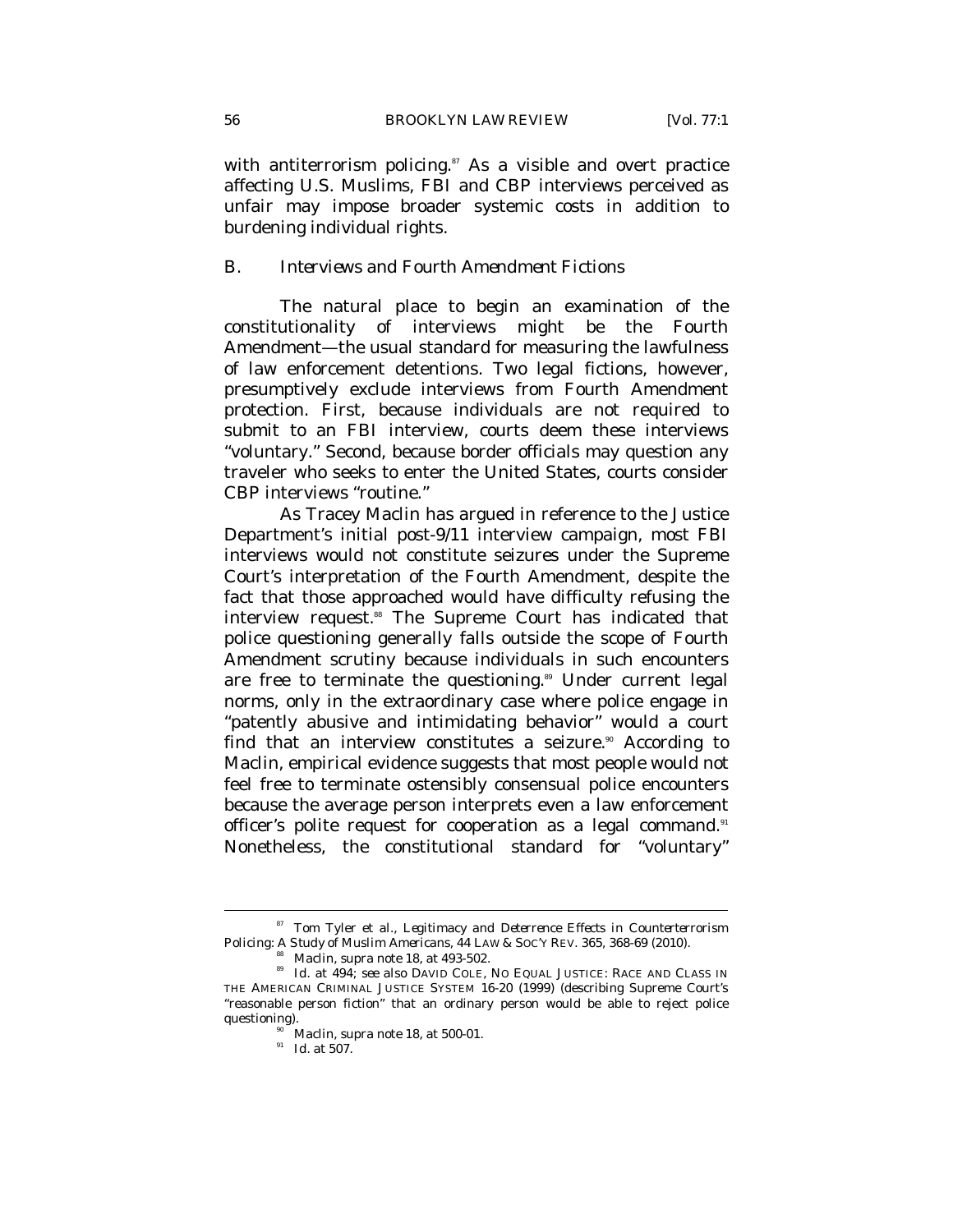questioning "was never intended to measure the reality of police-citizen encounters."92

In the CBP context, the separate fiction that questioning is "routine" scuttles ordinary Fourth Amendment protections. The Supreme Court has long proclaimed the government's "paramount" authority to police the entry of people and objects across its borders<sup>33</sup> and has declared that border searches are reasonable simply because they occur at the border.<sup>94</sup> Thus, the Court has determined that the Fourth Amendment imposes no requirement of individualized suspicion for brief questioning on one's immigration status at border checkpoints<sup>95</sup> or for "routine" searches and seizures.<sup>96</sup>

Applying this restrictive Fourth Amendment doctrine, two federal courts deemed the border detentions of Muslim U.S. citizens returning from abroad routine, despite the fact that the detentions were substantially longer, more intrusive, and more stigmatizing than ordinary CBP inspections of returning U.S. citizens. Thus, in *Tabbaa v. Chertoff*, the Second Circuit Court of Appeals declared that the questioning, patdown searches, fingerprinting, photographing, and four- to sixhour detentions of Muslim U.S. citizens returning from Canada—without individualized suspicion—were "routine" even though CBP used screening measures "normally reserved for suspected terrorists."97 The district court in *Rahman v. Chertoff*, a case involving U.S. citizens screened at the border because of mistaken association with a terrorist watch list, dismissed most of the challenged detentions as "routine" border stops, even where the stops included detentions of as long as six hours, handcuffing, or brief displays of physical force.<sup>98</sup>

Thus, Fourth Amendment doctrine presumptively permits FBI and CBP interviews, even those that would not strike the average person as truly "voluntary" or "routine."

<sup>92</sup> *Id.*

<sup>&</sup>lt;sup>93</sup> United States v. Flores-Montano, 541 U.S. 149, 152-53 (2004).

<sup>94</sup> *Id.*

 $^{95}$  United States v. Martinez-Fuerte, 428 U.S. 543, 563 (1976).

United States v. Montoya de Hernandez, 473 U.S. 531, 538 (1985).

 $^{97}$  509 F.3d 89, 92, 95, 98-99 (2d Cir. 2007).

<sup>98</sup> Rahman v. Chertoff, No. 05C3761, 2010 WL 1335434, at \*2 (N.D. Ill. Mar.

<sup>31, 2010).</sup>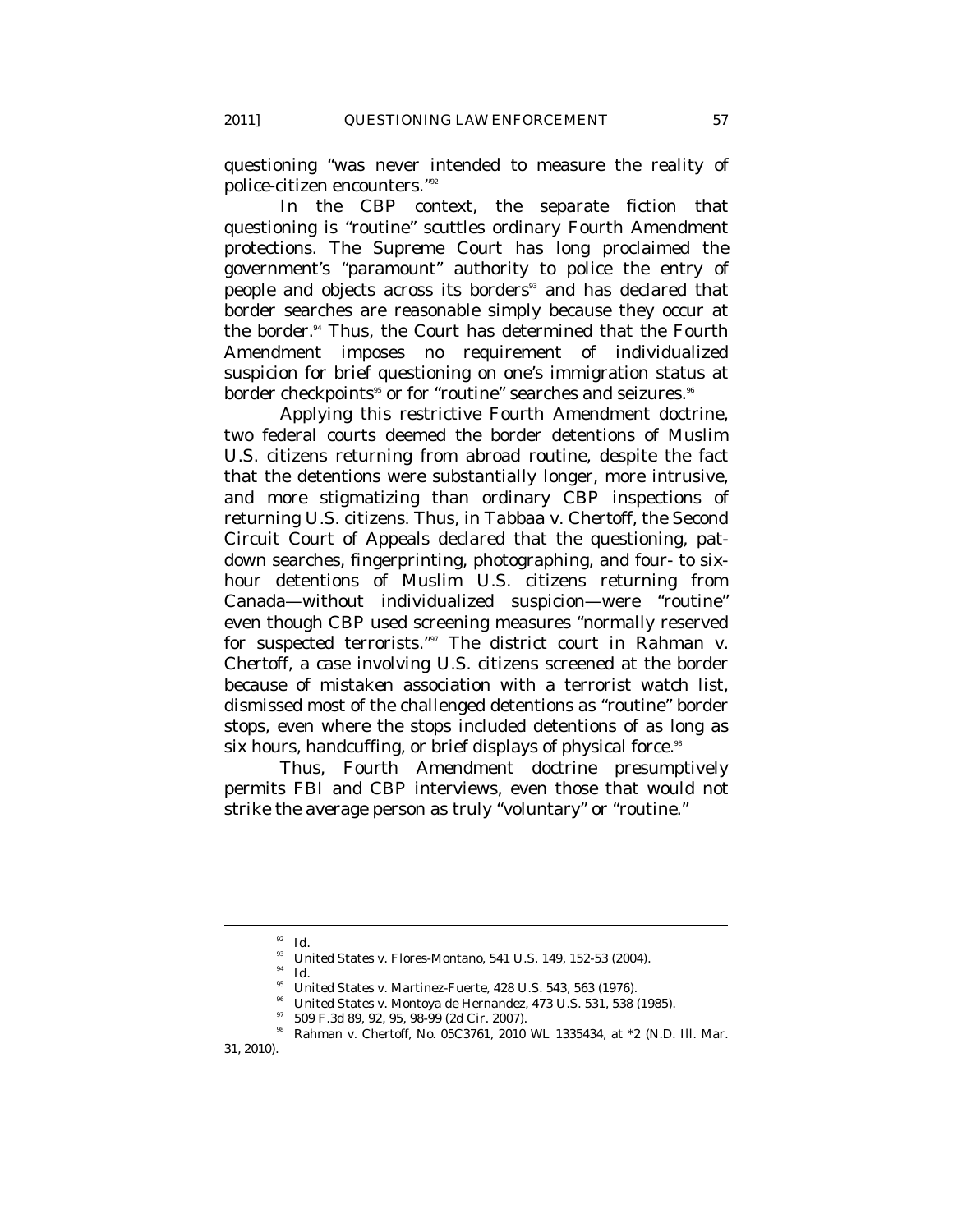# *C. Weak Internal Constraints on Interviews*

Despite the documented historical use of interviews to suppress political activities, and current concerns over the practice, FBI and CBP internal guidelines impose few constraints on these interviews. In particular, existing guidelines do not limit the circumstances in which investigators can ask questions related to political and religious activities and do not provide effective constraints against selecting people for scrutiny on account of their First Amendment activities.

#### 1. FBI Interviews

Guidelines for FBI investigations have grown progressively less stringent over time and now give FBI officers considerable discretion. The attorney general first issued internal guidelines for FBI domestic security investigations in 1976 in response to public outcry over abuses.<sup>99</sup> The first guidelines required a factual predicate for all investigations and additional procedural requirements for interviews, including, in most cases, a requirement for supervisory approval.100 But successive versions of the attorney general's guidelines loosened such constraints, culminating in the newest and weakest version issued by Attorney General Michael Mukasey in late 2008.<sup>101</sup>

The Mukasey Guidelines include the most expansive definition yet of what FBI agents may legitimately investigate, permitting agents to conduct a form of investigation called "assessments" without any information or even allegation of a potential national-security threat.<sup>102</sup> The Mukasey Guidelines

<sup>99</sup> *See generally* Allison Jones, Note, *The 2008 FBI Guidelines: Contradiction of Original Purpose*, 19 B.U. PUB. INT. L.J. 137 (2009).<br><sup>100</sup> OFFICE OF THE ATT'Y GEN., DOMESTIC SECURITY INVESTIGATION

GUIDELINES, *reprinted in FBI Statutory Charter: Hearings Before the S. Comm. on the Judiciary*, 96th Cong. 20-22 (1978). Under these 1976 "Levi" Guidelines, agents could use interviews in preliminary investigations (the least intrusive tier of investigation) only to gather certain public information or to identify the subject of an investigation; in limited investigations, the next tier, agents could use interviews for other purposes, but only with supervisory approval and after "full consideration of such factors as the seriousness of the allegation, the need for the interview, and the consequences of using the technique."  $Id$  at 20-21.

the technique." *Id.* at 20-21. 101 *See* MUKASEY GUIDELINES, *supra* note 38; *see also* Jones, *supra* note 99, at

<sup>139-50. 102</sup> MUKASEY GUIDELINES, *supra* note 38, at 17, 21; FED. BUREAU OF INVESTIGATION, DOMESTIC INVESTIGATIONS AND OPERATIONS GUIDE 39 (2008), *available at* http://documents.nytimes.com/the-new-operations-manual-from-the-f-b-i [hereinafter OPERATIONS GUIDE].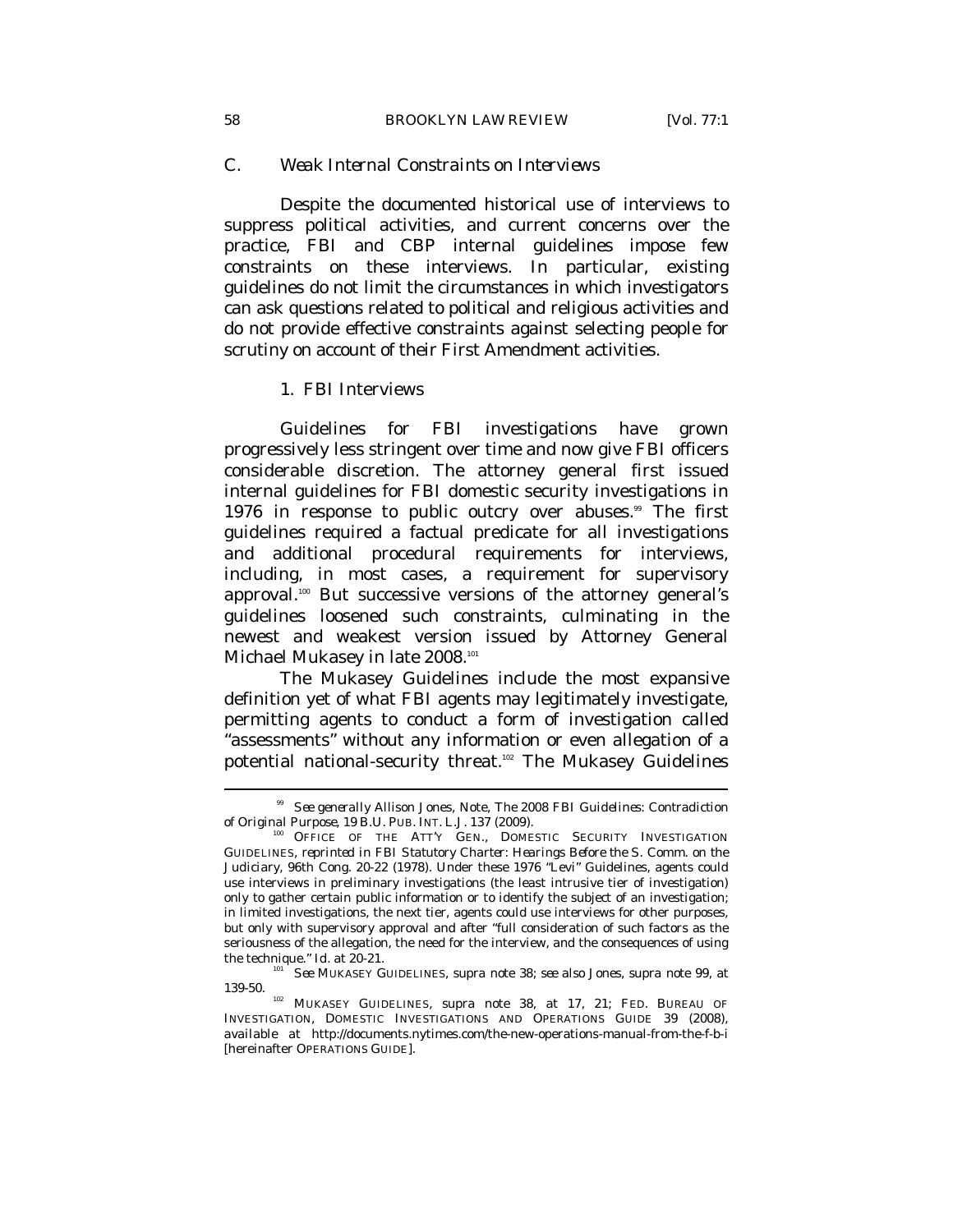authorize interviews in assessments as well as other methods "of relatively low intrusiveness,"103 and generally do not require supervisory approval for interviews.<sup>104</sup> The Domestic Investigations and Operations Guide implementing the Mukasey Guidelines permits pretextual interviews, in which an agent fails to reveal an FBI affiliation or the true purpose of the information request.105 The Mukasey Guidelines do not permit information collection for the purpose of monitoring First Amendment– protected activity,<sup>106</sup> and the Operations Guide states that assessments may not be based "solely" on the exercise of First Amendment rights.<sup>107</sup> That standard, however, appears to permit an assessment conducted mostly based on First Amendment activity but also based on some additional, facially innocent fact—say, an agent's decision to interview those who recently converted to Islam *and* serve in the U.S. armed forces.<sup>108</sup>

Beyond the use of interviews for assessments and investigations, the Mukasey Guidelines appear to give the FBI broad authorization to conduct interviews for intelligence planning that goes beyond the investigation of specific cases.<sup>109</sup> They seem to allow interviews that "develop overviews and analyses" of "present, emergent, and potential threats and vulnerabilities" and "their contexts and causes"<sup>110</sup>-a standard that could conceivably justify interviews initiated to inquire into the religious or political "contexts and causes" of extremist threats. Notably, while guidelines for the original post-9/11 interviews of Arab noncitizens forbade inquiries into religious

<sup>&</sup>lt;sup>103</sup> MUKASEY GUIDELINES, *supra* note 38, at 17-18, 20.<br><sup>104</sup> *Id.* at 18; OPERATIONS GUIDE, *supra* note 102, at 64, 68. The FBI plans to release a<br><sup>105</sup> OPERATIONS GUIDE, *supra* note 102, at 64, 68. The FBI plans to re new version of the Domestic Investigations and Operations Guide that would grant still greater investigative powers to law enforcement agents. *See* Charlie Savage, *F.B.I. Agents Get Leeway to Push Privacy Bounds*, N.Y. TIMES (June 12, 2011),

<sup>&</sup>lt;sup>106</sup> MUKASEY GUIDELINES, *supra* note 38, at 13. For more detailed FBI interpretation of First Amendment restrictions on its activities, see OPERATIONS GUIDE, *supra* note 102, at 24-30.

<sup>&</sup>lt;sup>107</sup> OPERATIONS GUIDE, *supra* note 102, at 44.<br><sup>108</sup> Moreover, the Guide makes clear that its definition of "First Amendment activities" does not extend to all activities that would be protected by the First Amendment, such as the advocacy of violence. *Id.*

<sup>109</sup> *See* MUKASEY GUIDELINES, *supra* note 38, at 29 (permitting FBI to "draw on all lawful sources of information" in intelligence analysis).  $\frac{1}{10}$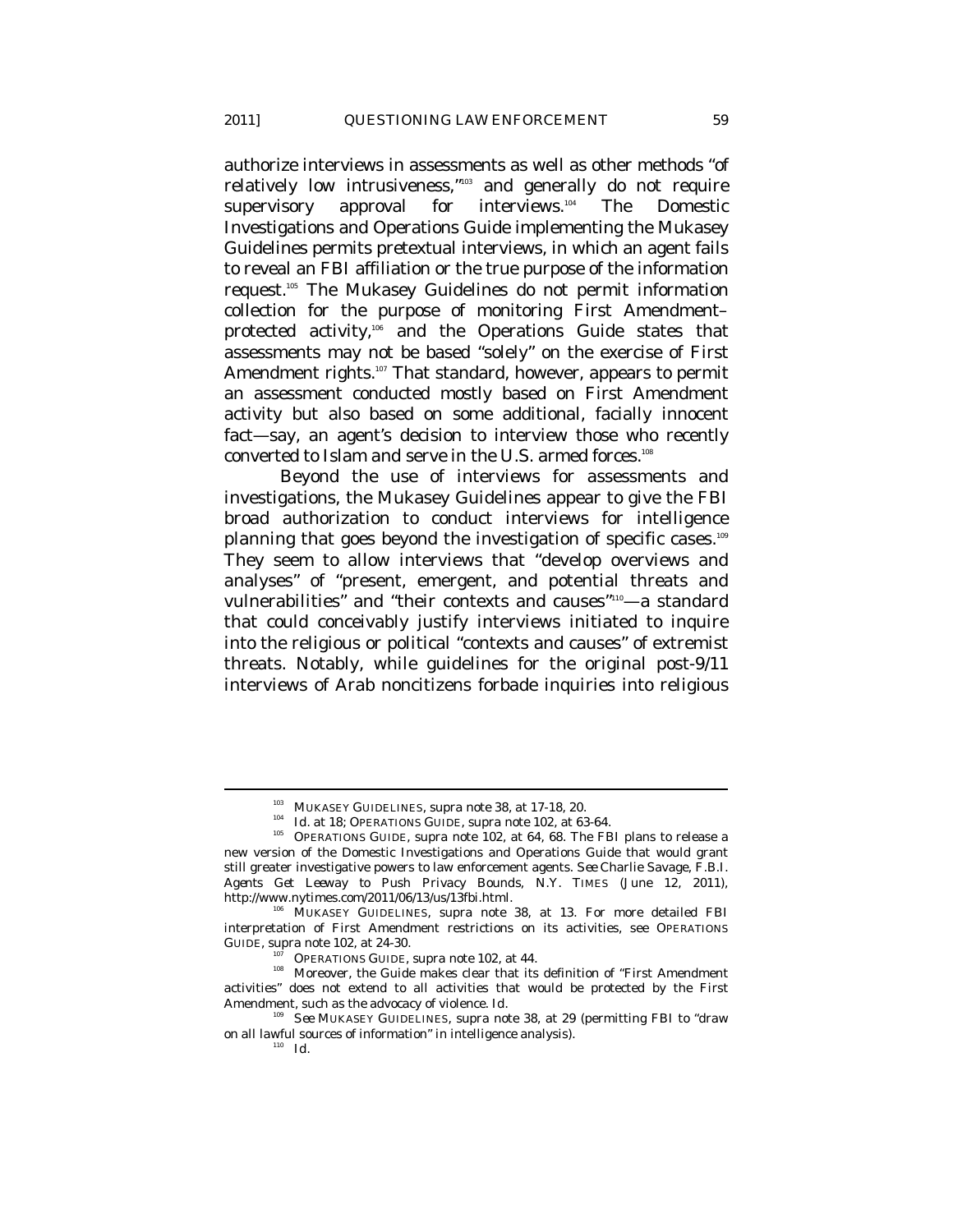beliefs or practices,<sup>111</sup> the Mukasey Guidelines and Operations Guide do not.<sup>112</sup>

The Mukasey Guidelines and Operations Guide include some restrictions to prevent coercing interviewees, although the press accounts described above suggest that the FBI does not consistently follow them. The Operations Guide states that information in interviews "must be voluntarily provided" and that agents should not "state or imply in any way" that "adverse consequences may follow if the interviewee does not provide the information."113 In addition, the Mukasey Guidelines state that agents should stop questioning "immediately" if a person indicates a desire to consult a lawyer.<sup>114</sup> Despite these limitations, the Operations Guide does not prohibit FBI agents from disregarding ambiguous or hesitant expressions of desire for legal counsel, even though individuals approached by the FBI may be too intimidated to state that desire definitively. Nor does the Guide disallow pressure tactics short of implying adverse consequences, such as insinuating that a reluctant interviewee "must have something to hide."

The Mukasey Guidelines also advise that where different investigative methods are each "operationally sound and effective," agents should use the "least intrusive method feasible,"115 but the Mukasey Guidelines contain other language to minimize the constraint this principle suggests. The Operations Guide recognizes that interviews with "employers, neighbors, and associates," or those conducted at the workplace, are more intrusive than interviews in discrete locations.<sup>116</sup> Despite this helpful distinction, the Operations Guide also advises that agents should primarily measure the degree of intrusion based on how much procedural protection established law and the Mukasey Guidelines themselves provide for the investigative method<sup>117</sup>—thus designating interviews as a whole as a relatively nonintrusive choice. In addition, the Mukasey Guidelines give significant discretion to

<sup>&</sup>lt;sup>111</sup> GAO, PROJECT TO INTERVIEW ALIENS, *supra* note 22, at 9.<br><sup>112</sup> Although the publicly released version of the Operations Guide is redacted, one does not expect that the government would redact a restriction that protects individual rights.<br><sup>113</sup> OPERATIONS GUIDE, *supra* note 102, at 63.<br>*114 Id.* 

<sup>115</sup> MUKASEY GUIDELINES, *supra* note 38, at 12-13; *see also* Exec. Order No. 12,333, § 2.4, 46 Fed. Reg. 59,941 (Dec. 4, 1981), *reprinted as amended in* 50 U.S.C. § 401 (2006) (containing similar restriction on intelligence collection).<br><sup>116</sup> OPERATIONS GUIDE, *supra* note 102, at 36.<br><sup>117</sup> *Id.* at 35.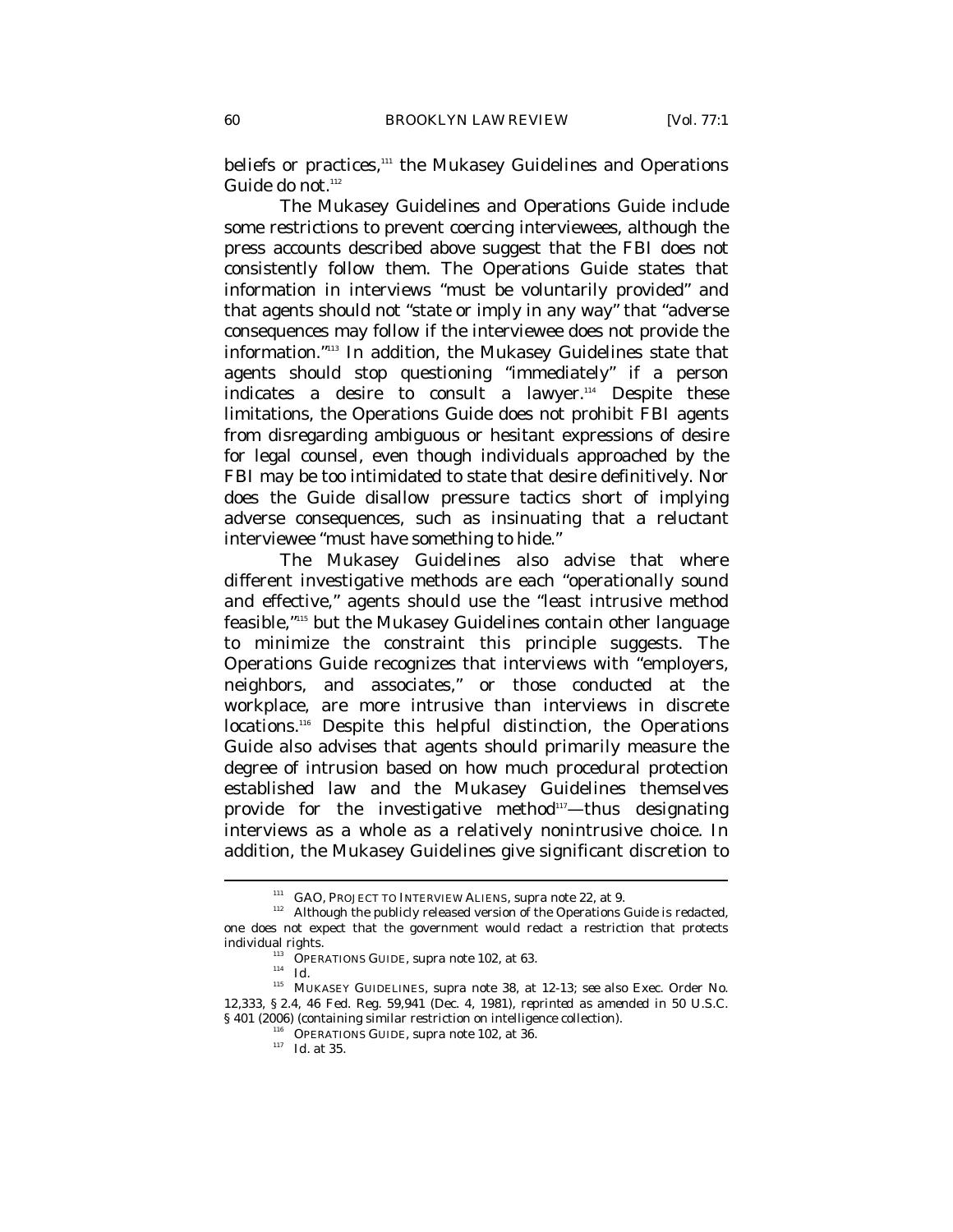agents in interpreting these rules, advising agents not to hesitate to use any lawful method, especially in terrorism investigations.<sup>118</sup>

#### 2. CBP Interviews

Documents released by the CBP suggest a lack of significant constraints on questioning, but the agency has not publicly released sufficient information on its border inspection policies to fully judge the level of constraint that agents have in choosing whom to interview, for how long, or in what manner. A CBP training manual states that "routine questioning" at the border does not require reasonable suspicion.<sup>119</sup> An immigration inspection manual released by the department, possibly outdated, states that "reasonable suspicion" is generally required to detain U.S. citizens for "extensive questioning," but it appears to vitiate that requirement in the next breath by permitting agents to "continue inspecting for Customs purposes."120

The CBP appears to have no written policy restricting the questioning of individuals about religious views, political activities, or other expression protected by the First Amendment.<sup>121</sup> In fact, one high-level CBP official told community organizations that it was appropriate to question an individual about the mosque the individual attends.<sup>122</sup> The agency does issue internal directives that may reflect First Amendment considerations; for instance, one CBP field office advised border agents not to apply special enforcement measures based "solely" on a person's return "from a

<sup>&</sup>lt;sup>118</sup> MUKASEY GUIDELINES, *supra* note 38, at 12-13.<br><sup>119</sup> U.S. CUSTOMS & BORDER PROT., INSPECTOR'S FIELD MANUAL ch. 18.6, at 166 (Charles M. Miller ed., 2006), *available at* http://www.ilw.com/immigrationdaily/ News/2008,0513-cbp.pdf [hereinafter INSPECTOR'S FIELD MANUAL]; U.S. CUSTOMS & BORDER PROT., CBP OFFICER BASIC TRAINING C2900—LAW COURSE STUDENT OUTLINE 10 (2006), *available at* http://www.eff.org/fn/directory/5283/312 (FOIA documents released to Asian Law Caucus and Electronic Frontier Foundation, June 26, 2008,

Bates Stamp 112).<br><sup>120</sup> INSPECTOR'S FIELD MANUAL, *supra* note 119, at 18. The policy requires probable cause for detentions beyond an unspecified "reasonable period of time." *Id.* These provisions, which appear in a 2006 edition released through a Freedom of Information Act request, may be outdated: the section on questioning U.S. citizens refers both to immigration inspectors as well as to "Customs," while the CBP consolidated the functions of the U.S. Customs Service and Immigration and Naturalization Service in 2003. *See* KNOW BEFORE YOU GO, *supra* note 32, at 3. The Inspector's Field Manual itself notes that the material is "gradually being updated" to reflect CBP policies. See INSPECTOR'S FIELD MANUAL, supra note 119, at 1.

<sup>&</sup>lt;sup>121</sup> ASIAN LAW CAUCUS, *supra* note 34, at 13-14.<br><sup>122</sup> *Id.* at 14-15.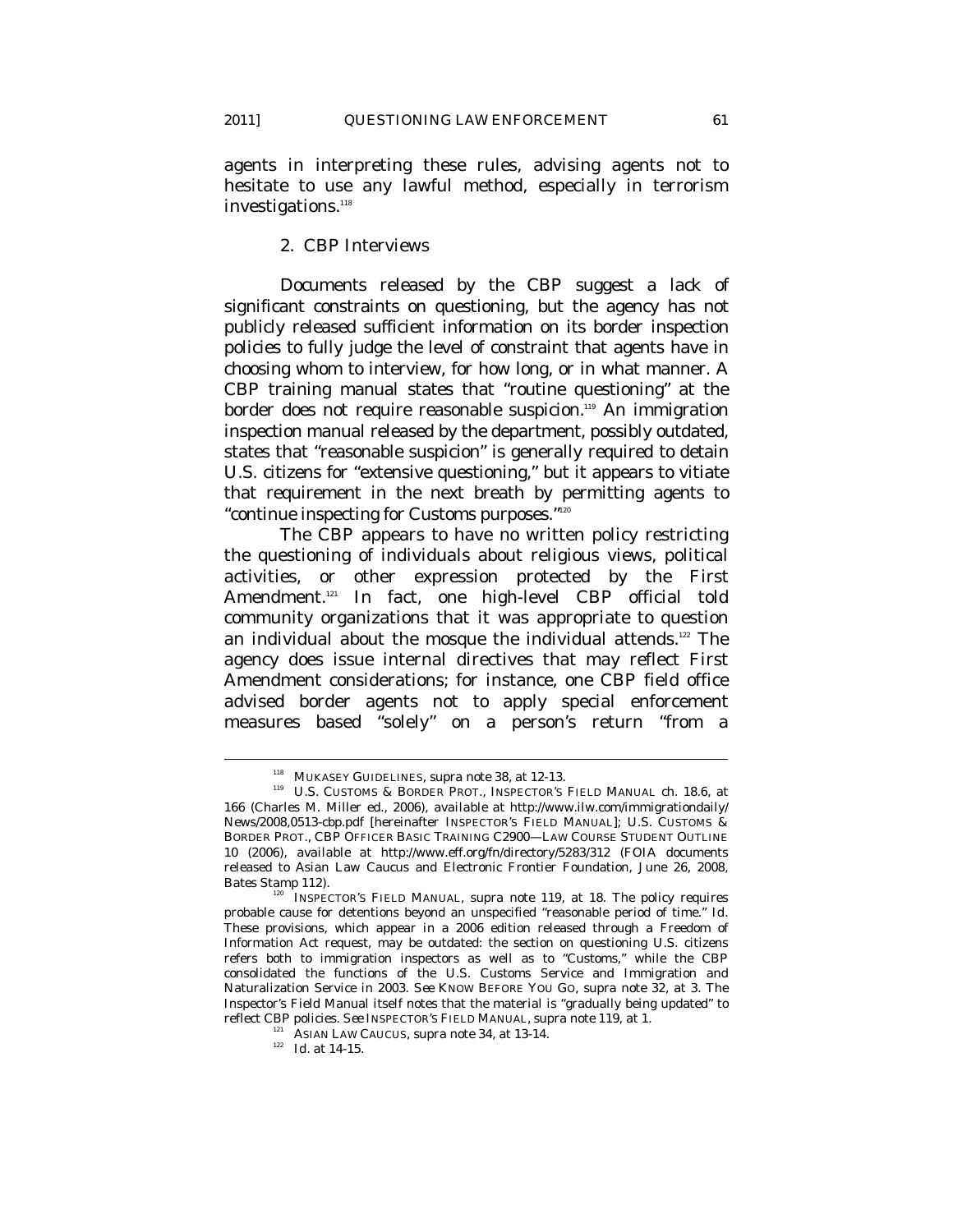pilgrimage to Mecca," while also advising that "the large influx of travelers during this time period may be used as a cover by extremists and/or terrorists to enter the United States."123

Thus, existing evidence of internal agency regulations suggests insignificant constraints on the factual basis for initiating interviews in either the FBI or CBP context, and few meaningful constraints on interviews that bear on individuals' political or religious expression. Neither the Fourth Amendment nor internal regulations offers real protection against the actual intrusion and stigma of FBI and CBP encounters.

#### II. FIRST AMENDMENT PROFILING

In the last part, this article argued that the coercion, content, and selection criteria behind law enforcement interviews present serious concerns that have largely been unaddressed. This article turns now to one set of interviews that raises particular concern: where individuals' lawful acts of expression or association trigger a knock on the door or detention at the border, it sends a particularly strong message of exclusion to individuals and their communities and creates a chilling effect on expression. This part defines *First Amendment profiling* and discusses the profound stigmatic costs and chilling effects of the practice. This article then argues that while First Amendment profiling is sometimes justifiable, it is inappropriate both where the government deliberately seeks to suppress speech and where law enforcement investigations—even those with a legitimate purpose—sweep too broadly and consequently burden lawful speech and association.

When the FBI or CBP agent questions a person because he wrote a letter to the editor criticizing U.S. intervention in Afghanistan, worshipped at a particular mosque, or visited a religious website, they engage in what I call First Amendment profiling: the selection of a person for law enforcement attention because she has engaged in acts of expression or association of a political, religious, or cultural nature that would be protected by the First Amendment. CBP's investigation of individuals returning to the United States

<sup>&</sup>lt;sup>123</sup> Memorandum from U.S. Customs & Border Prot. Port of Buffalo, Muslims Performing Hajj (Pilgrims to Mecca) (Dec. 12, 2007), *available at* https://www.eff.org/files/filenode/alc/073008\_cbp\_bordersearch01.pdf (FOIA document released in redacted form to Asian Law Caucus and Electronic Frontier Foundation, July 30, 2008, Bates Stamp 191).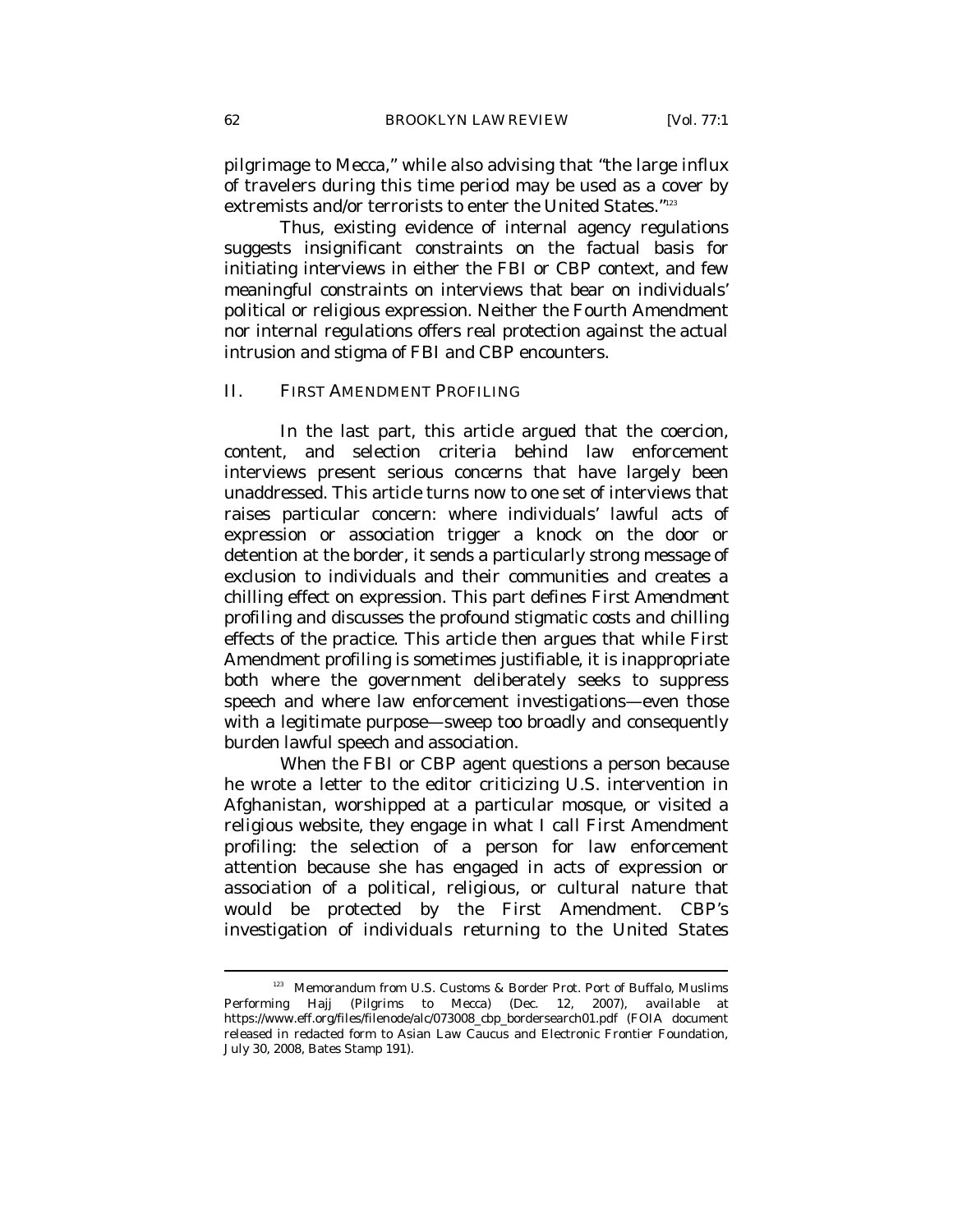after attending an Islamic religious conference in Canada, litigated in the Second Circuit in *Tabbaa v. Chertoff*, 124 provides a paradigmatic example of such profiling.

Murad Hussain described the detentions in *Tabbaa* as "cultural profiling," which he defined as government targeting of "expressions of cultural identity" as proxies for "criminality, terrorist connections, or other subversive propensities," noting that expressions of identity are often "significantly correlated" with membership in a racial, ethnic, or religious group.<sup>125</sup> Others have called investigations based on First Amendment conduct "political profiling"<sup>126</sup> or "First Amendment investigations."<sup>127</sup> Building on these conceptions, I consider First Amendment profiling to include investigative decisions triggered by expression or association of a cultural, religious, or political nature, whether "pure" speech or expressive conduct, that would be protected under the First Amendment.

Given that the First Amendment protects such a wide range of expression, with no consensus on the amendment's core meaning, scholars have recognized the difficulty in delimiting the scope of expression that raises First Amendment concerns in the investigative context. Eugene Volokh argues that a broad interpretation of the First Amendment might lead one to the untenable conclusion that because speaking or sending an e-mail are constitutionally protected actions, we should interpret the First Amendment as limiting government "subpoenas demanding that people testify about what someone said or wrote."<sup>128</sup> My definition focuses on expression or association of a religious, cultural, or political nature, not as a normative statement of the outer limits of First Amendment protection, but because expression or association outside these areas frequently raises concerns of a different kind, and arguably degree. A person who triggers FBI scrutiny by sending an e-mail about purchasing a vast quantity of fertilizer may have engaged in a communicative act protected by the First Amendment (sending an e-mail), but the act holds no particular political, cultural, or religious meaning. A law enforcement investigation into that speech act does not

<sup>&</sup>lt;sup>124</sup> 509 F.3d 89 (2d Cir. 2007). *See supra* notes 6-11 and accompanying text.<br><sup>125</sup> Hussain, *supra* note 16, at 925-26.<br><sup>126</sup> Fisher, *supra* note 16, at 625 (citing Chip Berlet & Abby Scher, *Political Profiling: Polic* 

<sup>&</sup>lt;sup>127</sup> See generally Rosenthal, *supra* note 16.<br><sup>128</sup> Eugene Volokh, *Deterring Speech: When Is It "McCarthyism"? When Is It Proper*?, 93 CALIF. L. REV. 1413, 1444 (2005); *see also* Solove, *supra* note 16, at 153.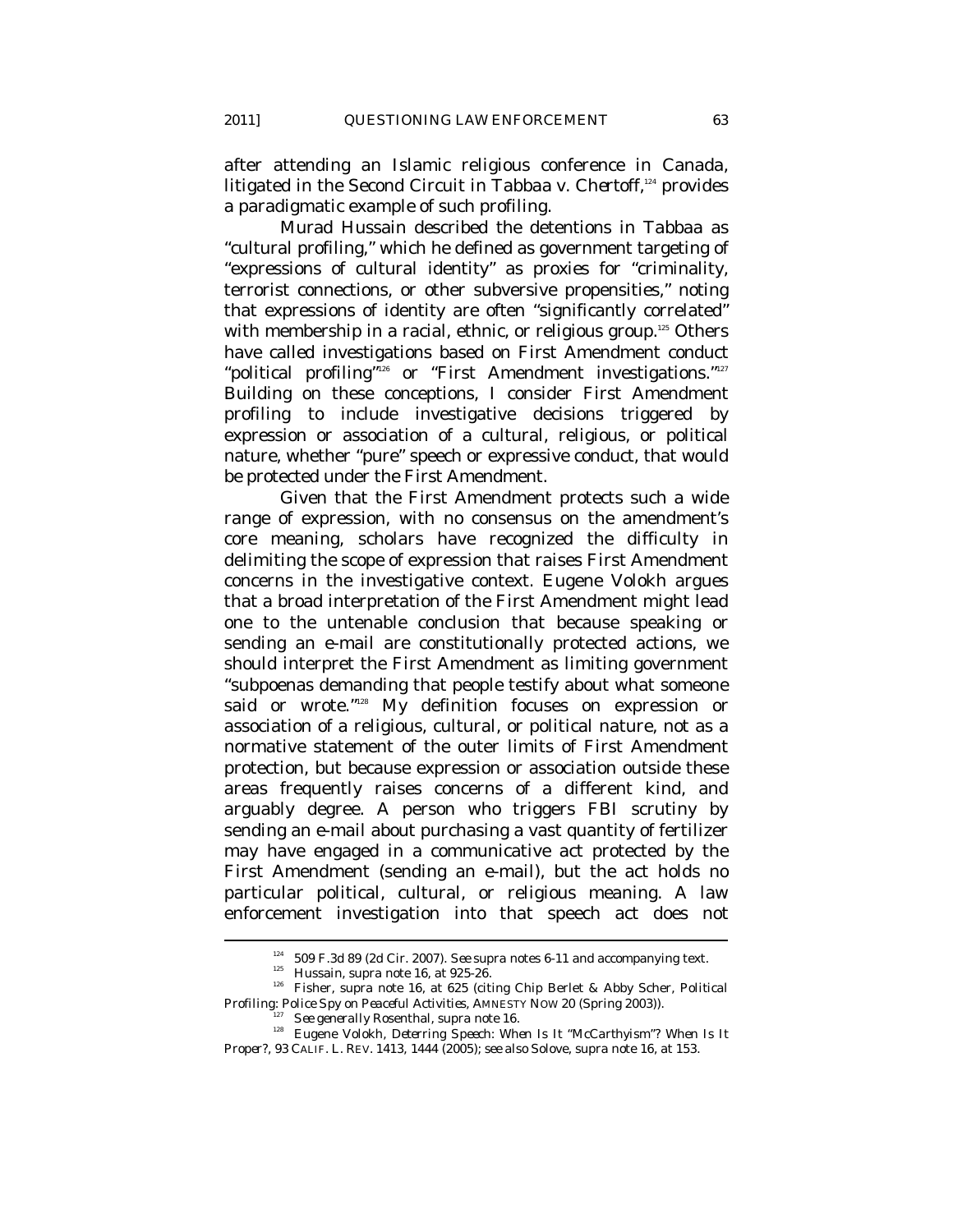stigmatize particular views or manifestations of identity in the same way as investigations triggered by the political, cultural, or religious aspect of a communication.

While I limit my definition of First Amendment profiling to expression and association of a political, cultural, or religious nature, I expand it in two other respects. First, I consider First Amendment profiling to include not just an initial decision to target a person for investigation, but also any subsequent decision to prolong an investigation on account of First Amendment expression. For example, First Amendment profiling would include a law enforcement agent's decision to broaden an investigation because of a person's responses to questions about religious affiliations. It would not include, however, incidental questioning on religious or political beliefs, even if independently objectionable, where it does not trigger the interview or intensify law enforcement scrutiny.<sup>129</sup>

Second, I include within First Amendment profiling investigative decisions based "predominantly"—not just "solely"—on protected expression. For instance, it would include not just border agents' decisions, as in *Tabbaa*, to question people solely because they attended an Islamic conference, but also a decision to question people because they had attended the conference *and* returned at night, or because they had attended the conference *and* were young men. The concerns raised by First Amendment profiling, as described in the next section, are not diminished in such cases.

#### *A. The Impact of First Amendment Profiling*

#### 1. Stigmatic Harms

 $\overline{a}$ 

The most immediate, and perhaps most pervasive, harm of First Amendment profiling in law enforcement investigations, including interviews, is the imposition of stigma.<sup>130</sup> U.S. Muslims have described interviews triggered by

 $129$  Inquiries on religion and politics, even without First Amendment profiling, might give rise to an independent challenge based on the Supreme Court's compelled disclosure cases, especially in compulsory border interviews. For some discussion of these cases, see *infra* notes 194-207 and accompanying text.

<sup>&</sup>lt;sup>130</sup> A large volume of literature, since the publication of Erving Goffman's seminal account, has attempted to define and conceptualize stigma. ERVING GOFFMAN, STIGMA: NOTES ON THE MANAGEMENT OF SPOILED IDENTITY (1963). I use the term "stigma" in both the sense defined by Goffman (an "attribute that is deeply discrediting" that reduces the individual "from a whole and usual person to a tainted, discounted one") and according to Bruce Link and Jo Phelan's more recent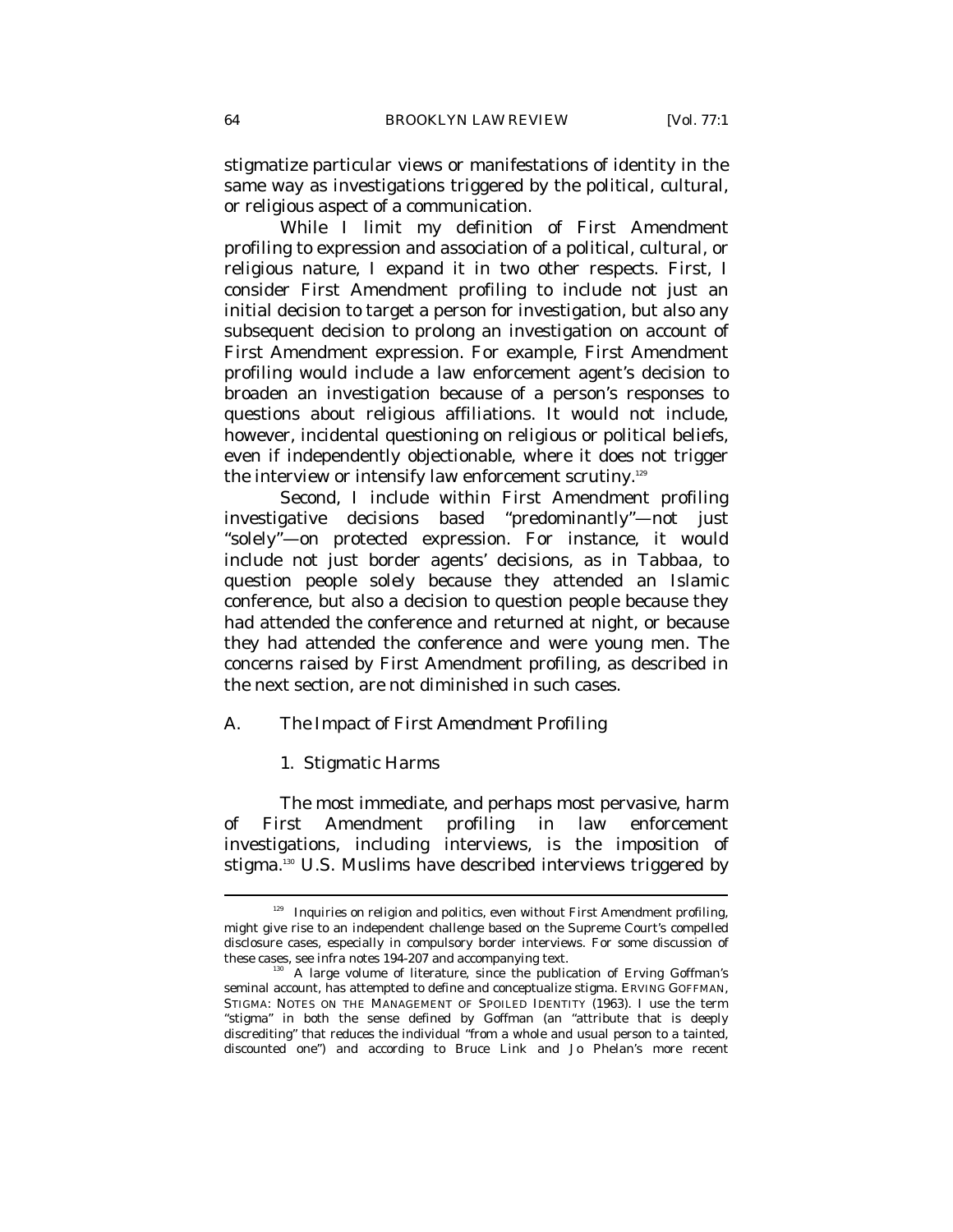their religious or political activities as branding them, and their communities, as disloyal or suspicious—as outsiders excluded from "belonging" to the nation.

"We weren't treated as American citizens. We were treated as suspects," recounted one Muslim college student whom CBP detained for attending the conference referenced in *Tabbaa* and then ordered to "stand face-first against the wall," his legs apart, to be searched for weapons.<sup>131</sup> Such encounters affect not just the individuals questioned, but their broader ethnic or religious community's sense of belonging in the United States. An Oregon Muslim community leader questioned by CBP agents about why he made a religious pilgrimage to Mecca said that Muslims had grown accustomed to being "pariahs in their own country."<sup>132</sup>

The harms associated with First Amendment profiling mirror those arising from explicit racial or religious profiling.<sup>133</sup> Where a form of expression is strongly linked to one's ethnicity, national origin, or religion, government selection of individuals for special scrutiny on account of their expression will "feel" the same as targeting members of that racial or religious group directly. Certainly the Muslim Americans detained in *Tabbaa* did not perceive their detentions to be less stigmatizing because the trigger was membership at an Islamic conference—not their religion per se—or because CBP might theoretically have stopped any non-Muslims who said they had attended the conference. As the correlation between an expressive practice and membership in a particular racial or religious group approaches 100 percent, the technical distinction between the two collapses altogether: the questioning of seven Muslim men for praying in a convenience

conceptualization of stigma as the co-occurrence of components including: the labeling of a particular human difference, the linkage of that difference with stereotypes, the use of that difference to separate "us" from "them," and the resulting loss of status and discrimination in a context of unequal power. *See id.* at 3; Bruce G. Link & Jo. C.

Phelan, *Conceptualizing Stigma*, 27 ANN. REV. Soc. 363, 367 (2001).<br><sup>131</sup> Jay Tokasz, *Local Muslims Troubled by Treatment at Border: About 40*<br>*Detained After Toronto Trip*, BUFFALO NEWS, Jan. 31, 2005, at B1.

<sup>&</sup>lt;sup>132</sup> Noelle Crombie, *FBI Outreach to Muslims Comes Amid Interviews*, OREGONIAN, July 22, 2004, at C01.<br><sup>133</sup> One might question why an Equal Protection or Free Exercise Clause

challenge is not available to challenge these measures. *See* Hussain, *supra* note 16, at 944-52 (arguing that where the government selects people for scrutiny based not on their membership in a protected group, but based on behavior that largely correlates with it, the requirement that plaintiffs prove discriminatory intent will impede challenges under both the Equal Protection Clause and under prevailing Free Exercise Clause interpretations).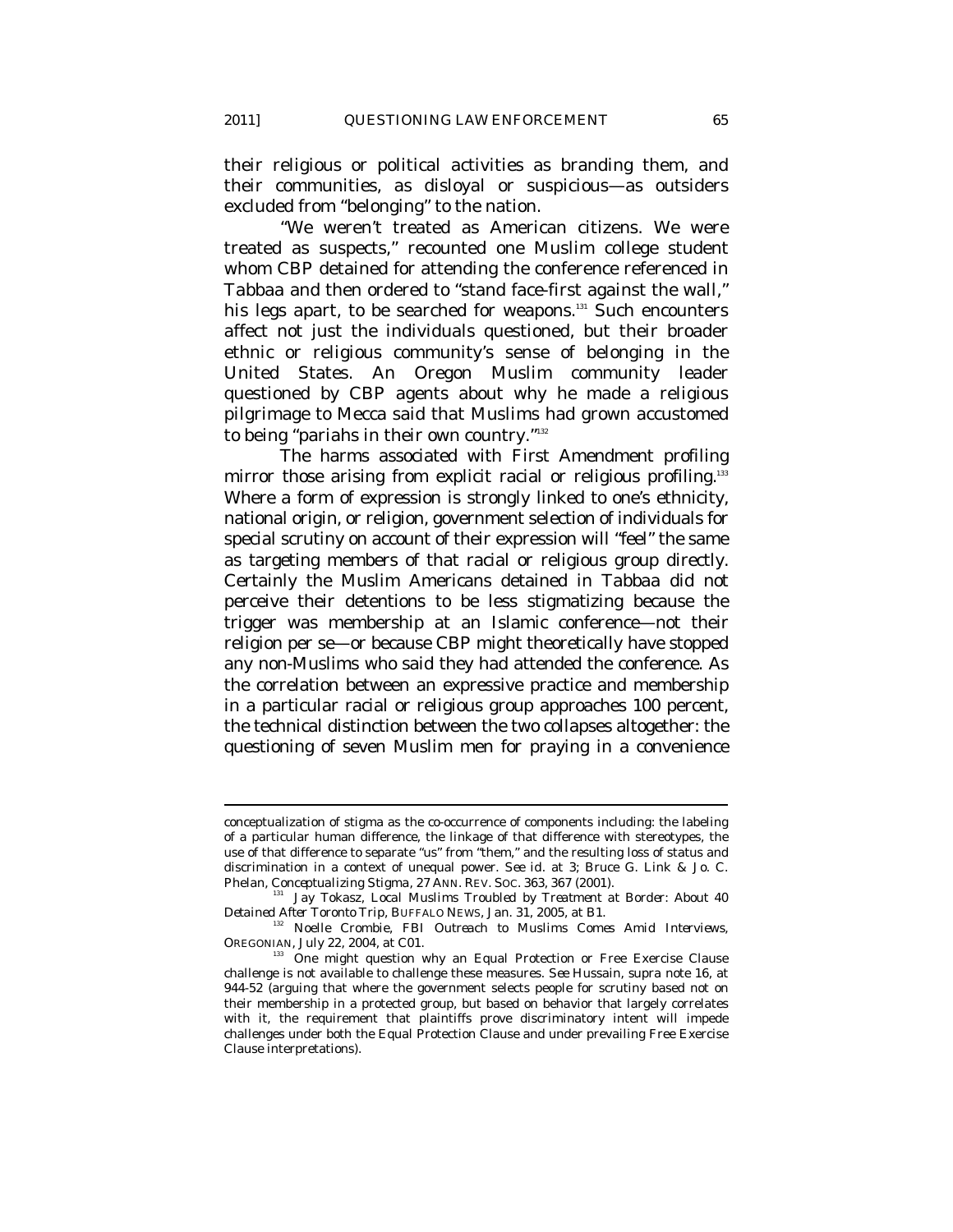store parking lot illustrates an instance that is at once religious and First Amendment profiling.<sup>134</sup>

At the border, questioning and extensive searches of returning U.S. citizens particularly convey a message of exclusion since CBP agents effectively control the terms by which a person can return home. A Sacramento Muslim and naturalized citizen recounted that his experiences at the border—including repeated screenings, questioning on his political views, and searches of websites he visited—made him feel "unwelcome" in his own country.<sup>135</sup> He said, "I never experienced such a feeling at any international airport in the world, including Third World countries. But I have this feeling when I come home."<sup>136</sup>

Furthermore, First Amendment profiling sends a message to the nation as a whole, not just affected communities, that Muslims are unequal. As Murad Hussain has argued, law enforcement scrutiny of Muslim Americans' expressive activities labels Muslims "presumptively disloyal and unworthy of empathy" to the polity at large, facilitating hate crimes and private discrimination and stymieing the community's efforts to use civic engagement to achieve social equality.137 Indeed, a growing social science and legal literature points to the tangible costs of stigma for individuals and communities.138 Not only do stigmatized groups lose self-respect and tend to internalize "at least part of the version of their identities imposed by the stigma," but society correspondingly "acts toward the stigmatized person on the basis of the stigma," leading to a deprivation of material goods from economic opportunities to political representation.<sup>139</sup> While stigma is

<sup>134</sup> *See* Ken Ritter, *Muslim Group Says FBI Still on Nevada Prayer Case*, KOLOTV.COM (June 21, 2010), http://www.kolotv.com/southernnevadanews/headlines/ 96852029.html. When one man questioned why their prayers had elicited suspicion, the police officer replied, "I don't know if you're . . . saying, 'I hope that I kill a police officer today.' . . . We just want to make sure that you guys are good people." CAIRtv, *Video: CAIR Concerned About FBI Questioning of "Henderson 7," YOUTUBE (June 23, 2010), http://www.youtube.com/watch?v=lxGNN3U6Dac&feature=player\_embedded.* 

<sup>&</sup>lt;sup>135</sup> ASIAN LAW CAUCUS, *supra* note 34, at 34.<br><sup>136</sup> *Id.*; *see also* Kuruvila, *supra* note 73 (quoting U.S. citizen describing his experience of CBP questioning as "trying to instill in us a feeling that we don't belong here").<br>
<sup>137</sup> Hussain, *supra* note 16, at 938-41.<br>
<sup>138</sup> *See* R.A. Lenhardt, *Understanding the Mark: Race, Stigma, and Equality i* 

<sup>&</sup>lt;sup>39</sup> KENNETH L. KARST, BELONGING TO AMERICA: EQUAL CITIZENSHIP AND THE CONSTITUTION 26-27 (1989). For recent studies suggesting links between stigma and the physical health of U.S. Arab communities, see Diane S. Lauderdale, *Birth Outcomes for Arabic-Named Women in California Before and After September 11*, 43 DEMOGRAPHY 185 (2006); Aasim I. Padela & Michele Heisler, *The Association of*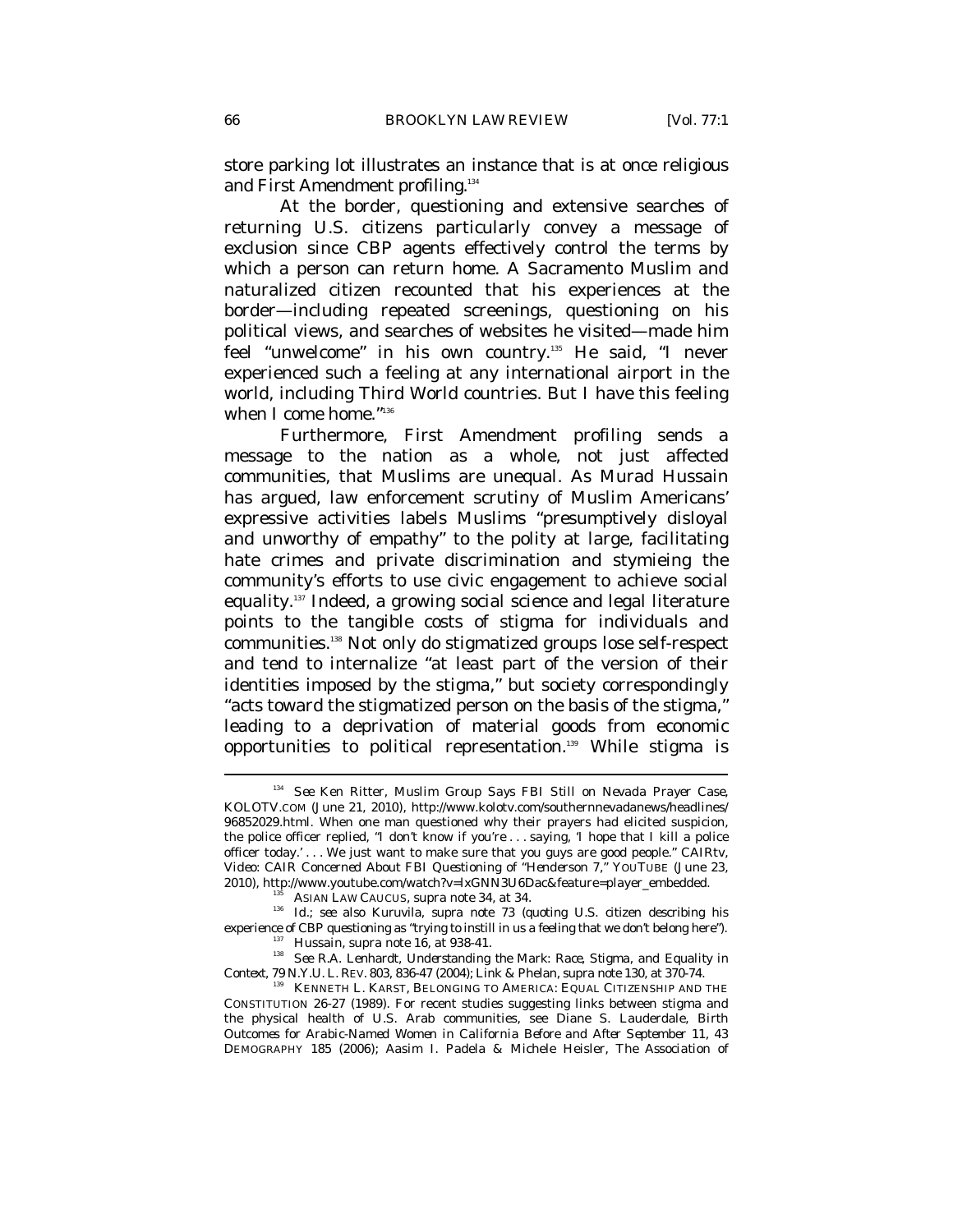often seen as a result of equal protection violations, it results no less from First Amendment profiling.

#### 2. Chilling Effects on Expression

Perhaps the most common harm legal scholars posit as resulting from law enforcement investigations into political and religious expression is the chilling impact on such expression.<sup>140</sup> Despite the fact that scholars sometimes favorably contrast interviews to clandestine surveillance,<sup>141</sup> the overt nature of interviews actually makes them more likely to directly and immediately influence behavior than covert investigative methods.

On some occasions, the chilling effect may be deliberate. Law enforcement agencies deliberately used interviews in the past to suppress lawful political activities by sowing mistrust within movements. The extensive congressional investigation of U.S. intelligence operations in the mid-1970s concluded that the FBI's fifteen-year Cointelpro programs, aimed at civil rights activists and others on the Left, deliberately used interviews to disrupt political activities.<sup>142</sup> An infamous FBI memorandum from 1970 advised that interviews could "enhance the paranoia in these circles" and convey the impression that "there is an FBI agent behind every mailbox."143

Even where law enforcement agencies do not deliberately use interviews to suppress expression, they acknowledge using them to send a message that government agents are watching. The Department of Justice explained its post-9/11 interviews of several thousand Arab immigrants as an attempt to "sow disruption among potential terrorists," and claimed that the interviews "ensured that potential terrorists sheltering themselves within our communities were aware that

*Perceived Abuse and Discrimination After September 11, 2001, with Psychological Distress, Level of Happiness, and Health Status Among Arab Americans*, 100 AM. J.

PUB. HEALTH 284 (2010). 140 *See, e.g.*, Harris, *supra* note 16, at 165; Horn, *supra* note 16, at 750-51; Fisher, *supra* note 16, at 646-53; Hussain, *supra* note 16, at 934-38; Lininger, *supra* note 16, at 1233-37.<br><sup>141</sup> Fisher, *supra* note 16, at 673.<br><sup>142</sup> SELECT COMM. TO STUDY GOVERNMENTAL OPERATIONS WITH RESPECT TO

INTELLIGENCE ACTIVITIES, U.S. SENATE, FINAL REPORT: SUPPLEMENTARY DETAILED STAFF REPORTS ON INTELLIGENCE ACTIVITIES AND THE RIGHTS OF AMERICANS, S. DOC. NO. 94-755, at 44 (2d Sess. 1976) [hereinafter CHURCH COMMITTEE REPORT].

<sup>&</sup>lt;sup>143</sup> Socialist Workers Party v. Att'y Gen., 642 F. Supp. 1357, 1389 (S.D.N.Y. 1986) (quoting FBI memo and describing harassing FBI interviews targeting Socialist Workers Party).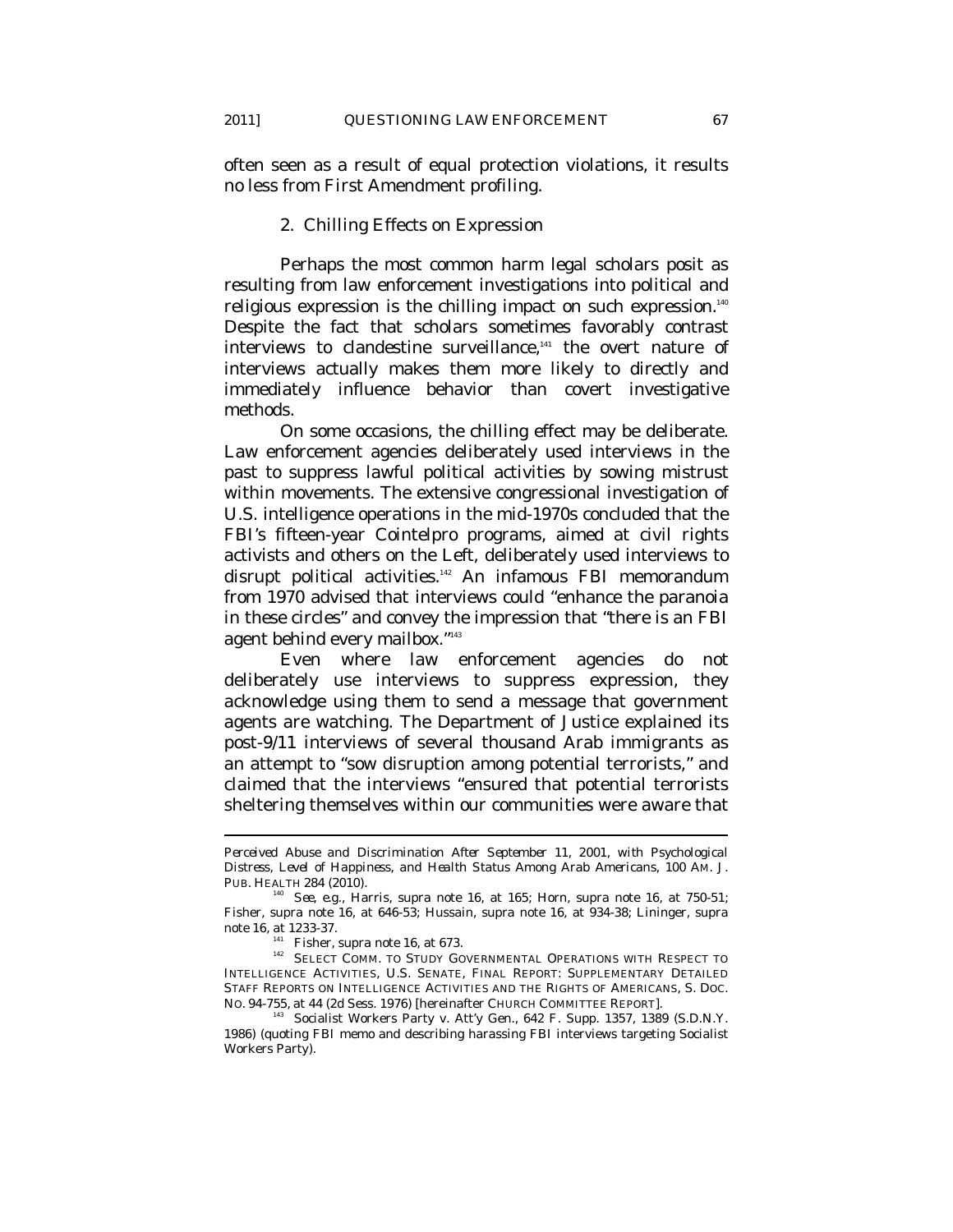law enforcement was on the job in their neighborhoods."<sup>144</sup> The FBI has also explained other interview programs—including interviews of potential anarchist protestors before the 2004 national political conventions<sup>145</sup> and surveillance of Muslims before that year's presidential election<sup>146</sup>—as efforts to deter acts of violence through obvious surveillance. While using an investigative technique to dissuade people from committing violence is not problematic in principle, $147$  it is unclear that targets of such practices can distinguish that permissible message from others potentially received (e.g., "do not protest" or "do not go to the mosque").

Thus, when FBI agents interviewed sixty Muslims in Flint, Michigan, regarding their donations to Muslim American charities, many donors interpreted the investigation as intimidation aimed at chilling contributions to Muslim charities.148 FBI agents visited a number of donors two years in a row, both times on the "eve of Ramadan," the Muslim holy month in which many individuals choose to give religiously ordained charitable contributions.<sup>149</sup> During these visits, two agents interviewed the donors at their workplaces, while two others simultaneously interviewed their spouses at home.<sup>150</sup> The inquiries, and particularly the return visits, convinced the donors that the government sought to intimidate them into not supporting lawful Muslim charities, with the implied message that "[i]f you keep giving, we'll keep coming back at you."151 Whether or not the government intended that message, the fact that law enforcement agencies continue to acknowledge using  $\overline{a}$ 

<sup>&</sup>lt;sup>144</sup> Final Report on Interview Project, *supra* note 43, at 1, 7.<br><sup>145</sup> OVERSIGHT & REVIEW DIV., U.S. DEP'T OF JUSTICE OFFICE OF THE INSPECTOR GEN., A REVIEW OF THE FBI'S INVESTIGATIVE ACTIVITIES CONCERNING POTENTIAL PROTESTORS AT THE 2004 DEMOCRATIC AND REPUBLICAN NATIONAL POLITICAL CONVENTIONS 31-34 (2006) [hereinafter A REVIEW OF THE FBI'S INVESTIGATIVE ACTIVITIES CONCERNING POTENTIAL PROTESTORS]. 146 *CBS News: FBI's Anti-Terror "October Plan"* (CBS television broadcast Sept.

<sup>17, 2004),</sup> *available at* http://www.cbsnews.com/stories/2004/09/17/eveningnews/ main644096.shtml (reporting "aggressive" and "obvious" surveillance of alleged terrorist sympathizers and revisiting of mosques to question people about suspicious behavior). 147 *See* Frederick Schauer, *Fear, Risk and the First Amendment: Unraveling* 

*the "Chilling Effect,"* 58 B.U. L. REV. 685, 690 (1978) (distinguishing "benign" deterrence resulting from "intentional regulation of speech or other activity properly subject to governmental control" from "invidious" chilling of activities protected by the

<sup>&</sup>lt;sup>148</sup> AM. CIVIL LIBERTIES UNION, BLOCKING FAITH, FREEZING CHARITY: CHILLING MUSLIM CHARITABLE GIVING IN THE "WAR ON TERRORISM FINANCING" 69-73 (2009) [hereinafter BLOCKING FAITH].

 $\int_{149}^{149}$  *Id.* at 70.

<sup>151</sup> *Id.* at 71.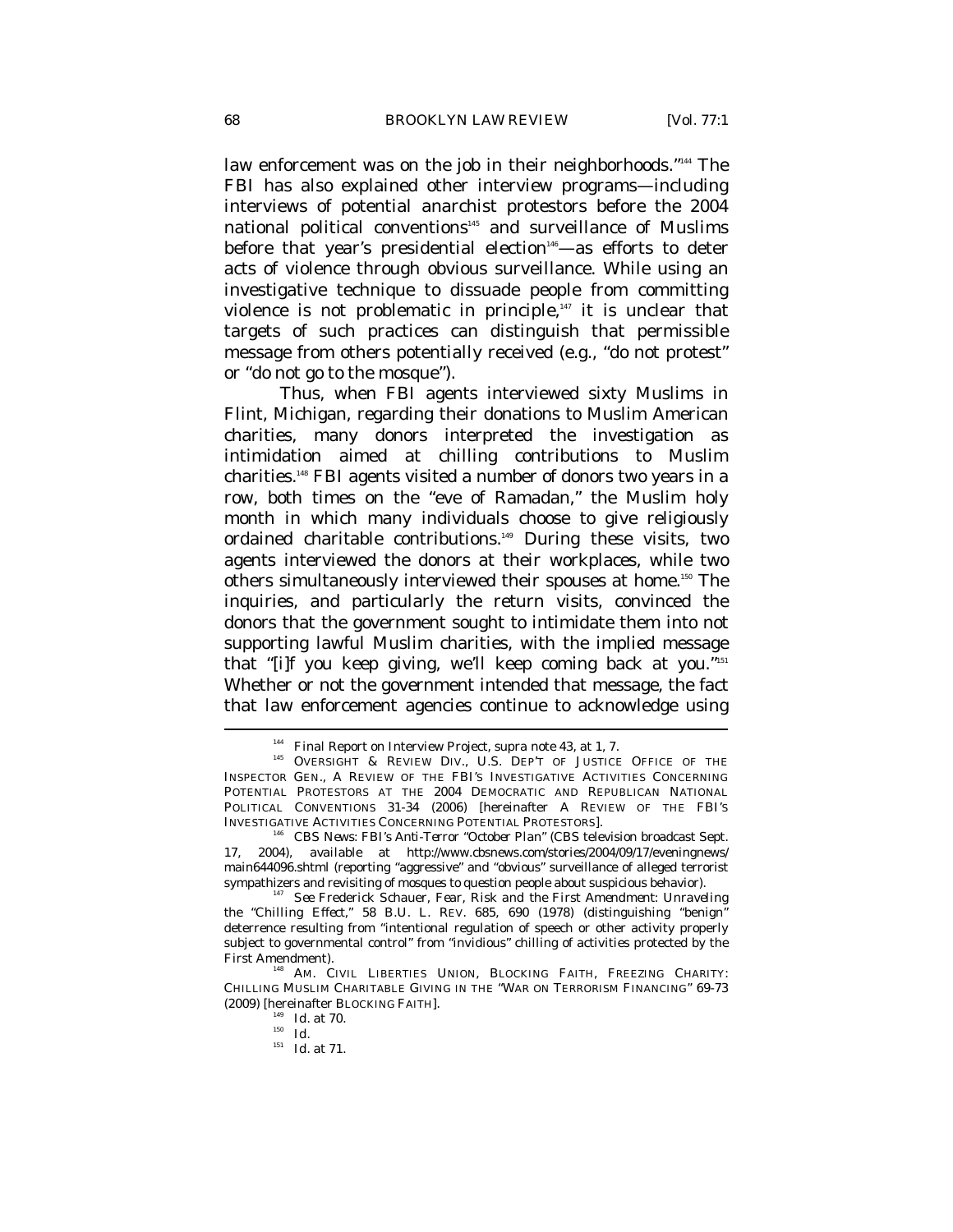interviews to send a message underscores the point that interviews can serve as an intervention, not just an informationgathering measure.

Indeed, there is powerful anecdotal evidence along with additional support from ethnographic and empirical studies of chilling effects on expression in the Muslim community. These accounts indicate that government investigative practices, including questioning, have led some U.S. Muslims to avoid attending political demonstrations or gatherings,<sup>152</sup> refrain from donating to political causes or religious charities,<sup>153</sup> avoid speaking out against U.S. foreign policies or express political opinions,154 hesitate to join or participate in mosques or community organizations,<sup>155</sup> remove their names from group membership lists,<sup>156</sup> modify their use of the Internet,<sup>157</sup> stop purchasing political books abroad,<sup>158</sup> refuse to speak publicly about law enforcement practices,<sup>159</sup> and avoid names or clothing that express their religious or cultural identities.160 For instance, a Muslim community leader asserted that the FBI questioned nearly every donor to one Southern California mosque, leading to a pronounced decline in donations.<sup>161</sup>

*Anxiety: Use of an Informant in Orange County Leads Some to Shun Mosques*, L.A. TIMES, Mar. 1, 2009, at 1; VERA INSTITUTE STUDY, *supra* note 75, at 58; Matthew Rothschild, *FBI Talks to Muslim High School Student About "PLO" Initials on His Binder*, PROGRESSIVE (Dec. 23, 2005), http://www.progressive.org/mag\_mc122305 (reporting that high school student became hesitant to express his political views after

FBI interview apparently triggered by his writing the initials "PLO" on a binder).<br>
<sup>155</sup> Tyler et al., *supra* note 87, at 396; Watanabe & Esquivel, *supra* note 154.<br>
<sup>156</sup> VERA INSTITUTE STUDY, *supra* note 75, at 66 ( community organization that membership declined because people called to remove

names from database).<br><sup>157</sup> Sidhu, *supra* note 16, at 391.<br><sup>158</sup> ASIAN LAW CAUCUS, *supra* note 34, at 18, 19 (citing examples of individuals subject to repeated lengthy CBP interviews and searches who no longer

 $\overline{a}$ 

<sup>159</sup> Carmen, *supra* note 44.<br><sup>160</sup> Tyler et al., *supra* note 87, at 396; Brian Haynes, *Extra Scrutiny Chafes Muslims*, LAS VEGAS REV.-J., Oct. 4, 2004, at 1A (describing the decision of one Muslim convert, who was followed in an airport while reading the Quran, not to adopt a Muslim name for fear of harassment). 161 Watanabe & Esquivel, *supra* note 154.

<sup>152</sup> VERA INSTITUTE STUDY, *supra* note 75, at 66; JUNE HAN, "WE ARE AMERICANS TOO": A COMPARATIVE STUDY OF THE EFFECTS OF 9/11 ON SOUTH ASIAN COMMUNITIES 14 (2006). 153 An extensive ACLU report documented FBI and CBP interviews of donors

to Muslim charities and presented statements of numerous community members who had stopped giving money in response to questioning of themselves, friends, or family. BLOCKING FAITH, *supra* note 148, at 97-100; *see also* HAN, *supra* note 152, at 14; VERA INSTITUTE STUDY, *supra* note 75, at 66. 154 Teresa Watanabe & Paloma Esquivel, *Muslims Say FBI Spying Is Causing*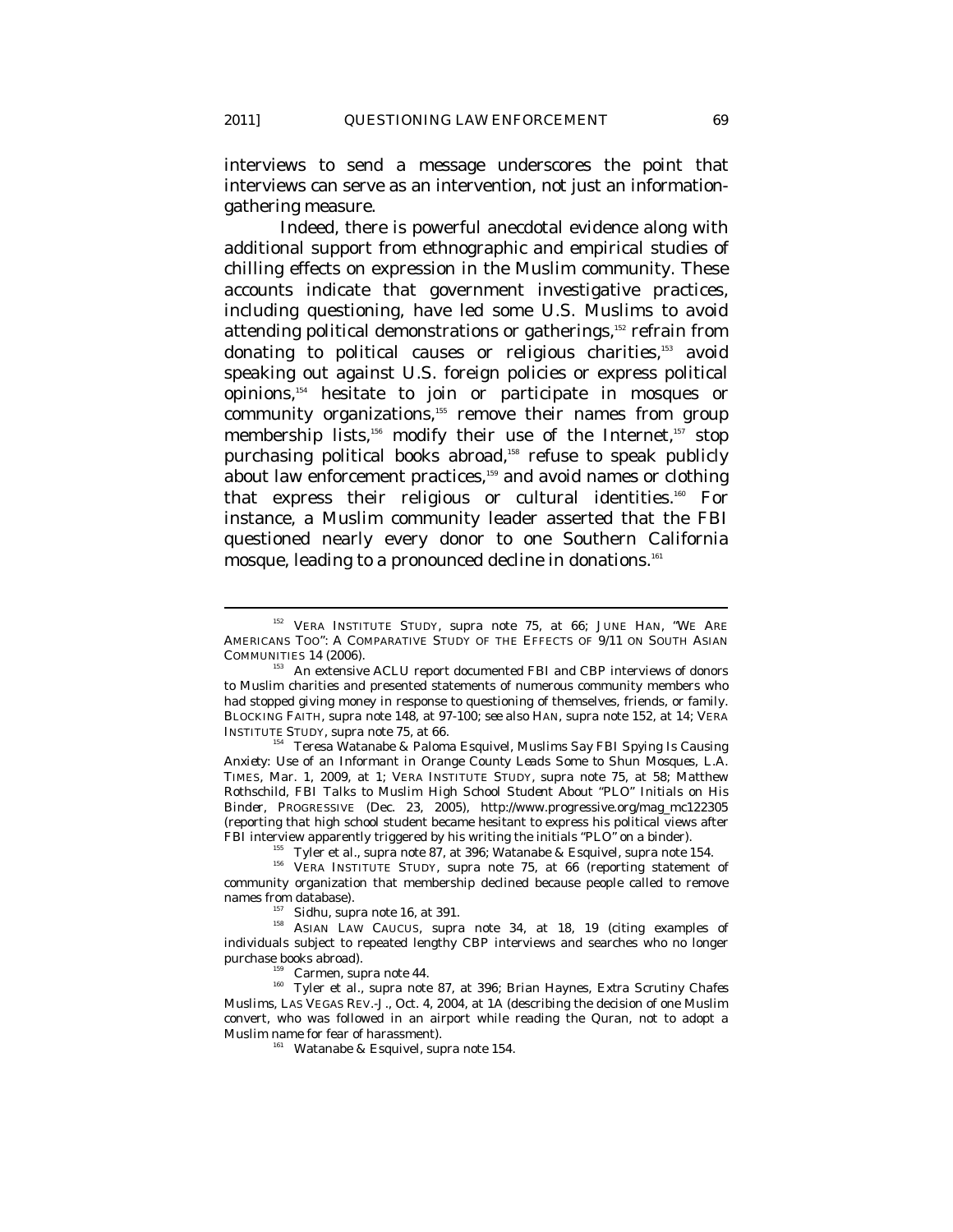These claims are largely anecdotal, and one might question the extent to which individuals and communities have actually ceased to engage in expression or association. Some individuals subjected to First Amendment profiling say they would continue the activities that triggered the scrutiny.<sup>162</sup> In fact, ethnographic studies show that while post-9/11 scrutiny of Muslims led some people to withdraw from activities that would identify them as Muslim, Arab, or South Asian, others became more engaged in civic and political life in an effort to dispel stereotypes and resist unfair treatment.<sup>163</sup> Communities are not monolithic; they can simultaneously exhibit chilling of expression and signs of resistance. Both of these responses, however, stem from the stigma experienced, and thus even the engagement response should not dispel concern.

In two quantitative studies, members of the U.S. Muslim community, but not a majority, reported changing their behavior in response to government scrutiny of their community. In the study of New York Muslims described above, one in five surveyed reported altering behavior in response to general law enforcement scrutiny of Muslims, including changes in attendance at group prayers in a mosque (20 percent of respondents), manner of dress (22 percent), everyday activities (17 percent), and travel behavior (26 percent).<sup>164</sup> A 2007 study of Muslim Americans found more modest changes: while almost three-quarters of Muslims surveyed believed that the government was monitoring the general activities and Internet usage of Muslims, only 11.6 percent of respondents reported changing their general activities due to that concern, and 8.4 percent reported changing their Internet usage.<sup>165</sup>

These numbers are not negligible: assuming a population of two million Muslims in the United States, even 10 percent of U.S. Muslims represents two hundred thousand people who cease to engage in lawful expressive behavior for fear of government scrutiny. In addition, the proportion of individuals who report changing their behavior might be greater in particular subsets of the Muslim community: immigrants, working class community

<sup>&</sup>lt;sup>162</sup> Tabbaa v. Chertoff, 509 F.3d 89, 102 (2d Cir. 2007).<br><sup>163</sup> VERA INSTITUTE STUDY, *supra* note 75, at 66-67; HAN, *supra* note 152, at 16-18; Sally Howell & Amaney Jamal, *The Aftermath of the 9/11 Attacks*, *in* CITIZENSHIP AND CRISIS: ARAB DETROIT AFTER 9/11, at 87-88 (2009).<br><sup>164</sup> Tyler et al., *supra* note 87, at 396.<br><sup>165</sup> Sidhu, *supra* note 16, at 390-91.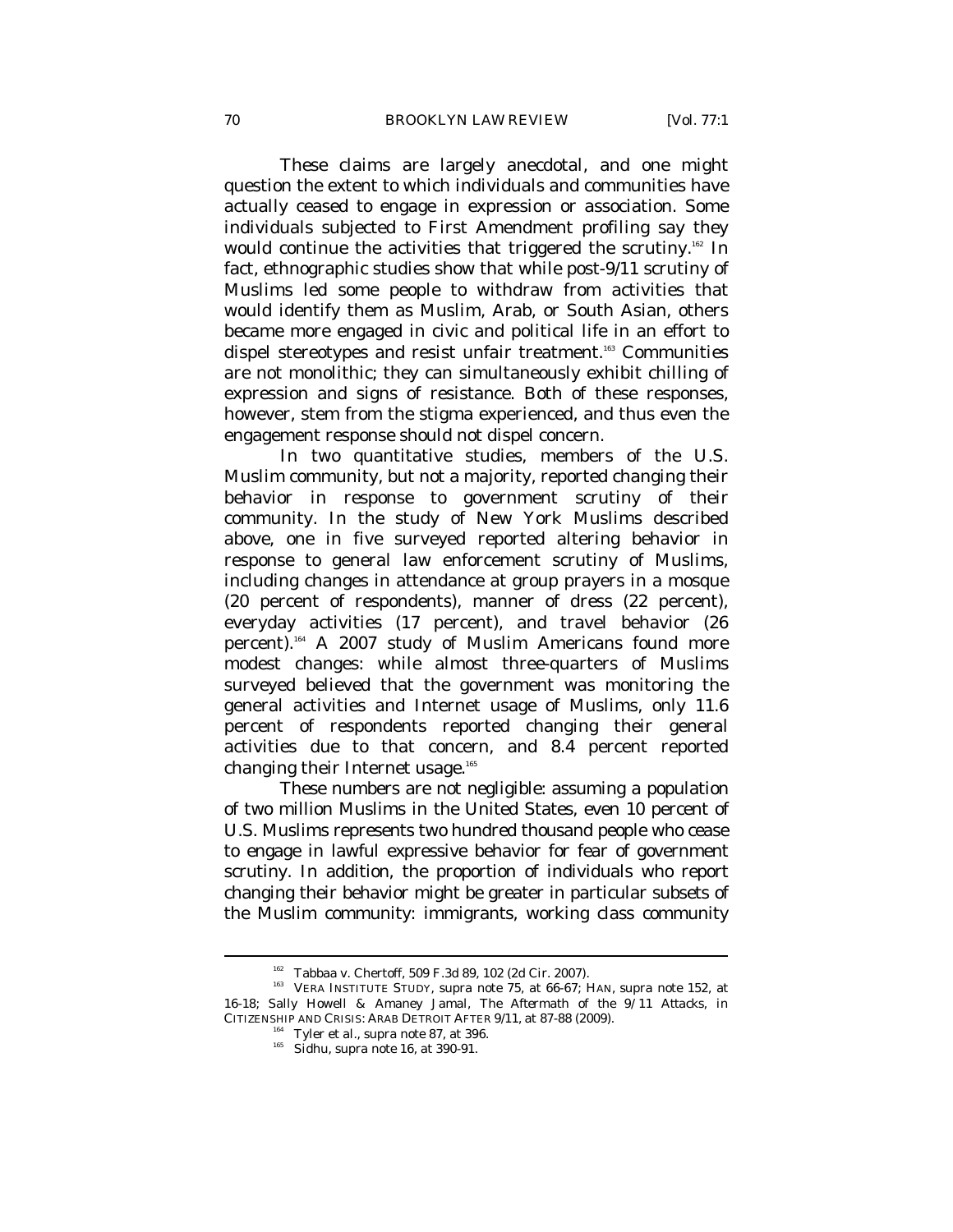members, or those who directly experience law enforcement scrutiny<sup>166</sup> might feel particularly vulnerable.

Moreover, studies that measure the extent to which individuals report changing their behavior may underestimate the extent of more subtle, but potentially more pervasive, changes in behavior. A practicing Muslim, for instance, might not stop going to the mosque, but might hesitate to speak freely with other worshippers. Other questions (not asked in these studies) might elicit evidence of subtler changes: "Do you feel that you must reassure co-workers about your loyalty before participating in a casual workplace conversation about events in the Middle East?" "Do you hesitate to speak in Arabic or perform ritual prayers in public for fear of drawing suspicion?"

Focusing on the *hard* impacts of surveillance (the decision to avoid a political gathering) misses the *soft* impacts that may affect communities in equal or greater fashion (the diminished sense of trust in others and openness in communication). Several scholars have argued that the surveillance of mosques intrudes on the sense of security that worshippers seek at a place of worship, and surveillance of any community-based or political organization diminishes trust within the group, with longer-term effects on the quality of association.<sup>167</sup> Aziz Huq argues further that law enforcement's use of religious speech to signal high-risk terrorist threats interferes with religious communities' "epistemic autonomy" their "collective interest . . . in determining the content and direction of . . . religious beliefs without interference by the government."168 Thus, any assessment of chilling effects must take into account the cumulative impact of subtle, smaller changes and the qualitative aspects of changed behavior.

# *B. Suppression and Overbreadth in First Amendment Profiling*

Accepting that First Amendment profiling, at least in some cases, imposes significant stigmatic costs and chilling l

 $166$  Neither study separated out the impact on individuals who had personally faced law enforcement scrutiny from that of the Muslim community at large. 167 Lininger, *supra* note 16, at 1233-36; Harris, *supra* note 16, at 166-68;

Fisher, *supra* note 16, at 653. *See, e.g.*, Dennis Wagner, *FBI's Queries of Muslims Spurs Anxiety*, ARIZONA REPUBLIC (Oct. 11, 2004, 12:00 AM), http://arizona.indymedia.org/ news/2004/10/22062.php (reporting Muslim community leader's statement that FBI interviews led to "creeping distrust," leading people to question whether acquaintances might report their words to the government); *see also* CAINKAR, *supra* note 20, at 185-86. 168 Huq, *supra* note 16, at 852-53.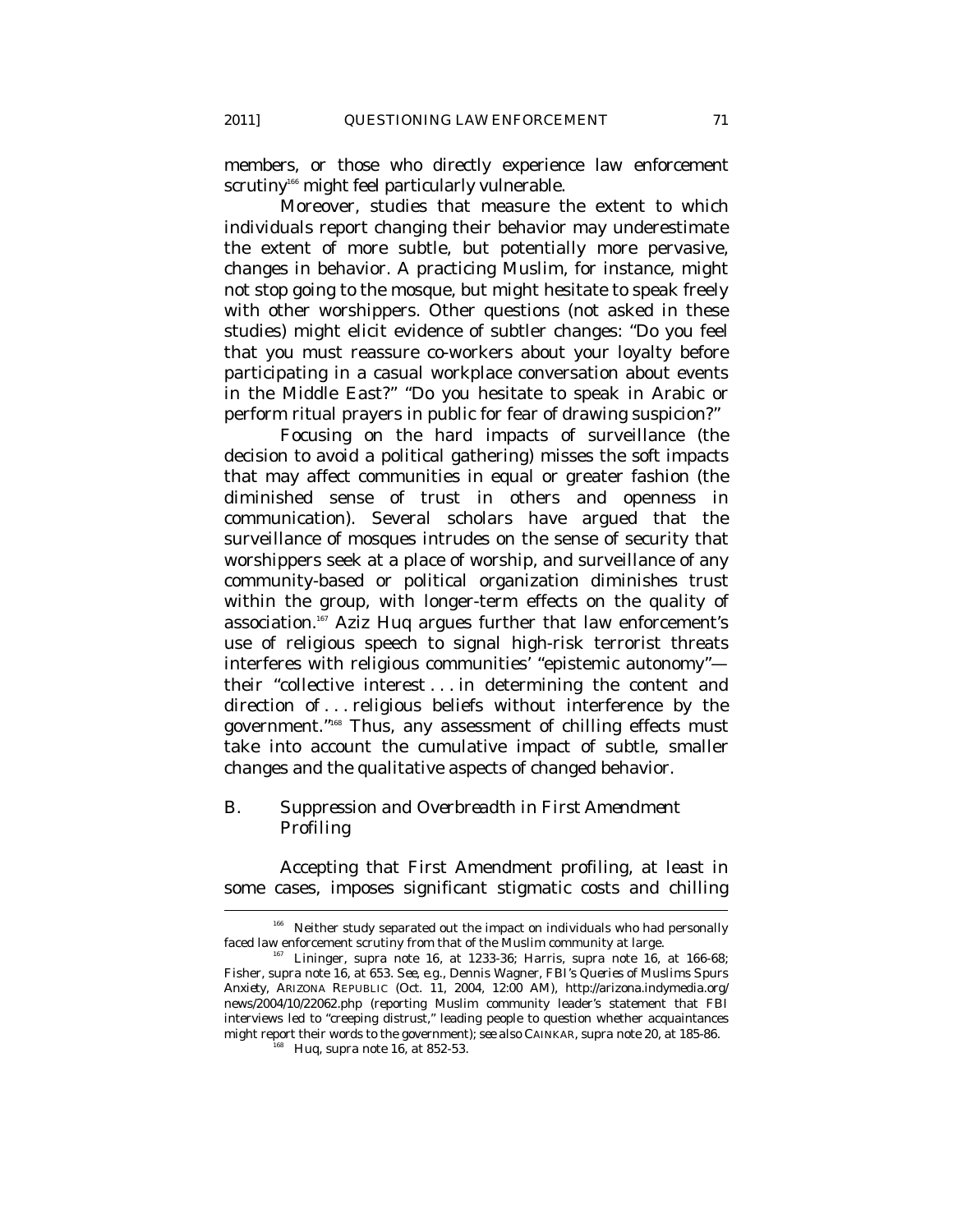effects does not tell us whether the practice in a given instance is justified. Not every law enforcement practice that qualifies as First Amendment profiling is wrong. For instance, few would argue that law enforcement should not scrutinize an influential religious leader advocating terrorist attacks in the United States or a person who has joined al Qaeda, at least in order to determine whether the person is actively recruiting or assisting terrorists. The permissible scope of government investigation exceeds the permissible scope of government criminalization: the government may investigate, in an effort to uncover potential violations of the law or threats to national security, activities that it cannot constitutionally ban.<sup>169</sup> The government could not, consistent with the First Amendment, outlaw the advocacy of terrorism or a person's membership in a terrorist organization unless those activities cross certain lines—e.g., the advocacy is directed at producing "imminent lawless action and is likely to" have such an effect, $170$  the member has a specific intent to further the organization's illegal aims, $171$  or either activity constitutes material support to a designated foreign terrorist organization.<sup>172</sup> Such activities, even without crossing these lines, may be so relevant to uncovering actual violations of the law that the government may legitimately investigate them.

These are relatively clear examples; even civil libertarians might agree that a close enough nexus exists between the protected activity and an actual threat in order to permit First Amendment profiling. On these narrow facts, a three-step justification for First Amendment profiling articulated by scholars and law enforcement officials seems least objectionable. First, because of the potential of grave harm from terrorism, investigators must identify terrorists early and prevent acts of violence in advance of the commission of any criminal act.173 Second, these scholars and officials argue, because terrorists are elusive and hard to find, investigators need to cast their net broadly to identify those who pose a

<sup>169</sup> *See, e.g*., DAVID COLE & JAMES X. DEMPSEY, TERRORISM AND THE CONSTITUTION: SACRIFICING CIVIL LIBERTIES IN THE NAME OF NATIONAL SECURITY 14 (2002); Fisher, *supra* note 16, at 672.

<sup>&</sup>lt;sup>170</sup> Brandenburg v. Ohio, 395 U.S. 444, 447 (1969) (per curiam).<br><sup>171</sup> Scales v. United States, 367 U.S. 203, 228-30 (1961).<br><sup>172</sup> Holder v. Humanitarian Law Project, 130 S. Ct. 2705, 2730-31 (2010).<br><sup>173</sup> RICHARD POSNER NATIONAL EMERGENCY 114 (2006); Huq, *supra* note 16, at 839-42.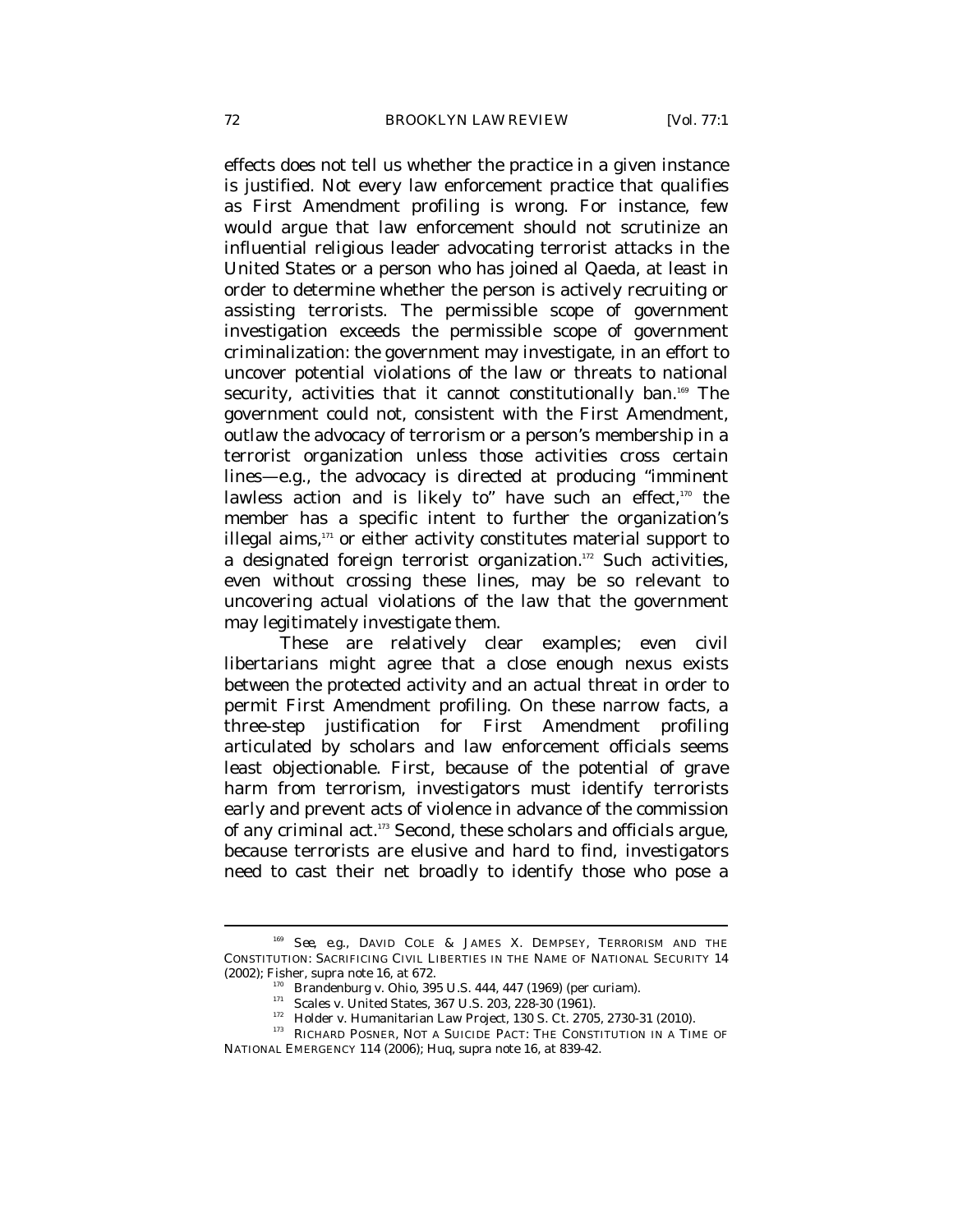threat.174 Third, they argue that where the threat stems from

ideologically motivated violence, evidence of that ideology (whether religious or political) is a relevant and rational basis for suspicion.<sup>175</sup>

Of course, in most cases, the nexus between ideology and threat will not be as clear. At that point, the justifications for First Amendment profiling encounter serious questions. While terrorists may act out of religious or political motivation, the use of individuals' religious or political views or behavior to "predict" threats is fraught with peril. Claims about the relevance of ideological linkages to violence may appeal to intuition rather than actual evidence. In fact, research suggests that the relationship between religion and terrorism is complicated and contested: for instance, while a New York Police Department report cites a turn to religion as a risk factor for "radicalization" and identifies mosques, student associations, and nongovernmental organizations as examples of hubs where radicalizing Muslims might gather, $176$  one academic study suggests that increased religious education and greater immersion in Muslim social institutions diminishes the religious naïveté and social isolation that can feed extremism.<sup>177</sup> Even assuming that the "experts" could arrive at an accurate and sophisticated understanding of the linkages between terrorism and ideology, there is good reason to question how well law enforcement agencies could apply that information.<sup>178</sup>

Beyond these reasons to doubt the effectiveness of First Amendment profiling, the primary objection rests on a broader

<sup>174</sup> POSNER, *supra* note 173, at 114. 175 *Id.* at 116; *see also* OPERATIONS GUIDE, *supra* note 102, at 27-28 (providing examples of where it would be "rational and permissible" for the FBI to consider religious adherence, affiliations, or practices in an investigation). 176 MITCHELL D. SILBER & ARVIN BHATT, N.Y.C. POLICE DEP'T,

RADICALIZATION IN THE WEST: THE HOMEGROWN THREAT 30-31 (2007). 177 Aziz Z. Huq, *Modeling Terrorist Radicalization*, 2 DUKE F. FOR L. & SOC.

CHANGE 39, 63-64 (2010); DAVID SCHANZER ET AL., ANTI-TERROR LESSONS OF MUSLIM-

AMERICANS 28-29, 45 (2010).<br><sup>178</sup> See Huq, *supra* note 16, at 868-73 (arguing that use of religious speech as a counterterrorism signal will present high risks of error). Recent news reports on the biased content of counterterrorism training sessions for law enforcement officials, and the lack of vetting for self-declared terrorism experts, suggest even greater reason to question the capability of law enforcement agencies to obtain and apply accurate information on the relationship between religious beliefs and terrorist threats. *See, e.g.*, Lisa Fernandez, *Local Groups Allege Biased Training Colors FBI Dealings with American Muslims*, MERCURYNEWS.COM, http://www.mercurynews.com/top-stories/ci\_19122246 (last updated Oct. 16, 2011); Dina Temple-Raston, *Terrorism Training Casts Pall over Muslim Employee*, NPR (July 18, 2011), http://www.npr.org/2011/07/18/137712352/terrorismtraining-casts-pall-over-muslim-employee.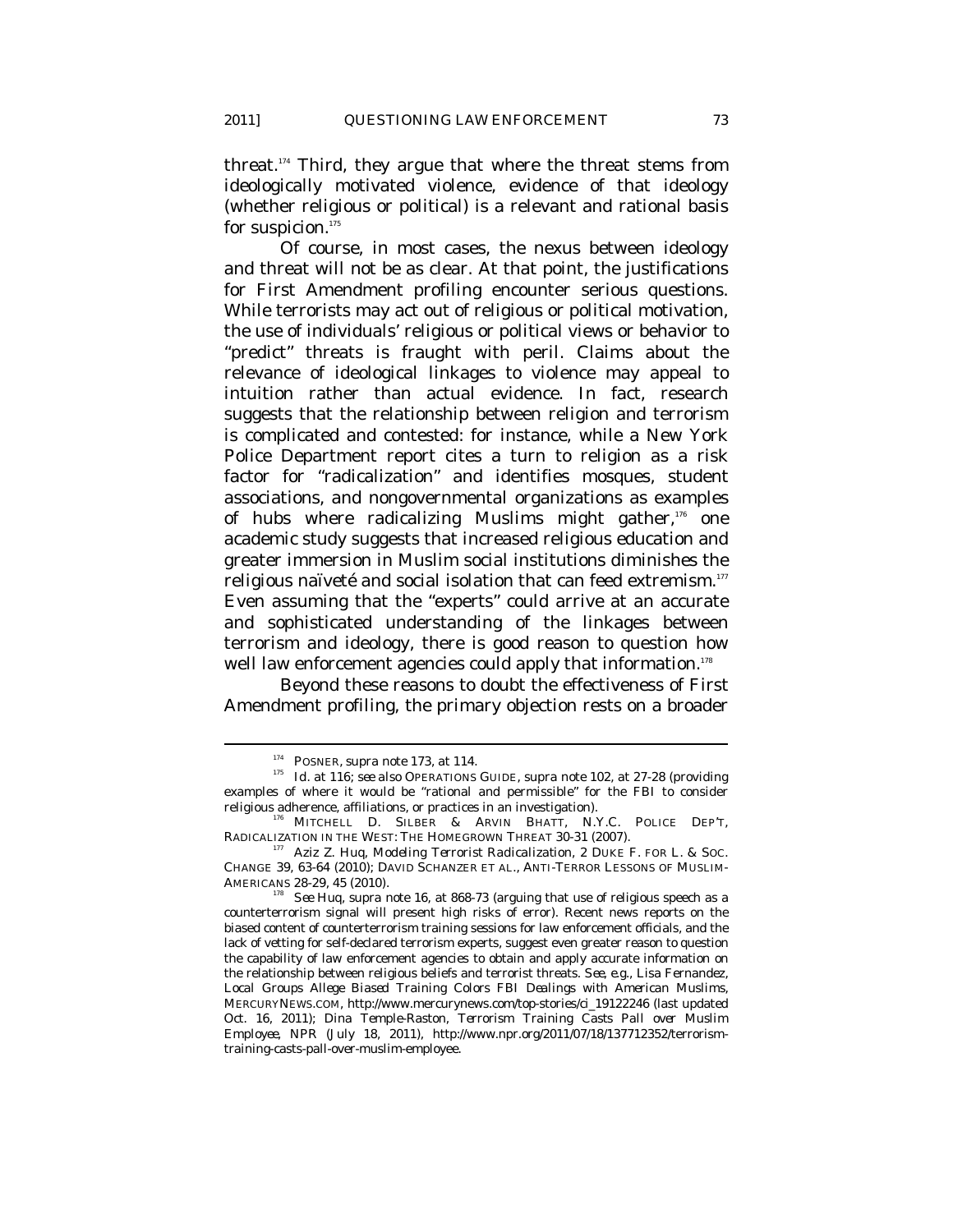principle: where a large number of innocent people engage in religious or political behavior alleged to be linked to an actual threat, law enforcement should not define threats so broadly as to sweep in substantial amounts of protected expression. If, at one end of the spectrum, an influential religious leader's advocacy of terrorist attacks in the United States or a person's membership in al Qaeda justifies law enforcement attention, law enforcement scrutiny directed at those who don Islamic garb or become active in social causes—behaviors identified by the New York Police Department report as "signatures" of the "second stage of radicalization"179—is just as clearly unjustified.

So when is First Amendment profiling actually wrong? I argue that there are two situations where the government oversteps its bounds. First, it is wrong for the government to target people for investigation on account of lawful expression or association for the *purpose* of suppressing protected expression or association (what I label the *suppression concern*). Second, First Amendment profiling is wrong to the extent that the investigation imposes too great a burden on protected expression in relation to the government interest at hand (the *overbreadth concern*).<sup>180</sup> Thus, First Amendment profiling directed at the suppression of protected speech is presumptively wrong; First Amendment profiling not involving deliberate suppression is suspect but not categorically wrong.

## 1. The Suppression Concern

The principle behind the suppression concern is that if the government cannot criminalize expression, it cannot use indirect methods of coercion to achieve the same ends. This principle applies whether the government's ultimate goal is illegitimate (suppression of dissent or religious views out of hostility or self-interest) or legitimate (the prevention of violence), so long as the immediate objective is suppression of lawful speech or association. Although one might distinguish, at a theoretical level, between a purpose to suppress speech based on hostility to ideas and a purpose to suppress speech to prevent violence, the distinction collapses in the national-

l

<sup>&</sup>lt;sup>179</sup> SILBER & BHATT, *supra* note 176, at 30-31; *see also* Huq, *supra* note 177, at 57.<br><sup>180</sup> In using the term "overbreadth," I am not referring to the separate First Amendment standing doctrine that allows a party to challenge the constitutionality of a statute on the grounds that it impermissibly prohibits the speech of others, even if the party's own speech could constitutionally be prohibited. *See generally* Note, *Overbreadth and Listeners' Rights*, 123 HARV. L. REV. 1749 (2010).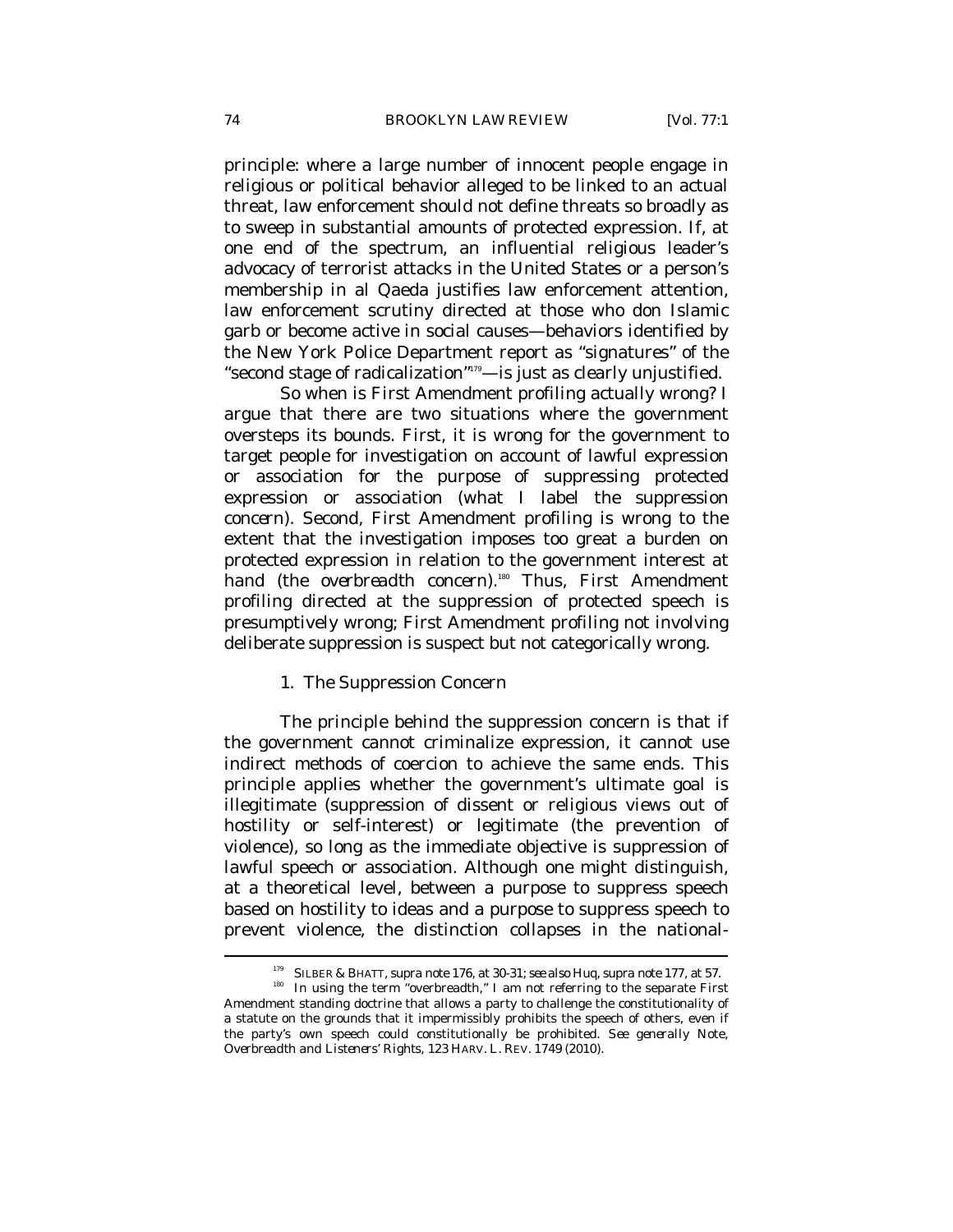security context, where hostility to ideas almost always takes the form of a belief that particular ideas are dangerous and likely to produce harm. ${}^{181}$  Thus, the suppression concern includes the scenario where a government official who believes that a particular religious movement inspires some individuals to embrace violence harasses adherents to prevent them from worshipping together—even if the official's ultimate purpose is to forestall acts of violence.

Though investigations today may raise the suppression concern, there is a relatively broad consensus that the purposeful use of investigations to suppress lawful expression is wrong. For instance, the FBI officially proscribes investigations of First Amendment activities solely for the purpose of monitoring or abridging lawful expression.<sup>182</sup> That principle stems from wide condemnation of the agency's historical abuses: a congressional investigation concluded that from 1956 to 1971, the FBI had "conducted a sophisticated vigilante operation aimed squarely at preventing the exercise of First Amendment rights of speech and association,"183 including the use of wiretaps and bugs to surveil and discredit Dr. Martin Luther King.<sup>184</sup> Despite near consensus today that investigations should not aim to disrupt lawful speech, that consensus may shift as federal agencies develop a counterradicalization strategy to prevent and disrupt Islamic extremism within the United States, leading to renewed debate over government-sponsored efforts to suppress speech.<sup>185</sup>

# 2. The Overbreadth Concern

Second, though less obvious, First Amendment profiling raises the concern that regardless of motive—even assuming that law enforcement agents are acting for the legitimate purpose of investigating a terrorist threat—the government

 $\overline{\phantom{a}}$ 

Thus, in this context, the distinction Elena Kagan draws between "ideological" and "harm-based" motives for government actions collapses—as Kagan anticipated in suggesting that in certain cases, "the two kinds of motives become hopelessly entangled . . . in a kind of endless feedback loop." Elena Kagan, *Private Speech, Public Purpose: The Role of Governmental Motive in First Amendment* 

<sup>&</sup>lt;sup>182</sup> MUKASEY GUIDELINES, *supra* note 38, at 13.<br><sup>183</sup> CHURCH COMMITTEE REPORT, *supra* note 142, at 3.<br><sup>184</sup> *See id.* at 81-86. For other examples of FBI investigations focused on First<br>Amendment expression, see gener

**See Ken Dilanian, Fighting Threats from Within: Homegrown Terrorist** *Plots Spur a Search for a Strategy, but How Does the Government Battle an Ideology?*, L.A. TIMES, May 27, 2010, at 1.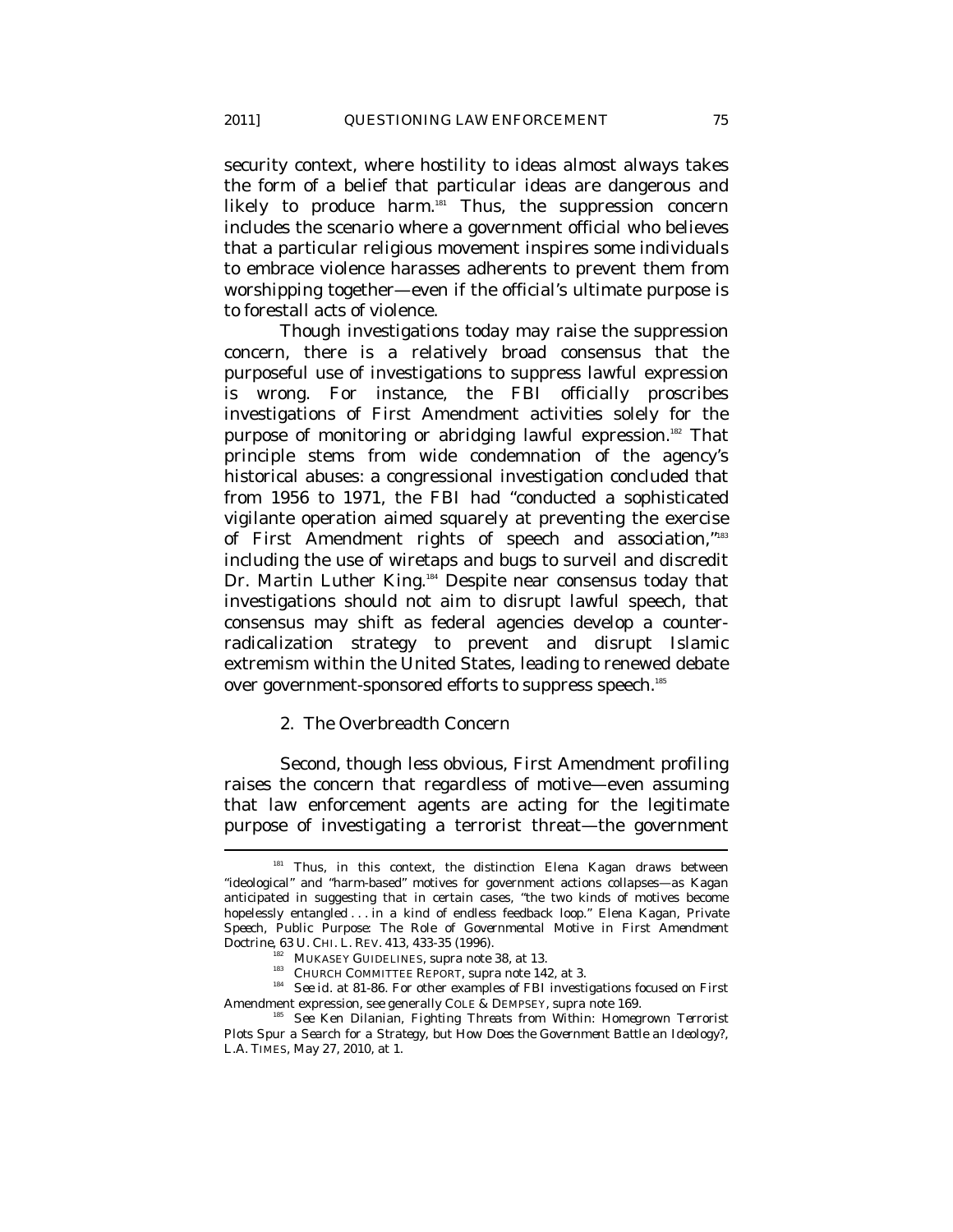may have defined threats too broadly, overclassifying innocent expression and association to improperly create a legitimate basis for scrutiny. There are two reasons why law enforcement investigations with a legitimate purpose should raise First Amendment concerns. First, even where the purpose of an investigation is not the suppression of expression, hostility to that expression may well influence the scope and shape of the investigation.186 In *Tabbaa*, for example, CBP officials ordered intrusive screening measures on Muslims returning from a conference as a response to intelligence concerning the presence of suspected terrorists at the event. But unspoken assumptions that an *Islamic* conference was likely to be suspicious might well have colored the judgment that it was rational—and fair—to stop *all* people returning from a diverse gathering of thirteen thousand people based on the possibility that they may have met a terrorist at the event.187 The unpopular and subordinate status of the communities affected may color threat perceptions, reduce empathy for innocent people affected by an investigation, or diminish fears of political backlash.<sup>188</sup> For instance, the knowledge that political leaders and the U.S. public would not raise howls of protest at the singling out of participants at an Islamic conference might well have lessened the perceived costs of a decision to target them.

The second reason for the overbreadth concern is that even where hostility to speech or speakers does not influence an investigation, First Amendment profiling is likely to result in particularly grave harms. Where an investigative decision on its face turns on First Amendment expression or association, it is particularly likely to result in stigmatic harm and chilled  $\overline{a}$ 

<sup>186</sup> *See* Kagan, *supra* note 181, at 435 (arguing that hostility to speech may lead the government to overestimate the harm the speech may cause). 187 One commentator writes of *Tabbaa* that questioning attendees at an Islamic

conference based on the presence of a suspected terrorist is no more "profiling" than questioning attendees at a State Fair for similar reasons, because it does not rely on stereotyping but on "suspect description." R. Richard Banks, *Group Harms in Antiterrorism Efforts: A Pervasive Problem with No Simple Solution*, 117 YALE L.J. POCKET PART 198, 199 (2008), http://yalelawjournal.org/the-yale-law-journal-pocket-part/civil-rights/group-harmsin-antiterrorism-efforts:-a-pervasive-problem-with-no-simple-solution/. This conclusion overlooks the likelihood of group-based assumptions behind investigators' decisions: it is hard to imagine that CBP would have detained, fingerprinted, and photographed *everyone* returning from a state fair attended by thirteen thousand people rather than choosing more

<sup>&</sup>lt;sup>188</sup> See Paul Brest, *Foreword: In Defense of the Antidiscrimination Principle*, 90 HARV. L. REV. 1, 7-8 (1976) (arguing that government decisions not based on racial animus may still be affected by "racially selective sympathy and indifference" to other racial groups); *see also* Hussain, *supra* note 16, at 945 (discussing possibility of unconscious and cognitive biases in investigative decisions).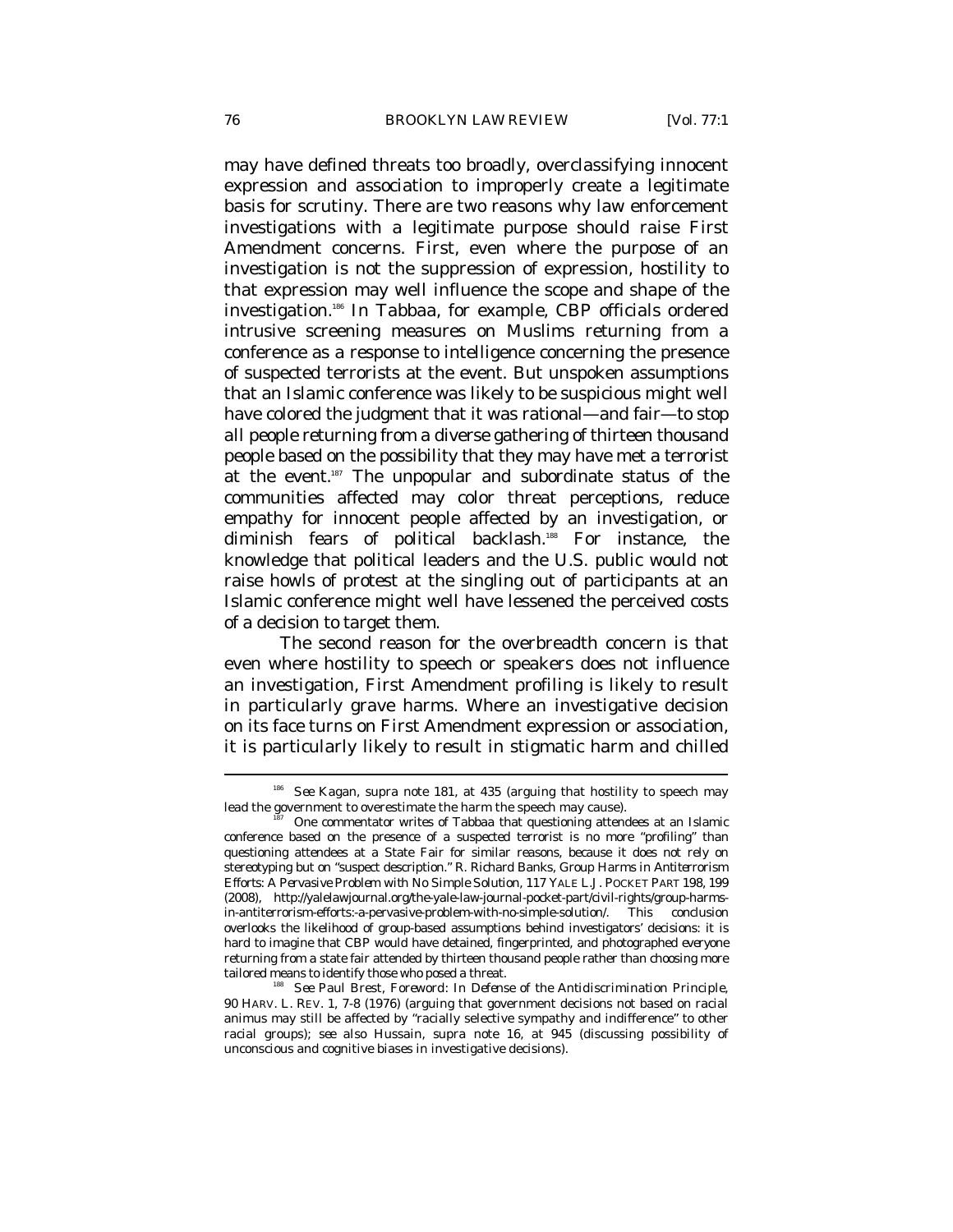expression. Consider a hypothetical in which the FBI, responding to the attempted Times Square bomber Faisal Shahzad's claims that U.S. drone attacks in Pakistan motivated him,189 began questioning hundreds of people who signed a petition protesting civilian deaths from drone strikes. The FBI might justify the interviews as an intelligence assessment to measure potential threats presented by Pakistani Americans opposed to U.S. policies. While such an inquiry might have a "legitimate" purpose—at least one that the current attorney general guidelines deems proper—the means employed would be well out of proportion to the declared objective and seriously likely to discourage others from voicing similar opposition to U.S. policies. Even where hostility to the ideas expressed does not influence an investigation, the government's use of First Amendment expression as a basis for selecting interviewees can result in grave harm to those questioned and their broader communities.

In recent years, some federal agencies have themselves concluded that certain investigative or intelligence activities they conducted were overbroad. For instance, the Department of Homeland Security distributed and then rescinded intelligence on certain First Amendment activities of U.S. Muslims, deeming it a violation of department policy.<sup>190</sup> A Department of Justice Inspector General review of the FBI's investigations of several domestic advocacy groups concluded that while the FBI did not deliberately target groups on account of their First Amendment activities, it had weak factual support for opening or continuing certain investigations.<sup>191</sup>

The overbreadth concern also draws support from history: David Cole and James Dempsey have argued, for instance, that the FBI investigation in the 1980s of the Committee in Support for the People of El Salvador, a peaceful political organization, continued and expanded despite a slim factual basis for concern.<sup>192</sup>

<sup>&</sup>lt;sup>189</sup> Benjamin Weiser, *A Guilty Plea in Plot to Bomb Times Square*, N.Y. TIMES, June 22, 2010, at A1.<br><sup>190</sup> Sebastian Rotella, *Intelligence Note on Nation of Islam Pulled: Homeland* 

*Security Rescinds the 2007 Analysis After Deciding It Broke Rules on Information Collection*, L.A. TIMES, Dec. 17, 2009, at A26. 191 OVERSIGHT & REVIEW DIV., U.S. DEP'T OF JUSTICE OFFICE OF THE

INSPECTOR GEN., A REVIEW OF THE FBI'S INVESTIGATION OF CERTAIN DOMESTIC ADVOCACY GROUPS 186-87 (2010). *But see* A REVIEW OF THE FBI'S INVESTIGATIVE ACTIVITIES CONCERNING POTENTIAL PROTESTORS, *supra* note 145, at 3 (finding that the FBI did not improperly target potential protestors at national political conventions to chill First Amendment activities). 192 COLE & DEMPSEY, *supra* note 169, at 22-23.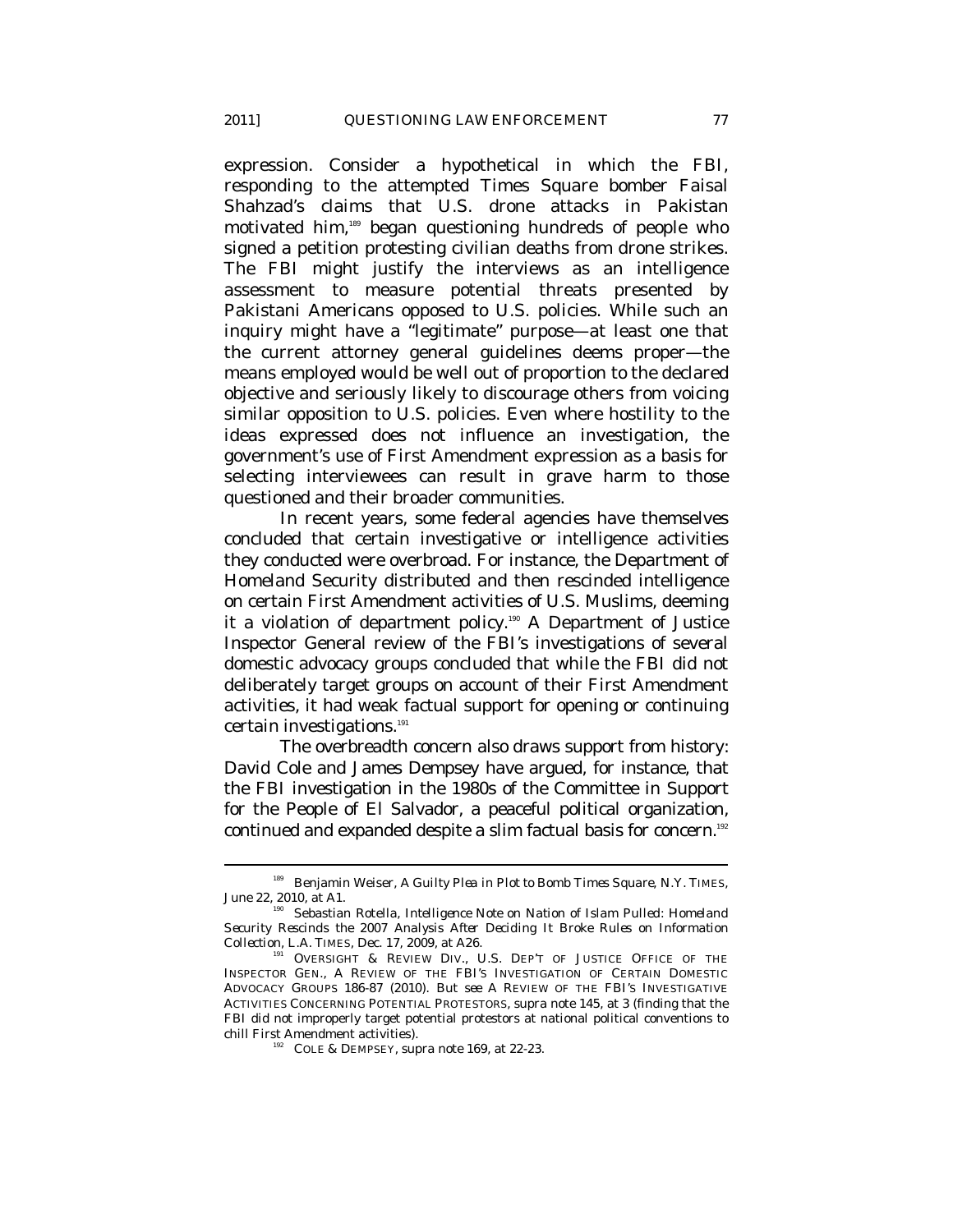The FBI later admitted that the investigation, which generated files on 2376 individuals and 1330 groups, was improperly focused on First Amendment activities.<sup>193</sup>

The most difficult challenge, of course, is making a coherent distinction between permissible First Amendment profiling and impermissible overbreadth, especially in interviews. Indeed, the overbreadth concern, unlike the suppression concern, does not suggest any bright line. Rather, overbreadth suggests a contextual, case-by-case determination of whether there is a tight enough nexus between the targeted expression and an actual threat of violence to justify the particular burden on First Amendment rights.

Two examples of actual interviews involving First Amendment profiling might help illustrate relevant considerations. First, as this article has argued, the First Amendment profiling in *Tabbaa* was overbroad, and the case was wrongly decided. There, the concern was the possibility of individuals using the mainstream gathering as a cover for meeting terrorist suspects. The size of the event (thirteen thousand participants), however, made any individual participant's probability of meeting suspects fairly small. In addition, the security measures taken, including interviews, lengthy detentions, fingerprinting, and the like were particularly stigmatizing and intrusive. Moreover, surveillance of specific suspects at the conference itself, which presumably could have been arranged through the cooperation of the Canadian government, suggested a ready alternative.194 Given these facts, the nexus between the alleged security threat and the First Amendment trigger for the selection of interviewees attendance at the conference—was too attenuated to justify the particularly burdensome measures taken.

Second, a more difficult case might be the FBI's numerous interviews of students who attended a sixteen-day Houston Islamic conference in 2008 that Umar Farouk Abdulmutallab, the Nigerian man who attempted to blow up an

<sup>&</sup>lt;sup>193</sup> *Id.* at 24, 33.<br><sup>194</sup> The *Tabbaa* court rejected this alternative on the grounds that "the U.S. government cannot freely conduct surveillance . . . in Canada," without any explanation of why U.S. authorities could not coordinate with Canadian law enforcement to arrange any required surveillance. Tabbaa v. Chertoff, 509 F.3d 89, 104 (2d Cir. 2007).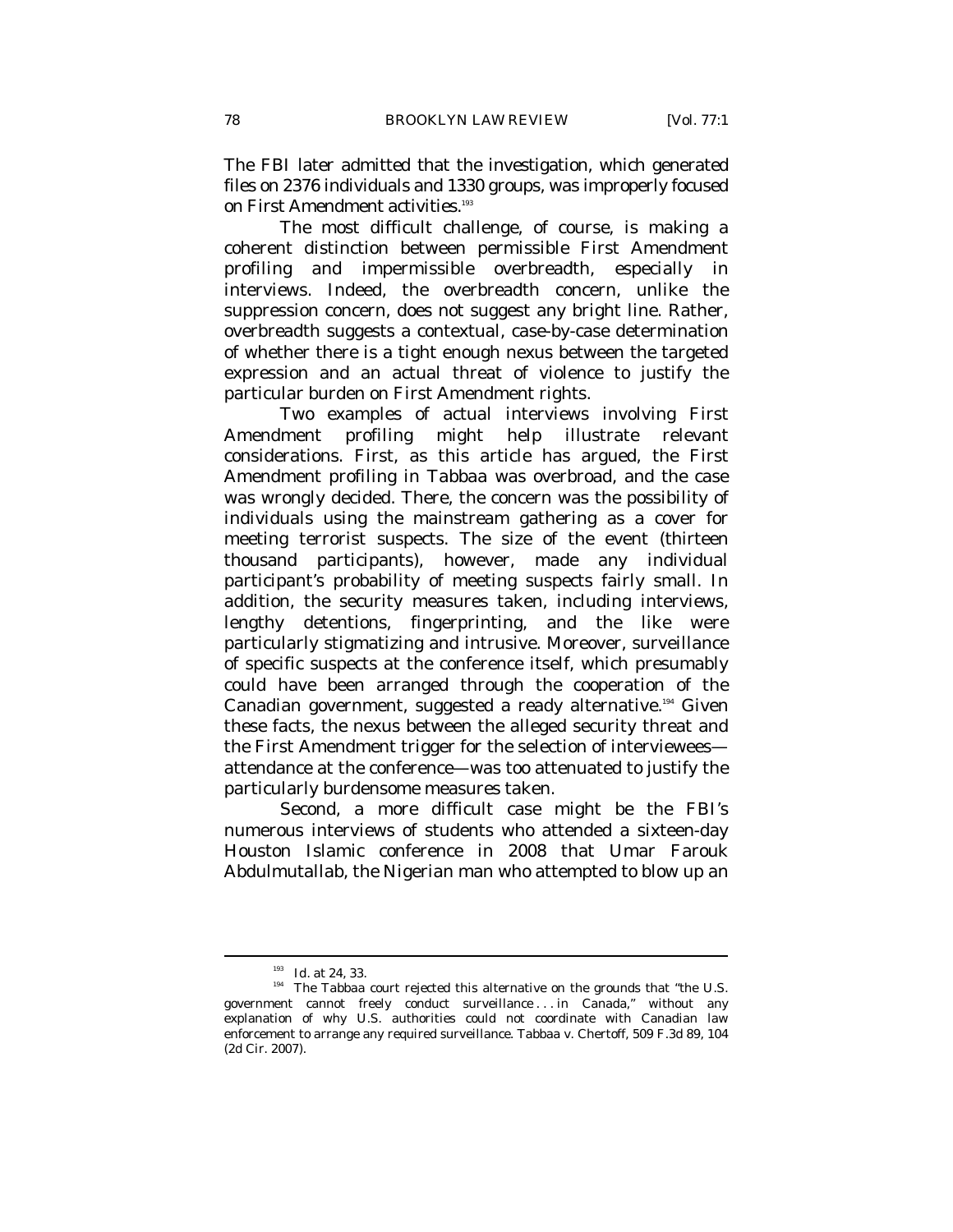airliner in December 2009, also attended.<sup>195</sup> The conference was sponsored by an Islamic religious institute known to teach a particularly conservative brand of Islam, though it did not advocate violence.196 Following the attempted bombing, the FBI initially sought to interview all 156 participants and indeed interviewed an unknown (but apparently large) number.<sup>197</sup> Perhaps the FBI reasoned that other students who attended could provide information on Abdulmutallab, that a teacher at the conference might have influenced both Abdulmutallab and other attendees, or that the conference might have brought together like-minded individuals. How should we evaluate this case, which at first glance bears some resemblance to *Tabbaa*?

Several considerations inform this inquiry. One consideration involves the burden imposed: the FBI interviews likely did not create the same direct burden as the compulsory and extensive screening measures taken in *Tabbaa*. On the other hand, especially if the FBI approached all or nearly all the 156 participants, these interviews may well have chilled those who would otherwise wish to attend the institute's events. A second consideration is the strength of the nexus between the potential terrorist threat and the First Amendment trigger. Here, there had been an actual terrorist attempt, and compared to *Tabbaa*, the relatively small number of participants and the duration of the conference suggests a greater probability of other students having met Abdulmutallab or some other common source of influence. Also relevant is that a "tiny fraction" of the institute's other students (not those subject to the interviews) had turned to violence.198 A third consideration is the scope of the questioning: to the extent it focused on Abdulmutallab, it would be much less problematic than broad-based inquiries that supposed that the interviewees at large presented a threat. Ultimately, whether these interviews were overbroad might come down to the strength of the FBI's preexisting evidence that the institute attracted students drawn to violence and the scale and content of the interviews conducted.

These examples suggest the complexity of the factspecific inquiry required for determining overbreadth. Though  $\overline{\phantom{a}}$ 

<sup>195</sup> Andrea Elliott, *Why Yasir Qadhi Wants to Talk About Jihad*, N.Y. TIMES, Mar. 17, 2011, (Magazine), at MM34, *available at* http://www.nytimes.com/2011/03/20/ magazine/mag-20Salafis-t.html?pagewanted=all. 196 *Id*. 197 *Id.*

<sup>198</sup> *Id.*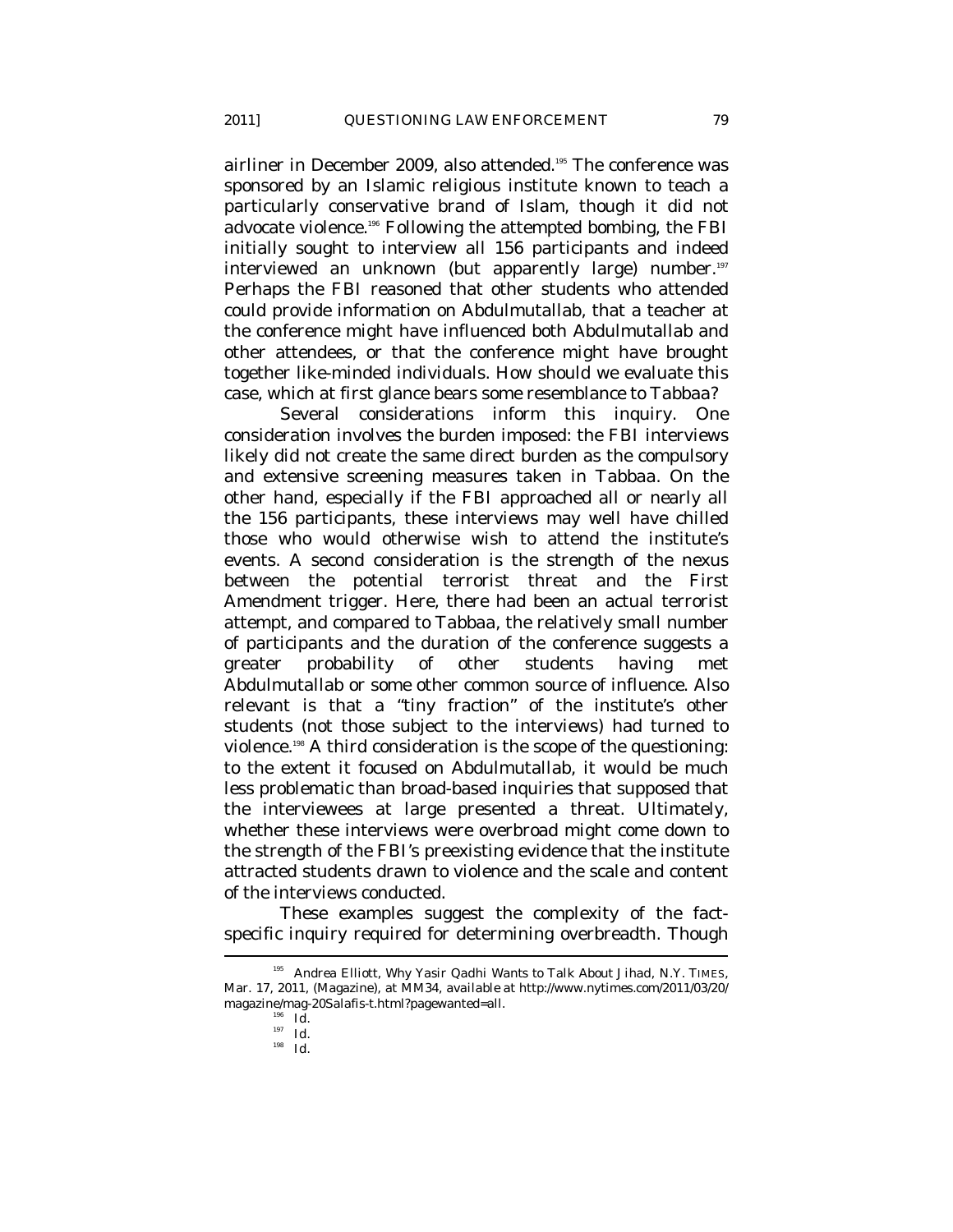deciding when First Amendment profiling is permissible may not be easy, the real stigma and chilling effects of the practice, combined with the historical record of abuses, make that inquiry critical. In the next part, I argue that courts should undertake that inquiry through heightened scrutiny of First Amendment profiling, and that existing First Amendment doctrine provides a foundation for such review.

# III. FIRST AMENDMENT PROFILING IN THE COURTS

Given the dual concerns of suppression and overbreadth raised by First Amendment profiling, courts ought to subject investigations involving First Amendment profiling, including interviews, to heightened scrutiny whenever plaintiffs establish that they have faced a substantial burden on their First Amendment rights to freedom of speech or association.<sup>199</sup> This article proposes a two-part test for such cases. A court should inquire first whether the government had a compelling interest in conducting the practice in question. In that step, the government will usually be able to prevail, citing national security, except in the rare case where direct evidence indicates a purpose to suppress speech or some other illegitimate reason for an investigation—in which case, the government would lose without further balancing. Assuming that the government establishes a compelling interest, the court should then query whether the means employed were "narrowly tailored" to serving the declared objective. The availability of less restrictive means for the government to resolve security concerns ought to create a rebuttable presumption that the investigation was overbroad. This heightened scrutiny would be neither traditional strict scrutiny weighted heavily against constitutionality nor a deferential balancing analysis in which the government always wins.<sup>200</sup>

While suppression and overbreadth are conceptually distinct, the test here would seek to address both concerns. The existence of a suppression purpose on the facts of any particular case can often be detected only from a demonstration of

<sup>&</sup>lt;sup>199</sup> I focus in this article on the First Amendment rights to freedom of speech and association, which cover religious speech and association, rather than the separate

religion clauses of the First Amendment.<br><sup>200</sup> A point of comparison might be the approach in freedom of association claims, where courts query whether state interests may be achieved by other means "significantly less restrictive of associational freedoms," Roberts v. U.S. Jaycees, 468 U.S. 609, 622 (1984), not whether the means employed were the least restrictive alternative.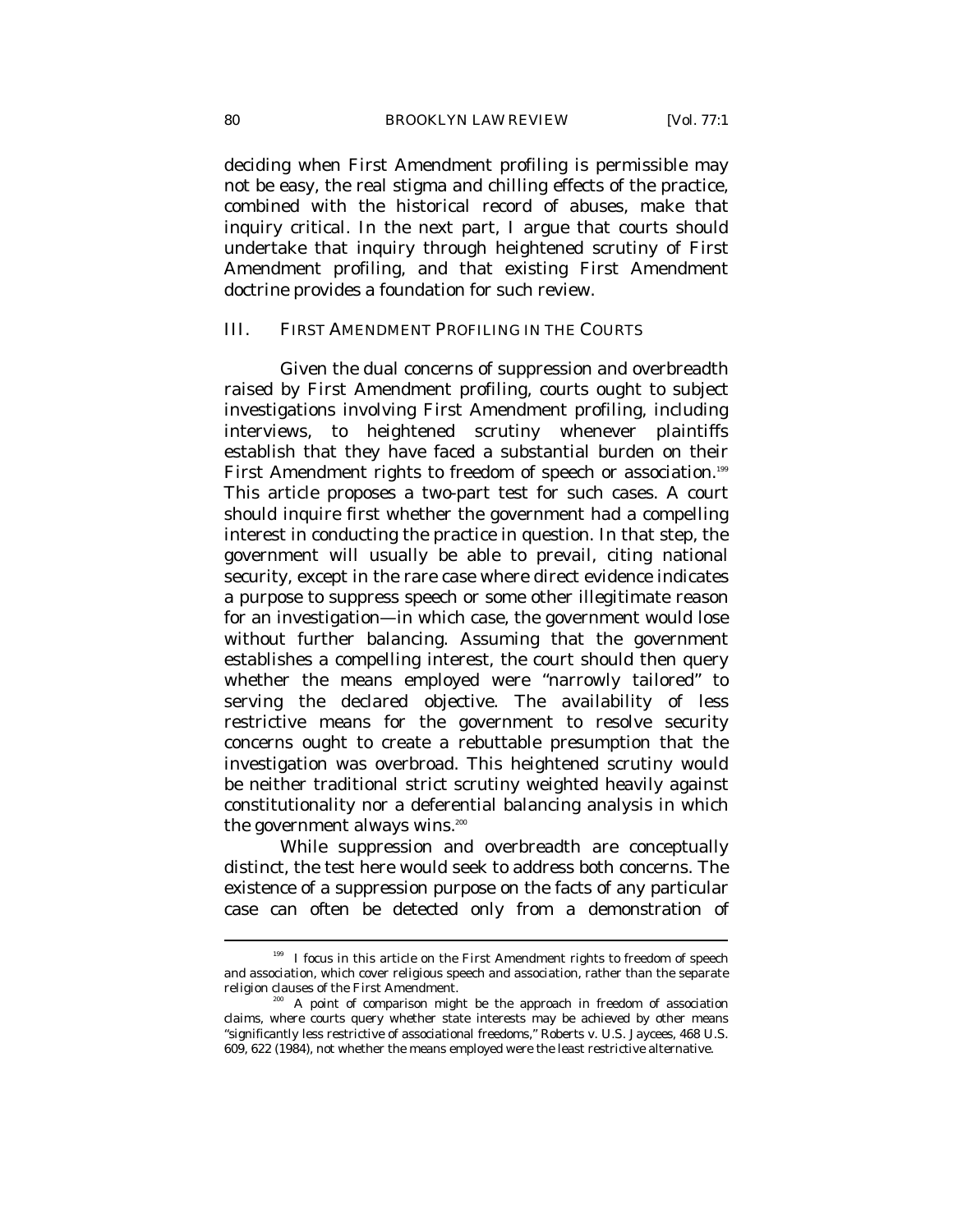overbreadth. When government agents conduct an investigation in order to suppress protected speech, the invidious purpose is rarely apparent; law enforcement will almost always provide some facially legitimate reason for an improper investigation. Thus, the most plausible route to "uncover" an actual suppression purpose is through demonstrating such a remote connection between the investigated activity and an actual threat, or a burden on speech so disproportionate to the declared objective as to support the inference that no legitimate investigative purpose existed.<sup>201</sup>

I do not argue that courts, as opposed to Congress or administrative agencies, are necessarily best positioned to resolve First Amendment concerns regarding law enforcement investigations. Others have extensively debated the effectiveness and desirability of judicial enforcement of civil rights claims.202 But political process theory suggests that where terrorism investigations predominantly affect communities that are subject to widespread public hostility, Congress and executive agencies may lack the political will to fully resolve concerns stemming from such investigations.<sup>203</sup> While executive oversight institutions, such as the Department of Justice Inspector General, have triggered impressive reform of certain investigative practices, even strong Inspector General reviews may not substantially constrain agency discretion to prevent future abuse, and these institutions cannot define substantive rights that would bind agency conduct.<sup>204</sup> Moreover, even if agency policies and guidelines are more likely to directly influence law enforcement behavior than court decisions, court decisions often set the baseline for agency guidelines: the FBI's Domestic Investigations and Operations Guide, for instance, references judicial opinions heavily in outlining First Amendment constraints on investigations.<sup>205</sup>

<sup>&</sup>lt;sup>201</sup> *See* Kagan, *supra* note 181, at 440-41.<br><sup>202</sup> *See, e.g.*, Kevin R. Johnson, *How Racial Profiling in America Became the Law of the Land:* United States v. Brignoni-Ponce *and* Whren v. United States *and the Need for Truly Rebellious Lawyering*, 98 GEO. L.J. 1005 (2010); Daryl J. Levinson, *Making Government Pay: Markets, Politics, and the Allocation of Constitutional Costs*, 67 U. CHI. L. REV. 345 (2000); Joanna C. Schwartz, *Myths and Mechanics of Deterrence: The Role of* 

<sup>&</sup>lt;sup>203</sup> For the classic political process argument for searching judicial review, see JOHN HART ELY, DEMOCRACY AND DISTRUST: A THEORY OF JUDICIAL REVIEW (1980); United States v. Carolene Prods. Co., 304 U.S. 144, 152 n.4 (1938).<br><sup>204</sup> Shirin Sinnar, Do Inspectors General Protect Individual Rights?

Constraining Executive Power Against National Security Abuses (Sept. 9, 2011) (unpublished manuscript) (on file with author). 205 OPERATIONS GUIDE, *supra* note 102, at 24-30.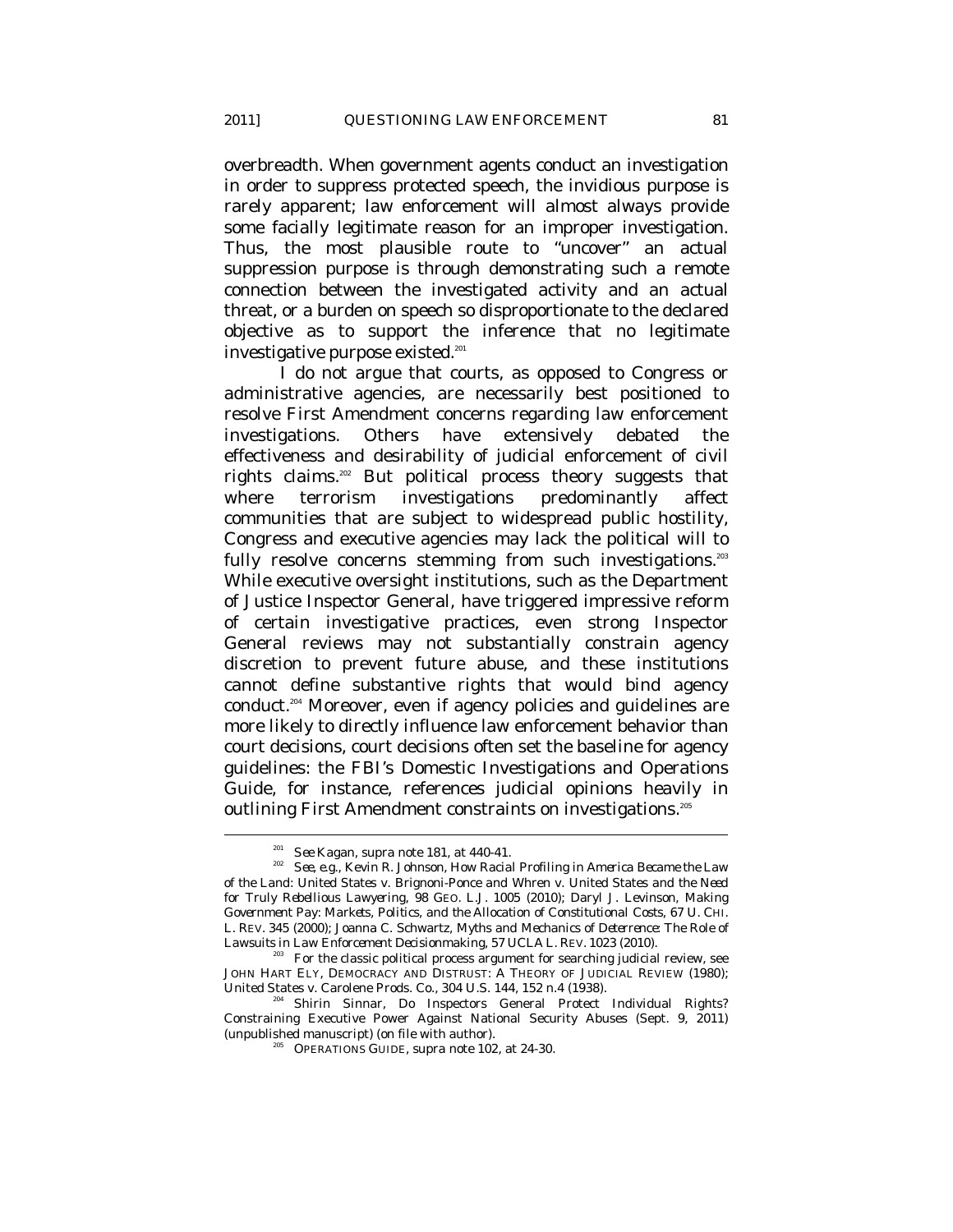The case for heightened scrutiny is justifiable, though not compelled, by existing law. The law on First Amendment profiling is deeply unsettled, as lower courts since the 1970s have struggled to answer the many questions the Supreme Court has left open. The first important question that has divided lower courts evaluating First Amendment profiling involves the circumstances in which plaintiffs challenging law enforcement investigations have suffered sufficient abridgment of their First Amendment rights. The harm from law enforcement investigations is less direct and certain than the harm from classic restrictions on speech or associational rights because investigations do not typically prohibit someone from expressing a view or associating with an organization. Lower courts since the 1970s have primarily confronted the question of sufficient harm as an issue of standing, and many have denied standing to plaintiffs challenging surveillance or investigations. Despite the restrictive standing doctrine created in this context, I argue that lower court decisions, and the Supreme Court precedent on which they rely, suggest that some plaintiffs challenging law enforcement interviews would be able to establish standing—overcoming a threshold hurdle that has stymied other First Amendment claims against covert surveillance or the observation of religious or political events. While plaintiffs will still need to establish, on the merits, that they suffered substantial harm, standing doctrine in this context already screens out most cases involving minimal harm, and the stigmatic and chilling effects of interviews should further help plaintiffs demonstrate the seriousness of harm suffered.

A second question that has divided lower courts is whether the government's articulation of a plausible legitimate purpose for a law enforcement investigation ends the First Amendment inquiry, or whether courts ought to apply heightened scrutiny to probe the "fit" between the claimed purpose and the means employed—either because heightened scrutiny is required to uncover an illicit motive (the suppression concern) or because even an investigation with an acknowledged legitimate purpose may still sweep too broadly in burdening First Amendment rights (the overbreadth concern). Despite the fundamental importance of this question, only one recent piece—an article by Lawrence Rosenthal discussed below—has discussed this divide, concluding that First Amendment investigations need not satisfy heightened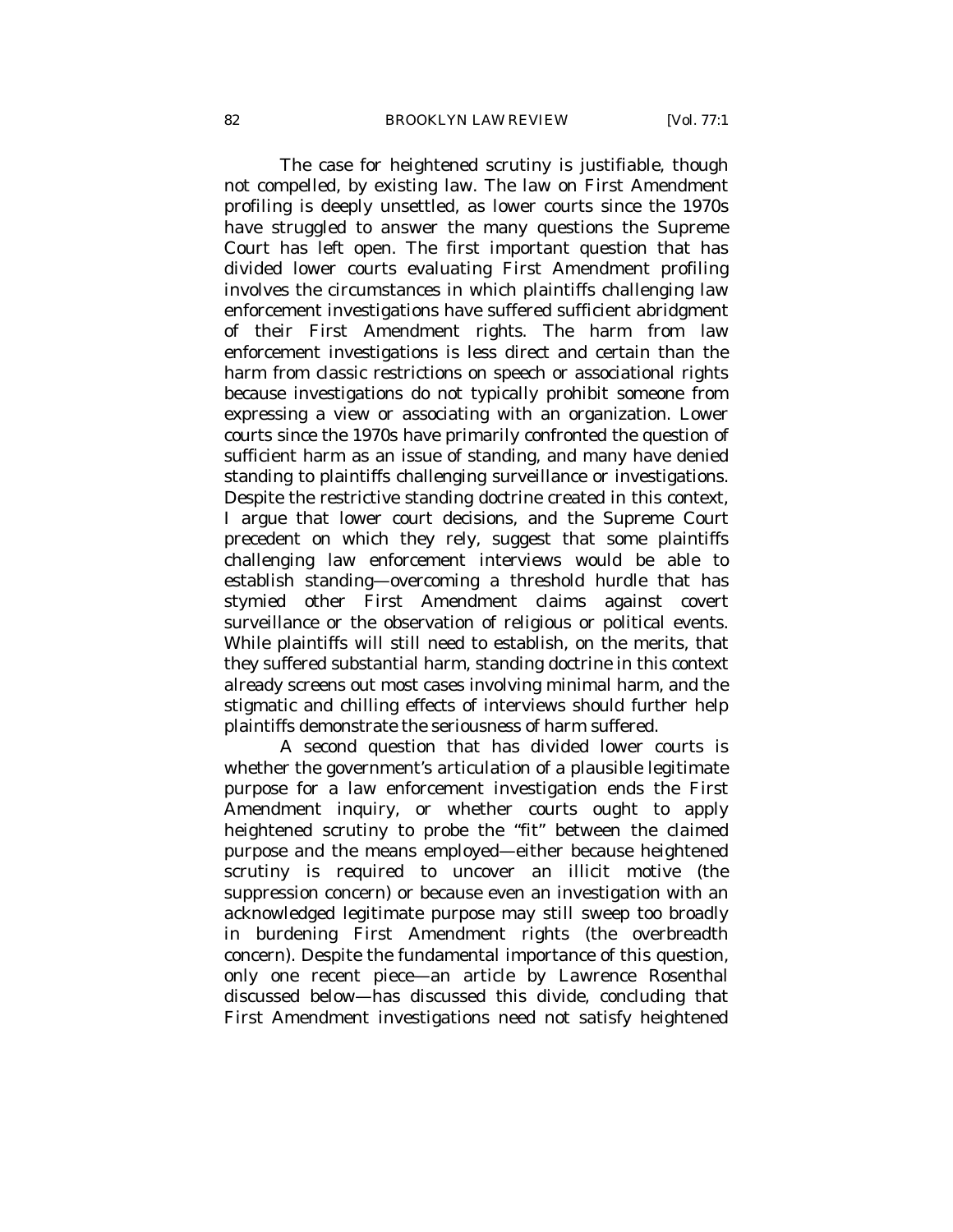scrutiny.<sup>206</sup> I examine the split among lower courts on First Amendment profiling and challenge the view that First Amendment doctrine does not support heightened scrutiny for investigations. In doing so, I address the most significant objection to this view: the idea that narrow tailoring requirements would undermine the ability of law enforcement to identify and preempt potential threats.

#### *A. The Harm from Investigations*

1. The Supreme Court's Chilling Effects Cases Through *Laird*

In the 1950s and 1960s, the Supreme Court made clear that government actions that indirectly burden, rather than directly restrict, speech or association could violate the First Amendment.<sup>207</sup> Several classic cases establishing this principle arose out of investigations or inquiries into the membership of the National Association for the Advancement of Colored People (NAACP) or "subversive" organizations. Thus, in *NAACP v. Alabama*, the Supreme Court held that the state of Alabama had failed to show a compelling justification for requiring the NAACP to disclose its membership list, which the state sought as part of an investigation into whether the group had complied with a corporate registration requirement.<sup>208</sup> The Court recognized that although the requirement did not directly abridge NAACP members' freedom to associate, the practical consequence of disclosure would be to subject members to public threats and reprisals—and chill the organization's lawful political advocacy.209

Although in many cases, the Court surely suspected an illicit government motive behind an investigation—the suppression concern—these decisions did not conclude that the government purposes articulated were pretextual or implausible. For instance, in *Shelton v. Tucker*, the Court explicitly acknowledged the state's legitimate interest in investigating a public employee's associational ties, but

<sup>&</sup>lt;sup>206</sup> Rosenthal, *supra* note 16, at 57.<br><sup>207</sup> *See, e.g.*, Gibson v. Fla. Legislative Investigation Comm., 372 U.S. 539, 544 (1963) (citations omitted); Shelton v. Tucker, 364 U.S. 479, 488 (1960); NAACP v. Alabama *ex rel.* Patterson, 357 U.S. 449, 461-62 (1958); Sweezy v. New Hampshire, 354 U.S. 234, 245 (1957). 208 *NAACP*, 357 U.S. at 466. 209 *Id.* at 462-63.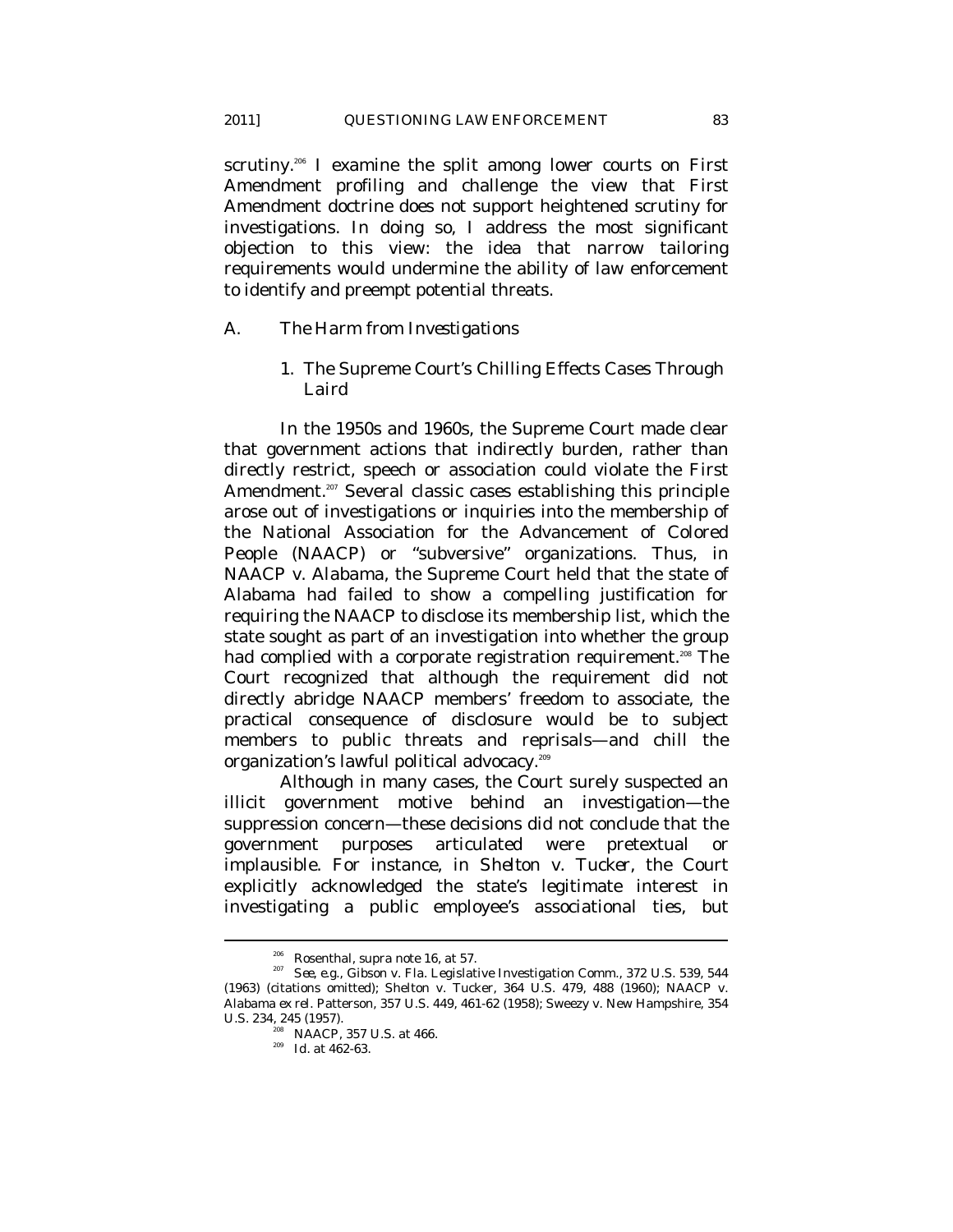nevertheless concluded that that interest did not justify the breadth of the inquiry undertaken.<sup>210</sup>

Moreover, the Court sometimes proved willing to engage in a rigorous examination of the facts in finding an insufficient "fit" between the state interest articulated and the informationgathering measure employed. Thus, in *Gibson v. Florida Legislative Investigative Committee*, the Court held that while state legislatures had broad power to investigate possible subversive activities, a Florida legislative committee's demand that the NAACP disclose whether fourteen "known" Communists were members of the association was not supported by "a substantial relation between the information sought and a subject of overriding and compelling state interest."211 The state presented colorable evidence of Communist attempts to participate in the NAACP: some of the fourteen alleged Communists had attended NAACP meetings, one informant had "been instructed to infiltrate the NAACP," the organization had passed "antisubversion" resolutions that acknowledged attempts by Communists to take over the group, and one or two of the fourteen had given talks to the organization or distributed leaflets for the group.<sup>212</sup> Yet the Court rejected this evidence, fact by fact, as "merely indirect, less than unequivocal, and mostly hearsay testimony."<sup>213</sup> Without deferring to either the government's explanation for the investigation or its interpretation of the facts, the Court conducted its own, searching inquiry into whether the evidence justified the investigation.<sup>214</sup>

In these cases, the Court explicitly characterized the harm resulting from government investigative practices as the chilling effect such practices would have on legitimate expression and association. For instance, Alabama's attempt to compel disclosure of the NAACP's membership would hinder the group's advocacy efforts by dissuading individuals from participating out of fear of exposure.<sup>215</sup> Less explicitly, the decisions recognize that the chilling effect on First Amendment

<sup>&</sup>lt;sup>210</sup> *Shelton*, 364 U.S. at 490.<br><sup>211</sup> *Gibson*, 372 U.S. at 546.<br><sup>212</sup> *Id.* at 552-54, 554 n.6.<br><sup>213</sup> *Id.* at 555.<br><sup>214</sup> *Gibson* distinguished several earlier decisions that upheld disclosure requirements aimed at the Communist Party on the grounds that regulating the Communist Party did not present the same constitutional issues as disclosure requirements aimed at other political groups. *Id.* at 547-48. 215 NAACP v. Alabama *ex rel.* Patterson, 357 U.S. 449, 462-63 (1958).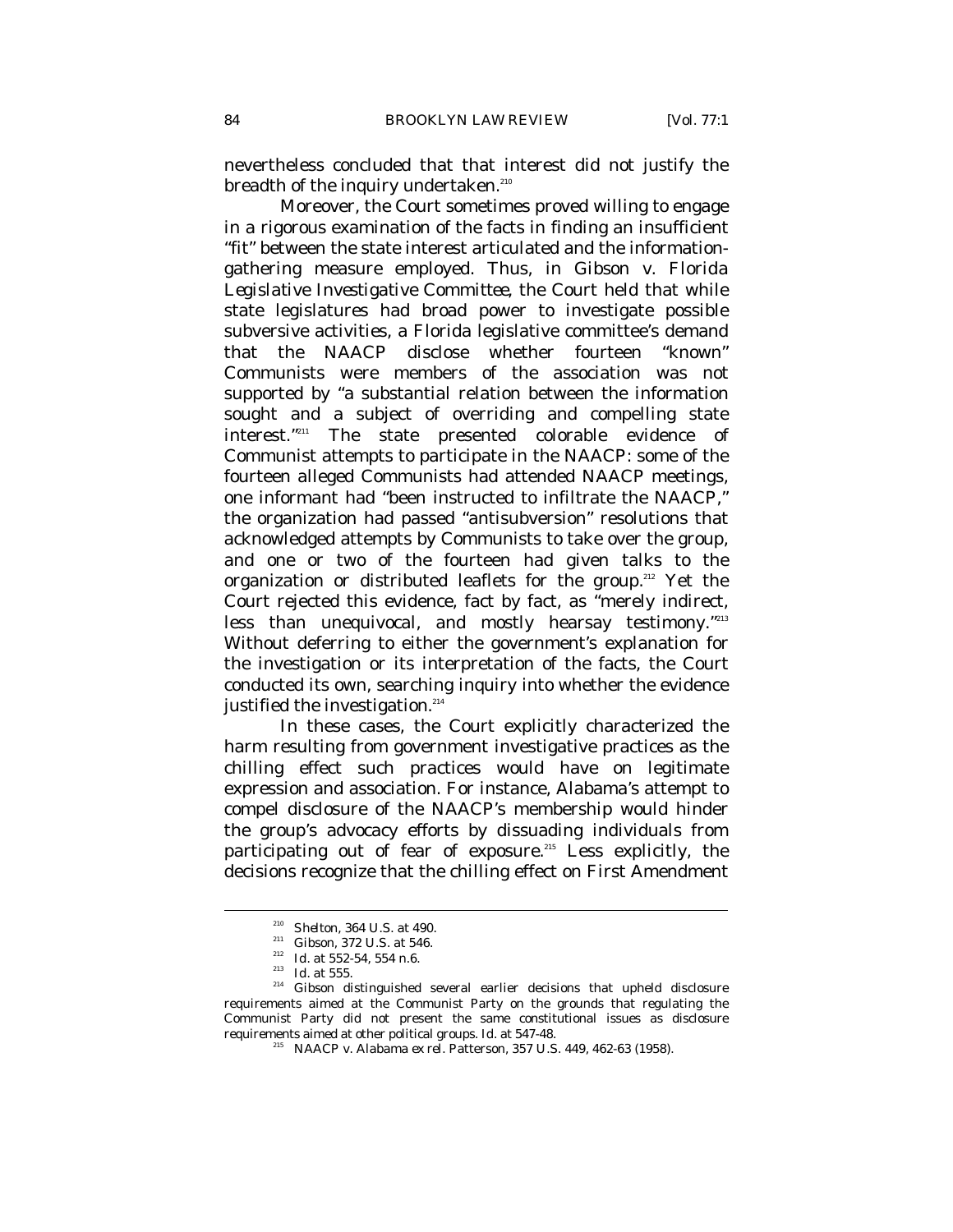rights results from an exercise of state power that subjects individuals to stigma—either directly or by exposing people to public hostility. In *NAACP v. Alabama*, the Court compared the compelled disclosure of group affiliation to a "requirement that adherents of particular religious faiths or political parties wear identifying armbands," drawing an implicit connection to the branding of minority or dissenting communities.<sup>216</sup> In a case involving legislative investigations into First Amendment views, the Court noted that such investigations could impose the "stain of the stamp of disloyalty" as significant as might result from an actual loss of employment.<sup>217</sup>

In spite of these decisions recognizing the stigmatic harm and chilling effects of indirect government burdens on expression, in 1972, the Court curbed the practical reach of these doctrines by restricting standing to challenge surveillance. In *Laird v. Tatum*, the Court announced that while indirect burdens on First Amendment rights might warrant constitutional review, individuals did not have standing to challenge government surveillance that created only a "subjective 'chill'" on political activities.<sup>218</sup> *Laird* remains the Court's last word on First Amendment claims against government surveillance of political activities, and has profoundly affected First Amendment challenges to law enforcement investigations and surveillance.

In *Laird*, a group of political activists and organizations sought to enjoin the army's collection of intelligence regarding their lawful political activities,<sup>219</sup> claiming that the army had surveilled them and continued to maintain files regarding their political activities.<sup>220</sup> The army acknowledged conducting surveillance (mostly through public sources such as the news media and attendance at public meetings) of political activities with the potential to result in civil disorder.<sup>221</sup> The Court distinguished the surveillance in *Laird* from past "'chilling' effect" cases, where "the challenged exercise of governmental power was regulatory, proscriptive, or compulsory in nature," and plaintiffs were or would be "subject to the regulations,

<sup>&</sup>lt;sup>216</sup> *Id.* at 462.<br><sup>217</sup> Sweezy v. New Hampshire, 354 U.S. 234, 248 (1957).<br><sup>218</sup> 408 U.S. 1, 12-14 (1972).<br><sup>219</sup> *Id.* at 2.<br><sup>220</sup> Brief for Respondents at 5, *Laird*, 408 U.S. 1 (No. 71-288), 1972 WL 135682, at  $*5$ .<br> $\frac{221}{221}$  *Id.* at 6-7.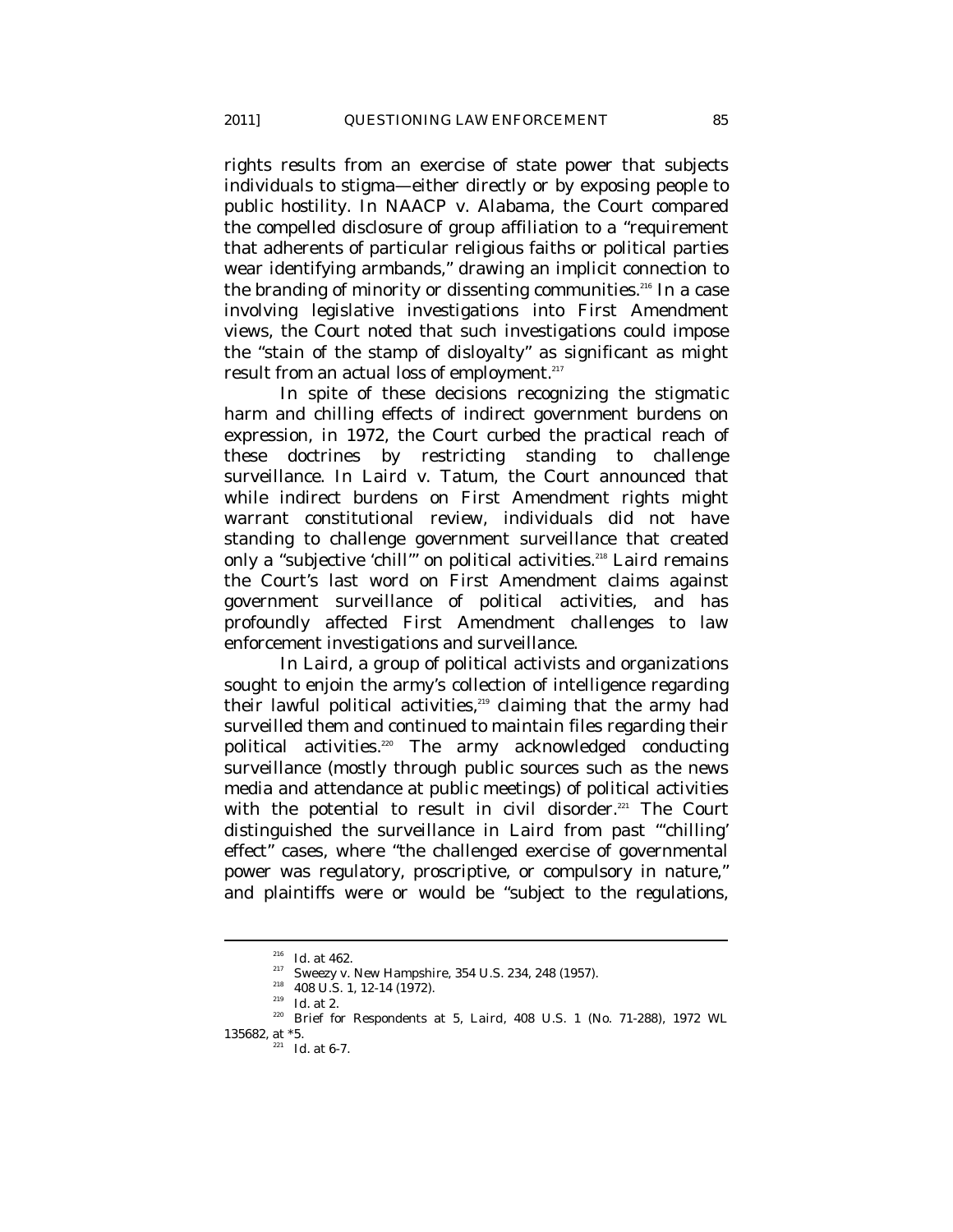proscriptions, or compulsions" that they were contesting.222 For instance, in past cases, plaintiffs stood to lose out on state bar membership or employment if they did not take loyalty oaths or answer questions about their political associations.223 In *Laird*, by contrast, the Court characterized the plaintiffs' claims as arising from "the mere existence, without more, of a governmental investigative and data-gathering activity that is alleged to be broader in scope than is reasonably necessary for the accomplishment of a valid governmental purpose. $\frac{m_{224}}{4}$  A "subjective 'chill'" alone, such as the plaintiffs' fears that the army might in the future misuse the information it had collected against them, could not substitute for a "claim of specific present objective harm or a threat of specific future harm."225

Although *Laird* did not address the merits of the plaintiffs' First Amendment claims, the five-to-four opinion suggested a reluctance to credit the stigma of general surveillance in the absence of other state action directly affecting the plaintiffs. But the Court dealt there with information-gathering from largely public sources, noting that the lower court described the investigation as uncovering no more than what a good newspaper reporter might uncover from attending meetings and clipping articles.226 The plaintiffs did not allege any law enforcement interviews of individuals or intimidating contacts between individuals and army officers, and learned of the army's surveillance through a magazine article that described the program.<sup>227</sup> The Court qualified its concern over federal courts monitoring "the wisdom and soundness of Executive action" by making clear that an actual or immediately threatened injury could properly subject army surveillance to judicial review.<sup>228</sup> Thus, the Court left open the ability of courts to scrutinize overbroad and stigmatizing investigations in a case where plaintiffs could demonstrate "objective" harm.

2. Establishing Standing for Interviews, Post-*Laird*

Since *Laird*, lower courts facing First Amendment claims against law enforcement investigations have grappled

<sup>&</sup>lt;sup>222</sup> *Laird*, 408 U.S at 11.<br><sup>223</sup> *Id.*<br><sup>224</sup> *Id.* at 10.

<sup>&</sup>lt;sup>225</sup> *Id.* at 13-14.<br><sup>226</sup> *Id.* at 9 (quoting Tatum v. Laird, 444 F.2d 947, 953 (D.C. Cir. 1971)).<br><sup>227</sup> *Id.* at 2 n.1.<br>*<sup>228</sup> Id.* at 15-16.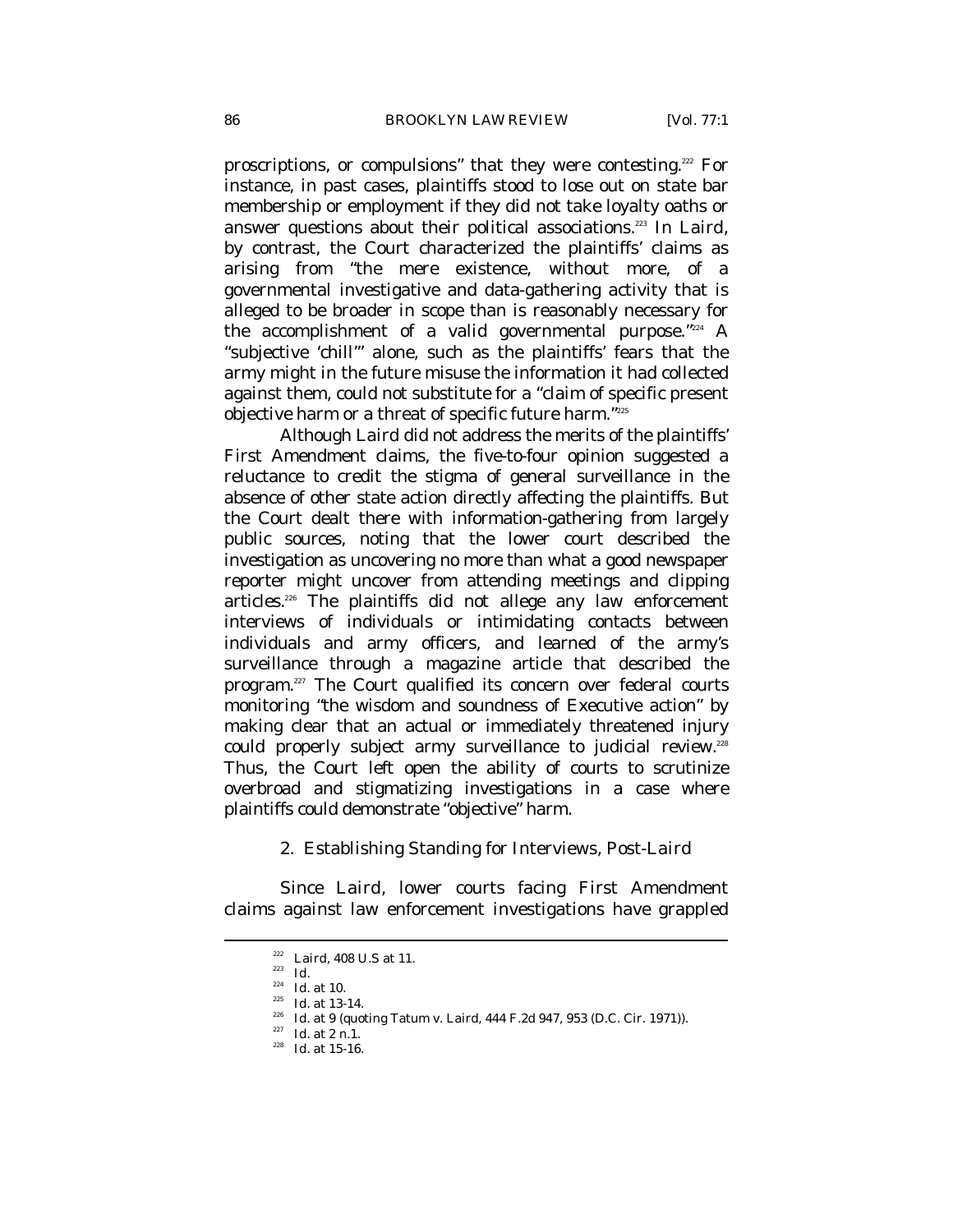with the threshold question of whether the plaintiffs have standing to sue. A review of these decisions suggests that at least some plaintiffs challenging law enforcement interviews as unjustified or overbroad should be able to establish standing.

In the case of CBP interviews, where travelers cannot enter the United States without satisfying border inspectors, *Laird* is unlikely to present a challenge. Beyond a chilling effect, individuals interviewed on account of First Amendment expression can point to objective harm from interviews, minimally the detention they experienced—often in addition to intrusive searches, handcuffing or displays of physical force, or other screening measures.<sup>229</sup> In contexts involving the compelled disclosure of information, the Supreme Court has never held that organizations or individuals personally subject to that compulsion lacked standing. Although CBP presumably cannot deny entry altogether to U.S. citizens who refuse to speak, CBP can delay entry or subject people to more intense searches; even with a legal right to enter, U.S. citizens must still await the permission of border inspectors. Thus, for purposes of standing, courts should view border interviews as a type of involuntary detention, creating an objective injury.

FBI interviews, by contrast, present a more difficult question because they are ostensibly voluntary, and plaintiffs will not always be able to establish objective injury beyond the stigma or chilling effects of the practice. As Scott Michelman and others have described, some courts have interpreted *Laird* broadly to foreclose standing for claims of chilling effect injuries that did not arise out "of 'regulatory, proscriptive, or compulsory' government action."230 For instance, the lead opinion in a Sixth Circuit case adopted this position and denied standing to plaintiffs who challenged the National Security Administration's warrantless wiretapping program; the plaintiffs could not establish that they were "regulated, constrained, or compelled directly by the government's" program.<sup>231</sup>

<sup>229</sup> Standing was not an issue in *Tabbaa*, for instance, where on the merits the Second Circuit found that even without the "clear chilling of future expressive activity," the screening measures imposed a significant penalty on plaintiffs. Tabbaa v. Chertoff, 509 F.3d 89, 101 (2d Cir. 2007).

<sup>&</sup>lt;sup>230</sup> Michelman, *supra* note 16, at 89-93. For additional discussion of standing in this context, see Eric Lardiere, *The Justiciability and Constitutionality of Political Intelligence Gathering*, 30 UCLA L. REV. 976, 987-99 (1983); Jonathan R. Siegel, Note,

ACLU v. Nat'l Sec. Agency, 493 F.3d 644, 661 (6th Cir. 2007) (Batchelder, J.); *see also* United Presbyterian Church in the U.S.A. v. Reagan, 738 F.2d 1375, 1378-79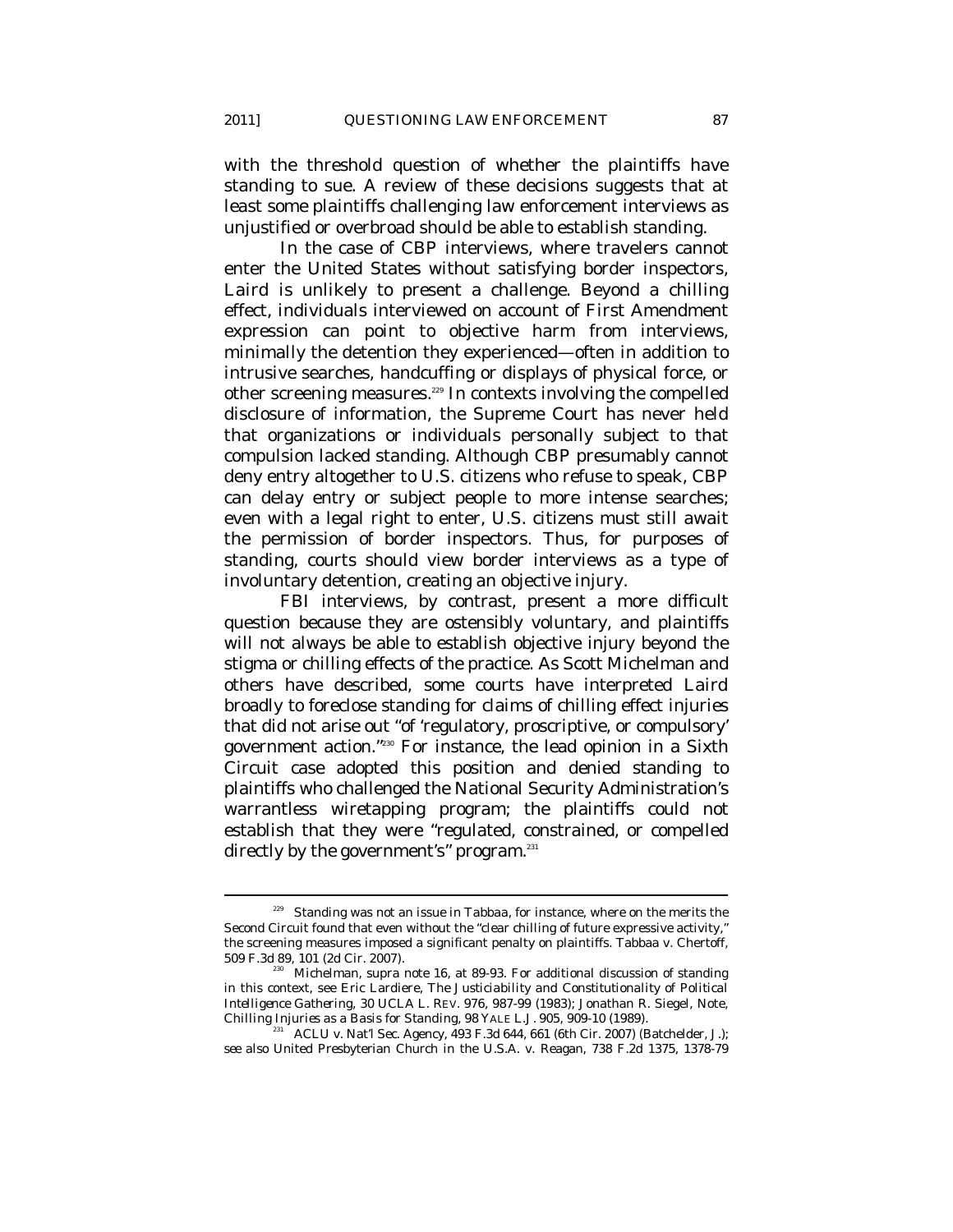Courts that embrace the broad view of *Laird* might find that chilling-effects claims arising out of FBI interviews are nonjusticiable since individuals need not agree to the interviews. On the other hand, plaintiffs approached by the FBI for interviews are subject to direct, personal contact with law enforcement making a request of them—in contrast to the surveillance in *Laird*, which did not require individuals to do anything at all.

Moreover, other courts have not interpreted *Laird* so broadly as to foreclose First Amendment standing in the absence of "regulatory, proscriptive, or compulsory" government action. Rather, many courts distinguished cases where litigants showed only a "subjective 'chill<sup>'"232</sup> from cases where plaintiffs established an "objective" chill, or specific adverse effects, from surveillance or investigations. Most recently, the Second Circuit held that plaintiffs who had taken costly measures to avoid surveillance of their international communications in reasonable fear of being monitored had standing to challenge a new foreign intelligence surveillance law.<sup>233</sup>

These decisions espouse a narrower view of *Laird* and suggest at least three bases for asserting justiciable challenges to FBI interviews that burden free expression and association. First, plaintiffs can establish standing where they demonstrate that interviews were aimed at disrupting speech or lawful activities or were undertaken in bad faith.<sup>234</sup>

<sup>(</sup>D.C. Cir. 1984) (denying standing where plaintiffs could not show that executive orders authorizing intelligence collection commanded or prohibited them from doing anything).<br><sup>232</sup> Thus, several courts dismissed challenges to otherwise legal law

enforcement data-gathering, photography, and physical surveillance at political events open to the public. *See, e.g.*, Phila. Yearly Meeting of Religious Soc'y of Friends v. Tate, 519 F.2d 1335, 1337-38 (3d Cir. 1975); Fifth Ave. Peace Parade Comm. v. Gray, 480 F.2d 326, 330-33 (2d Cir. 1973); Donohoe v. Duling, 465 F.2d 196, 202 (4th Cir. 1972). One court, finding no tangible harm, denied standing to students and teachers who claimed that the placement of an undercover police officer in two high school classes was ideologically motivated and stifled classroom discussion. Gordon v. Warren Consol.

Bd. of Educ., 706 F.2d 778, 780-81 (6th Cir. 1983). 233 Amnesty Int'l USA v. Clapper, 638 F.3d 118, 121-22 (2d Cir. 2011). 234 *See, e.g*, Anderson v. Davila, 125 F.3d 148, 160 (3d Cir. 1997) (distinguishing *Laird* where plaintiff alleged that government surveilled him in retaliation for exercise of First Amendment rights); Alliance to End Repression v. City of Chicago, 627 F. Supp. 1044, 1047, 1050-52 (N.D. Ill. 1985) (finding standing where Chicago police placed informants and undercover agents in senior positions in organizations in order to "neutralize" their influence); Founding Church of Scientology of Wash., D.C. v. Dir., Fed. Bureau of Investigation, 459 F. Supp. 748, 760 (D.D.C. 1978) (ruling that Church of Scientology had standing where alleged that federal government had disrupted the organization and interfered with its activities); Berlin Democratic Club v. Rumsfeld, 410 F. Supp. 144, 149-51 (D.D.C. 1976) (holding that plaintiffs had standing to contest surveillance activities that included terminating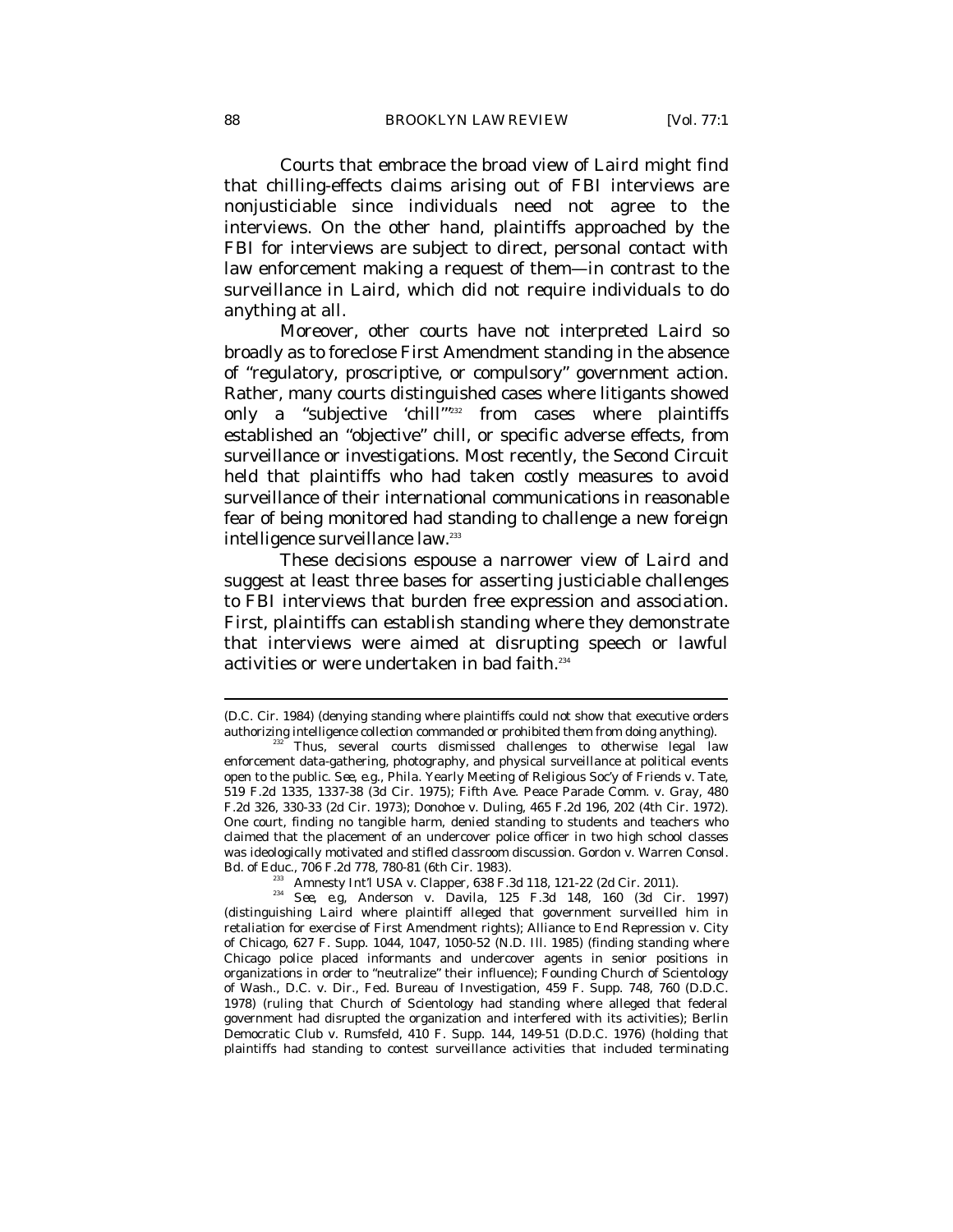Second, plaintiffs can overcome *Laird* where the FBI's actions cause individuals objective harm, such as damage to reputations or employment prospects. This type of harm sometimes occurs when FBI agents approach individuals at work and announce to employers that they want to investigate an employee. Indeed, in another context, the Supreme Court distinguished reputational injuries as a basis for standing from the chilling effects found nonjusticiable in *Laird*. 235 Lower courts have allowed individuals to challenge employmentrelated government loyalty investigations,<sup>236</sup> the public disclosure of information on individuals targeted,<sup>237</sup> and even the harm resulting from retention of an investigative file that carried a risk of potential future disclosure.<sup>238</sup>

Third, an organization that has experienced an identifiable decline in membership, support, or reputation from FBI interviews, such as a mosque whose congregants are questioned, could sue on its own behalf. Courts have ruled that organizations have standing to contest law enforcement investigative practices that dissuaded their members from participating and thereby caused the institutions tangible harm, such as a decline in membership or participation.<sup>239</sup> For instance, the Ninth Circuit found that churches sheltering refugees had standing to challenge surveillance of their activities because the chilling impact on their members concretely impaired the churches from carrying out their ministries.<sup>240</sup>

plaintiffs' employment and disrupting lawful activities); Lowenstein v. Rooney, 401 F. Supp. 952, 957-60 (E.D.N.Y. 1975) (finding standing where former congressional candidate alleged that FBI conspired in bad faith to investigate him for political activities); Handschu v. Special Servs. Div., 349 F. Supp. 766, 770 (S.D.N.Y. 1972) (finding standing where plaintiffs alleged injuries resulting from use of secret informants who induced and initiated criminal activity).<br><sup>235</sup> Meese v. Keene, 481 U.S. 465, 473-75 (1987) (holding that state legislator

who sought to exhibit foreign films had standing to challenge statutory scheme labeling the films "political propaganda" because of potential harm to his reputation and

professional interests).<br><sup>236</sup> Ozonoff v. Berzak, 744 F.2d 224, 229-30 (1st Cir. 1984); Clark v. Library of Cong., 750 F.2d 89, 96-98 (D.C. Cir. 1984).

<sup>&</sup>lt;sup>237</sup> Riggs v. City of Albuquerque, 916 F.2d 582, 586 (10th Cir. 1990); *Religious Soc'y of Friends*, 519 F.2d at 1339; Jabara v. Kelley, 476 F. Supp. 561, 568 (E.D. Mich.

<sup>1979),</sup> *vacated on other grounds sub nom.* Jabara v. Webster, 691 F.2d 272 (6th Cir. 1982).<br><sup>238</sup> Paton v. La Prade, 524 F.2d 862, 868 (3d Cir. 1975).<br><sup>239</sup> Presbyterian Church (U.S.A.) v. United States, 870 F.2d 518, 521 Cir. 1989); Socialist Workers Party v. Att'y Gen., 419 U.S. 1314, 1319 (1974) (Marshall, J.) (finding standing where organization alleged that presence of informants at convention would dissuade delegates from participating and jeopardize employment); *see also* Muslim Cmty. Ass'n of Ann Arbor v. Ashcroft, 459 F. Supp. 2d 592, 601 (E.D. Mich. 2006). 240 *Presbyterian Church*, 870 F.2d at 521-22.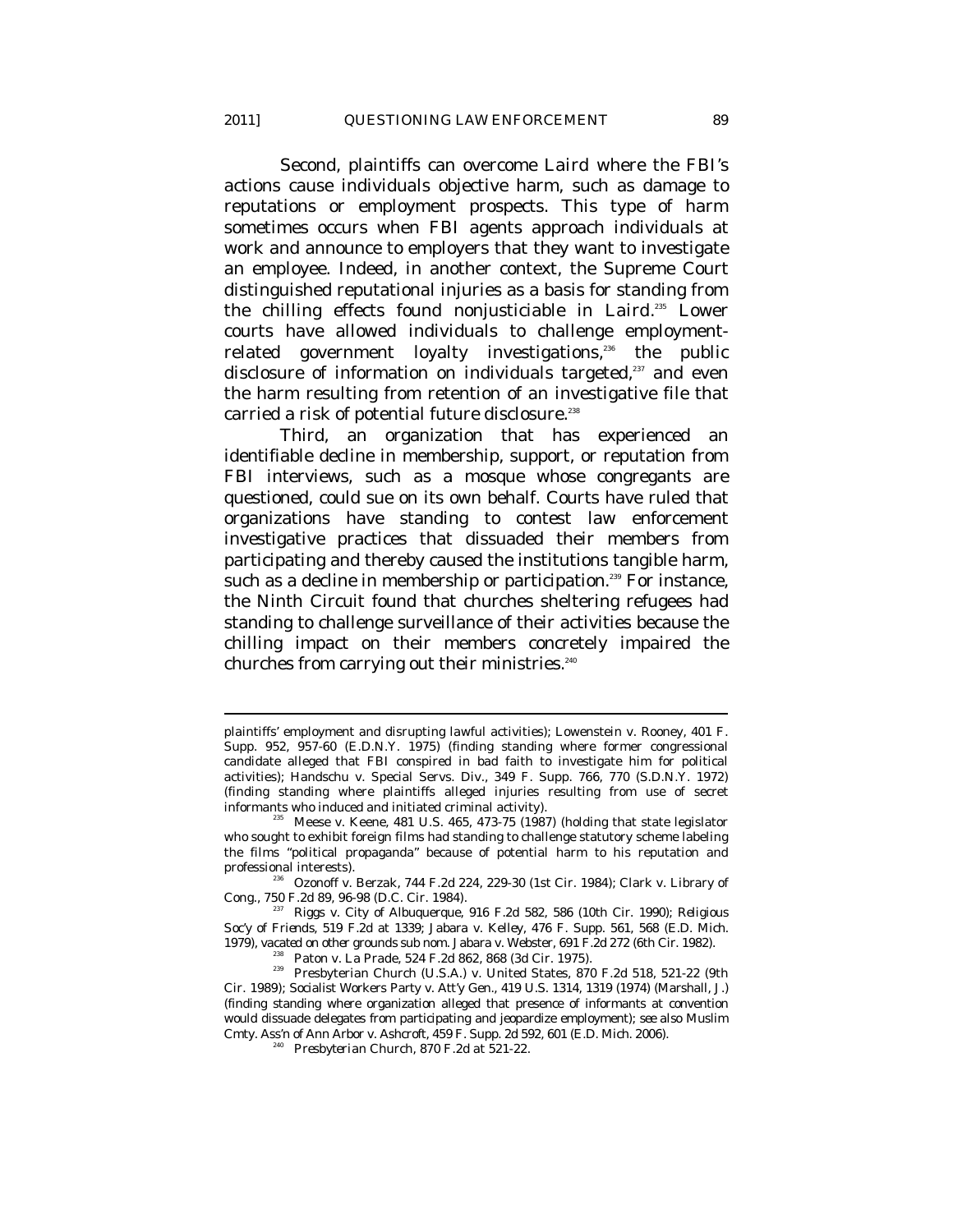While *Laird* imposes a significant threshold requirement that could screen out many FBI encounters—even large-scale interviews with significant chilling effects, where plaintiffs did not have evidence of bad faith or tangible injuries—it does not foreclose First Amendment challenges to CBP or FBI interviews.

# 3. Beyond Standing: Establishing Sufficient Harm to First Amendment Rights

Even where courts find standing, they would still need to consider the extent of the harm, either as a threshold inquiry into whether the harms are "substantial,"241 or at a minimum, in determining whether plaintiffs' injuries ought to prevail against governmental interests.<sup>242</sup> Interviews that survive *Laird*'s standing doctrine will usually be those where the government effectively penalized or compelled plaintiffs in some way, as in FBI interviews that cause reputational or economic damage or compulsory CBP inspections.

For CBP interviews, the compulsion involved brings potential challenges within the ambit of the Court's historic chilling effect cases, where the government threatened to withhold a concrete benefit based on protected expression. When CBP prevents individuals who have engaged in protected expression from entering the country until they comply with extensive and unusual CBP interviews, those individuals experience an actual restraint at least as severe as that invalidated in *Lamont v. Postmaster General*. 243 There, the Court struck down a rule preventing the delivery of foreign mail that the Post Office determined was "communist political propaganda" until recipients first sent in a reply card affirmatively requesting the delivery.<sup>244</sup> Though sending a reply card to receive mail did not create the same burden as, say, an employment requirement to disclose one's political affiliations,

<sup>&</sup>lt;sup>241</sup> See, e.g., Tabbaa v. Chertoff, 509 F.3d 89, 101-02 (2d Cir. 2007) (evaluating whether burden on freedom of association was "substantial").

<sup>&</sup>lt;sup>242</sup> See, e.g., Meese v. Keene, 481 U.S. 465 (1987) (distinguishing extent of harm for standing purposes from merits inquiry); Socialist Workers Party, 419 U.S. at 1316 (same).

<sup>&</sup>lt;sup>243</sup> 381 U.S. 301, 307 (1965). Whether the First Amendment analysis would differ in border inspections of individuals who are not U.S. citizens or lawful permanent residents is beyond the scope of this paper. While noncitizens residing in the United States enjoy First Amendment rights, Bridges v. Wixon, 326 U.S. 135, 148 (1945), some courts have rejected First Amendment challenges with respect to certain immigration decisions. *See* Reno v. Am.-Arab Anti-Discrimination Comm., 525 U.S. 471, 488 (1999); Price v. INS, 962 F.2d 836, 841 (9th Cir. 1992). 244 *Lamont*, 381 U.S. at 307.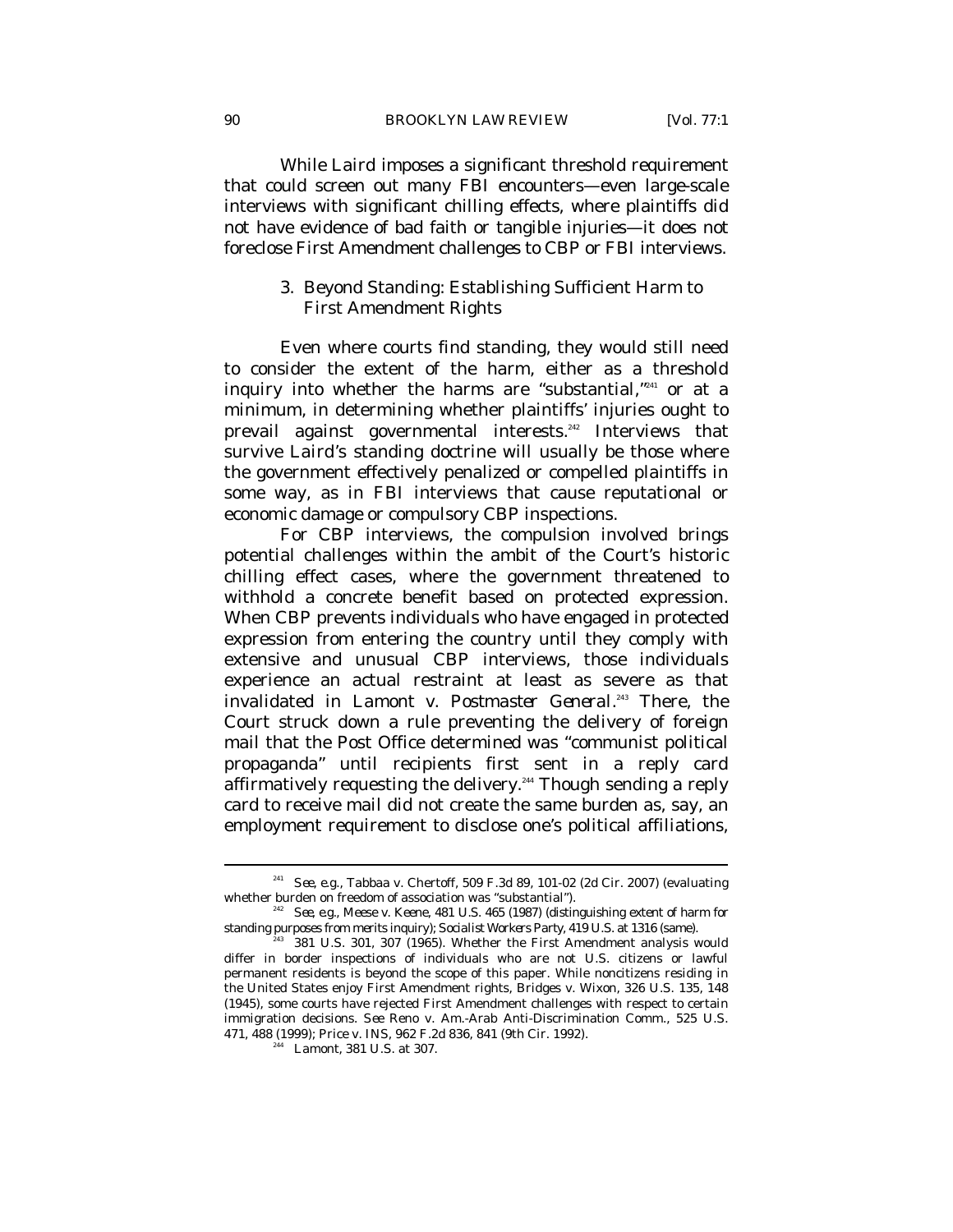the Court found the constraint presented by the regulation sufficient to implicate the First Amendment.<sup>245</sup> The stigma imposed by the designation of certain mail as "communist political propaganda," not just the degree of restraint, made the burden on First Amendment rights significant; the Court recognized that such a designation would deter individuals from reading "what the Federal Government says contains the seeds of treason" and has "condemned."<sup>246</sup>

In both FBI and CBP interviews, the stigma resulting from a person's selection for questioning on account of First Amendment activities should help plaintiffs establish that a law enforcement encounter effectively penalized them for engaging in protected expression. That reasoning appeared in *Tabbaa*, where the Second Circuit relied on the stigma of the investigative measures taken to conclude that they imposed a substantial disability on the plaintiffs' First Amendment rights. The court found that the extensive security measures the plaintiffs experienced, "when others, who had not attended the conference, did not have to endure these measures," qualified as a significant "penalty" and one that might reasonably deter others from attending similar conferences.<sup>247</sup> In other words, the fact of being *singled out* for this type of scrutiny, not just the "tangible" harm from the screening measures employed, led the court to find that the investigation substantially interfered with freedom of association.

As discussed above, the Supreme Court's classic First Amendment cases of the 1950s and 1960s explicitly recognized chilling effects, and implicitly recognized stigma, as a basis for harm.<sup>248</sup> Moreover, the Court frequently noted that the chilling effects on speech or association in those cases were grave precisely because the groups or individuals being investigated espoused dissenting or unpopular views.<sup>249</sup> Thus, the Court considered the actual burden of investigations on the specific communities involved in the specific social and political atmosphere of the time—a backdrop of hostility toward the civil rights movement and pervasive fear of communism. Courts examining the harm of First Amendment profiling

<sup>&</sup>lt;sup>245</sup> *Id.*<br><sup>246</sup> *Id.*<br><sup>247</sup> Tabbaa v. Chertoff, 509 F.3d 89, 102 (2d Cir. 2007).

<sup>&</sup>lt;sup>248</sup> *See supra* notes 214-16 and accompanying text. <br><sup>249</sup> *See* Gibson v. Fla. Legislative Investigation Comm., 372 U.S. 539, 555-57

<sup>(1963);</sup> Shelton v. Tucker, 364 U.S. 479, 486-87 & n.7 (1960); NAACP v. Alabama *ex rel.* Patterson, 357 U.S. 449, 462 (1958).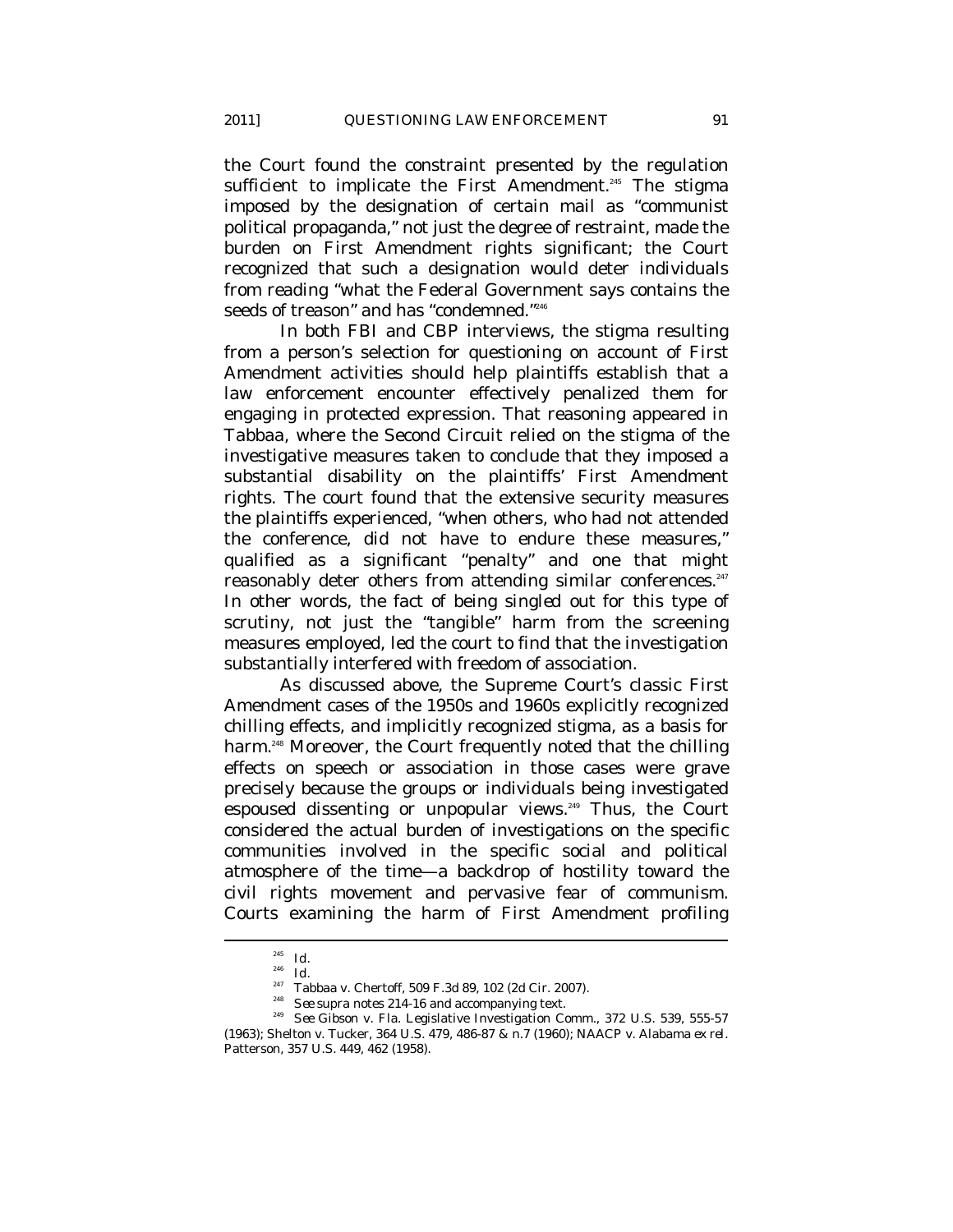today could—and should—consider broader discrimination and hostility to U.S. Muslims in evaluating the extent to which interviews stigmatize targets and chill expression.

Beyond the First Amendment context, the Court has continued to consider stigmatic harm a judicially cognizable injury. In the equal protection context, the Court recognizes—as it did most famously in *Brown v. Board of Education*<sup>250</sup>—that discrimination imposes a noneconomic injury by "stigmatizing members of the disfavored group" as "less worthy participants in the political community."<sup>251</sup> The Court considers stigma, when accompanied by more tangible harm, a factor in determining what procedural protections the Due Process Clause requires<sup>252</sup> and as an important reason that laws prohibiting private, consensual sexual acts between persons of the same sex violate substantive due process.<sup>253</sup> In criminal procedure, the Court has justified rigorous procedural protections partly because of the stigma imposed by a criminal conviction. $254$ 

Thus, the fact that law enforcement interviews do not prohibit someone from expressing a view or associating with an organization should not categorically prevent individuals subjected to FBI or CBP interviews from establishing sufficient harm to First Amendment interests, either as a matter of standing doctrine or substantive law. Plaintiffs will be on stronger ground, however, where they can point to stigma and chilling effects in addition to more "objective" compulsion or harm.

# *B. Suppression, Overbreadth, and Heightened Scrutiny in the Lower Courts*

Post-*Laird* cases involving challenges to First Amendment profiling suggest broad agreement that the First Amendment bars investigations that are directed at an illegitimate purpose. But courts divide as to whether a showing of a legitimate purpose ends the First Amendment inquiry, or whether investigations with a legitimate purpose may still sweep too broadly in burdening free speech, association, and religion as to violate the

<sup>&</sup>lt;sup>250</sup> 347 U.S. 483, 494-95 (1954).<br><sup>251</sup> Heckler v. Mathews, 465 U.S. 728, 739-40 (1984) (citation omitted). *See*<br>Lenhardt, *supra* note 138, at 864-78 (discussing Supreme Court cases on racial stigma).

<sup>&</sup>lt;sup>52</sup> Paul v. Davis, 424 U.S. 693, 701 (1976). *See* Eric J. Mitnick, *Procedural Due Process and Reputational Harm: Liberty as Self-Invention*, 43 U.C. DAVIS L. REV.

<sup>&</sup>lt;sup>233</sup> Lawrence v. Texas, 539 U.S. 558, 575 (2003).<br><sup>254</sup> Apprendi v. New Jersey, 530 U.S. 466, 484 (2000).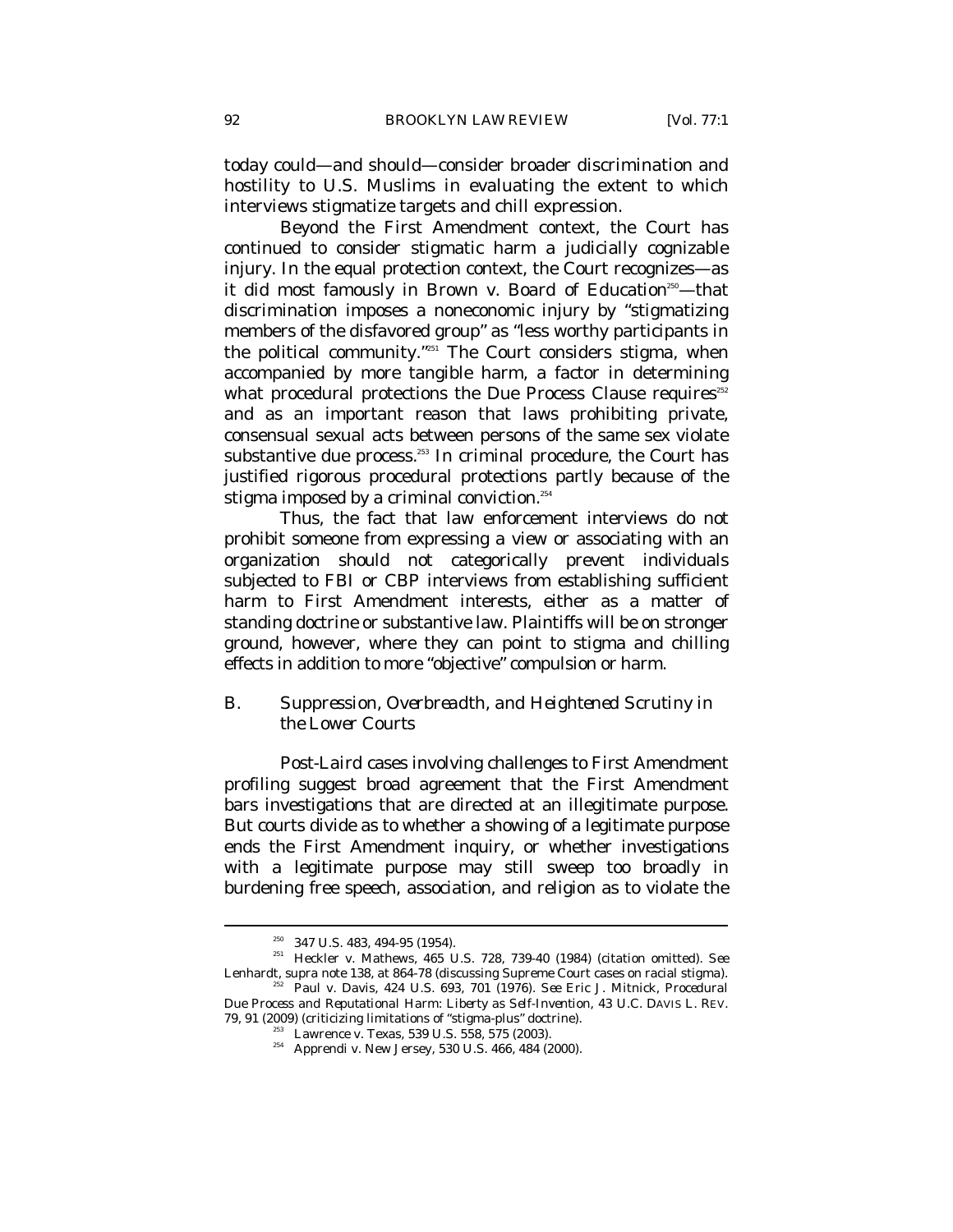First Amendment. And courts divide further as to whether heightened scrutiny should apply to such investigations.

Lower court decisions in First Amendment challenges to law enforcement investigations have generally concluded that the First Amendment bars investigations that are undertaken for the purpose of stifling dissent or interfering with lawful expressive activities. Beginning in the 1970s, a series of lawsuits challenged federal law enforcement and local police investigative practices that allegedly aimed to stifle dissent. Beyond finding standing where the law enforcement practices in question appeared to go beyond "legitimate surveillance,"255 a number of courts held that investigations taken for the purpose of harassment, interference with lawful activities, suppression of speech would violate the First Amendment.<sup>256</sup>

For instance, in *Hobson v. Wilson*, political activists involved in antiwar, civil rights, and other political causes sued the FBI and Washington, D.C., police for conspiring to deprive them of their rights to free speech and association.<sup>257</sup> Plaintiffs had a rare smoking gun: internal FBI memoranda explicitly described the agency's "Cointelpro" operation as seeking to "disrupt," "discredit," and "otherwise neutralize" the lawful activities of "New Left" and "Black Nationalist" activists in a purported attempt to prevent potential civil strife and

<sup>&</sup>lt;sup>255</sup> See Brief for Respondents, *supra* note 220, at 6a.<br><sup>256</sup> United States v. Mayer, 503 F.3d 740, 752 (9th Cir. 2007) (stating that "the government must not investigate for the purpose of violating First Amendment rights, and must also have a legitimate law enforcement purpose"); Anderson v. Davila, 125 F.3d 148, 159-60 (3d Cir. 1997) (finding that tactics that ordinarily do not implicate the First Amendment, such as photographing and surveilling a person in public, violate the law when undertaken for a wrongful purpose, such as retaliation for a person's exercise of First Amendment rights); United States v. Aguilar, 883 F.2d 662, 705 (9th Cir. 1989), *superseded by statute on other grounds*, Pub. L. No. 99-603, 100 Stat. 3359 (1986) (concluding that the use of informants to infiltrate an organization must not be for "the purpose of abridging [F]irst [A]mendment freedoms"); Socialist Workers Party v. Att'y Gen., 642 F. Supp. 1357, 1364, 1416 (S.D.N.Y. 1986) (concluding that the FBI's disruption of Socialist Workers Party's lawful political activities violated First Amendment rights of speech and assembly and awarding damages); Ghandi v. Police Dep't of City of Detroit, 747 F.2d 338, 349-50 (6th Cir. 1984) (suggesting that informant's alleged misrepresentation of labor party's goals, disruption of political campaign, and theft of party documents would violate First Amendment); Jabara v. Kelley, 476 F. Supp. 561, 574 (E.D. Mich. 1979), *vacated on other grounds sub nom.* Jabara v. Webster, 691 F.2d 272 (6th Cir. 1982) (denying summary judgment on First Amendment claims where factual issues existed as to whether FBI investigation of attorney's political activities was in good faith); *see also* Alliance to End Repression v. City of Chicago, 561 F. Supp. 537, 549, 559 (N.D. Ill. 1982) (approving settlement agreement forbidding investigation or disruption because of First Amendment conduct). 257 Hobson v. Wilson, 737 F.2d 1, 7 (D.C. Cir. 1984), *overruled in part on other* 

*grounds by* Leatherman v. Tarrant Cnty. Narcotics Intelligence & Coordination Unit, 507 U.S. 163 (1993).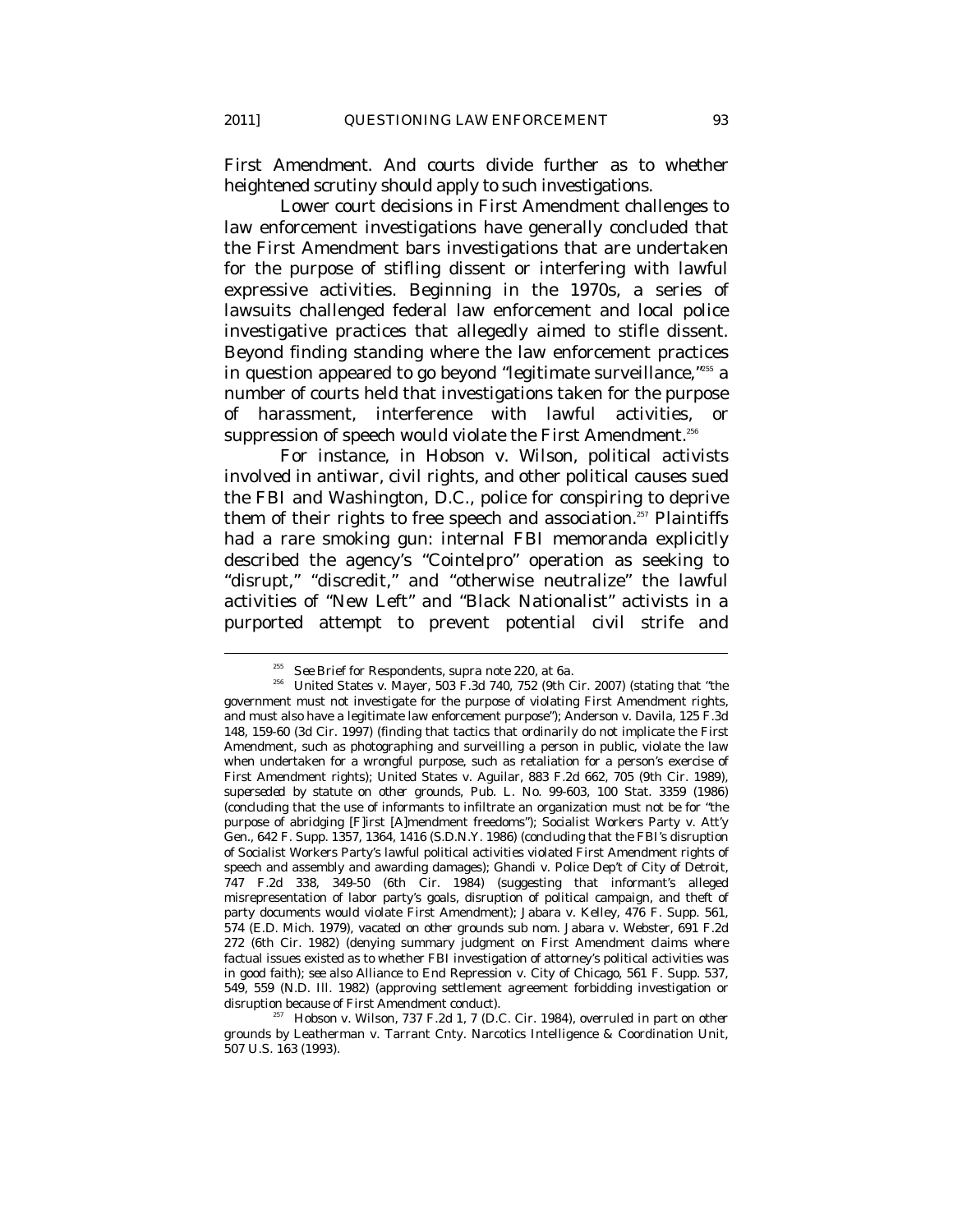violence.<sup>258</sup> Holding that the alleged interference with plaintiffs' lawful political activities violated "fundamental and wellestablished constitutional rights," the court stated that "it is *never* permissible to impede or deter lawful civil rights/political organizations, expression or protest with no other direct purpose and no other immediate objective than to counter the influence of the target associations."259 In so ruling, *Hobson* implies that even where the ultimate goal of an investigation is legitimate (the prevention of violence), the immediate purpose cannot be the disruption of lawful First Amendment activity.

Cases such as *Hobson* involved a range of law enforcement practices, and one might question whether courts would find *interviews* undertaken to suppress lawful expression to be per se impermissible. Decisions involving interviews are rare. Yet a case involving the Socialist Workers Party treated interviews no differently from other methods calculated to disrupt the organization's lawful political activities, finding such methods "patently unconstitutional."<sup>260</sup> The court noted that while interviews to gather information are usually a legitimate FBI activity, the FBI in that case used interviews of the organization's members and their relatives, employers, and landlords to foment paranoia within the group.<sup>261</sup> In *Zieper v. Metzinger*, the Second Circuit Court of Appeals held that FBI requests to a filmmaker to remove a film from the Internet that could provoke violence would violate the First Amendment if they crossed the line from persuasion to coercion.<sup>262</sup> The court held that the First Amendment prohibits such requests where the "totality of the circumstances" amount to an implied threat.<sup>263</sup> Thus, while courts would likely hold that interviews undertaken to suppress lawful activities through harassment violate the First Amendment, in circumstances like *Zieper*, courts might consider whether the interviews conveyed an implied threat to refrain from expression.

While lower courts have generally found that a purpose to suppress First Amendment rights cannot support an investigation, courts divide as to whether a showing of a legitimate purpose ends the inquiry, or whether investigations with a legitimate purpose may still sweep so broadly that they violate the First Amendment.

<sup>&</sup>lt;sup>258</sup> *Id.* at 27.<br><sup>259</sup> *Id.* at 27.<br><sup>260</sup> *Socialist Workers Party*, 642 F. Supp. at 1416-17.<br><sup>261</sup> *Id.* at 1389.<br><sup>262</sup> 474 F.3d 60, 65-66 (2d Cir. 2007).<br>*Id.* at 70-71.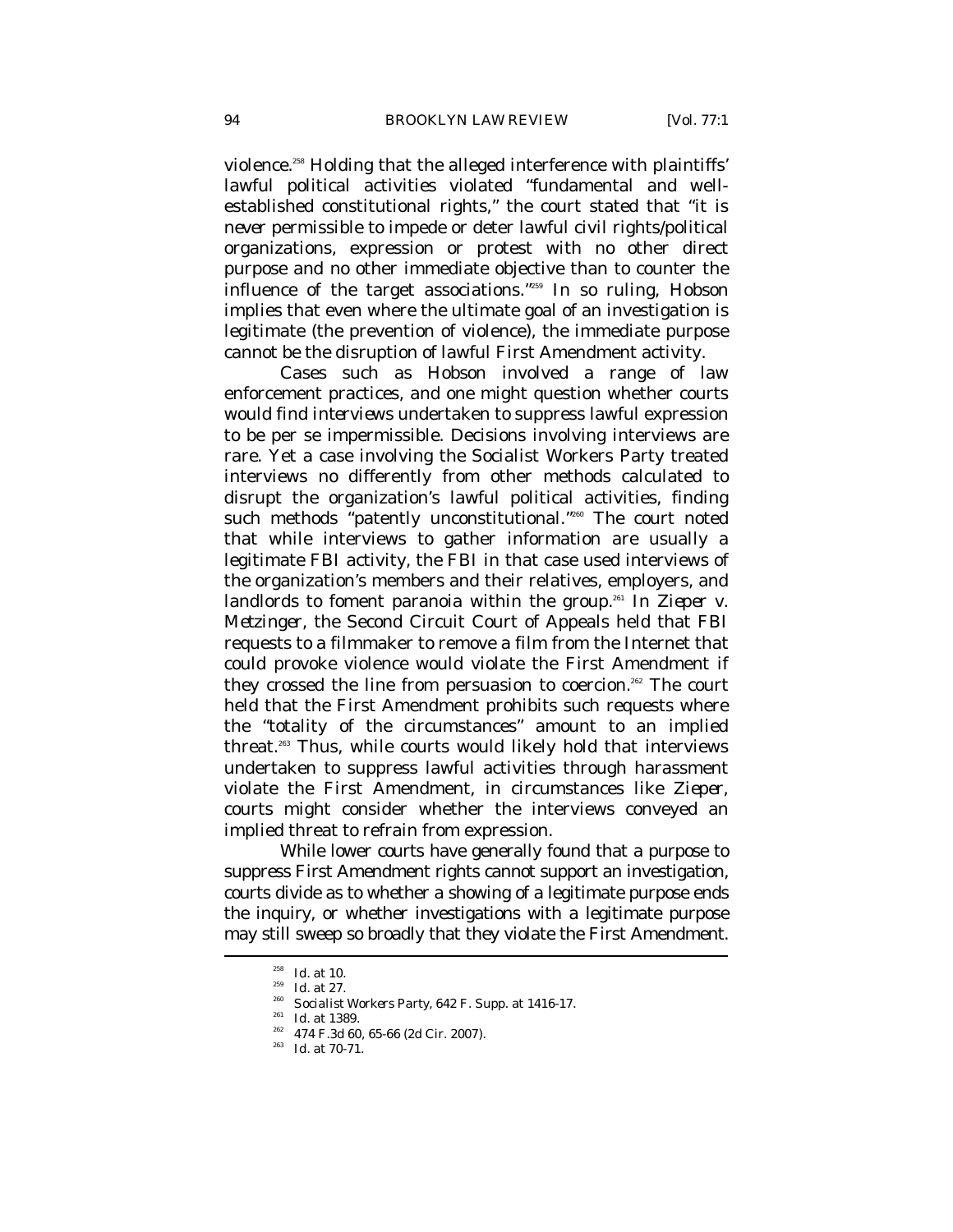The lower courts further disagree as to whether they should employ heightened scrutiny to evaluate an investigation where the government provides a facially legitimate reason for its conduct either to "smoke out" an actual illicit purpose or to invalidate the overbreadth of the investigation.

Rosenthal, the only commentator to review this split in authority, concludes that most courts have held that investigations into First Amendment activities require no more than a "good faith" law enforcement interest supporting the investigation.<sup>264</sup> That conclusion, however, understates the extent of conflict even within federal circuit courts of appeals. Thus, the Ninth Circuit, which had ruled that a government investigation threatening First Amendment rights need only be justified by a legitimate law enforcement purpose, modified its decision to state that that purpose also had to "outweigh[] any harm to First Amendment interests."<sup>265</sup> In an influential early decision, the D.C. Circuit declared that only a legitimate purpose was necessary to subpoena reporters' phone records.<sup>266</sup> In two later decisions, though, the D.C. Circuit stated that an investigation with a legitimate purpose might still be unconstitutional, and the court called for strict scrutiny of investigations that significantly burdened First Amendment rights.<sup>267</sup>

Amid the confusion, two broad views appear in the case law. One set of cases treats the requirement of a legitimate purpose as the only limitation that the First Amendment places on law enforcement investigations.<sup>268</sup> These decisions

737 F.2d 1, 28 (D.C. Cir. 1984), *overruled in part on other grounds by* Leatherman v. Tarrant Cnty. Narcotics Intelligence & Coordination Unit, 507 U.S. 163 (1993). 268 United States v. Aguilar, 883 F.2d 662, 708-09 (9th Cir. 1989) (refusing to

suppress, on First Amendment grounds, evidence obtained from the INS's warrantless use of undercover agents and informants to infiltrate church meetings), *superseded by statute on other grounds*, Pub. L. No. 99-603, 100 Stat. 3359 (1986); Gordon v. Warren Consol. Bd. of Educ., 706 F.2d 778, 780-81 (6th Cir. 1983) (holding that the placement of undercover police officer in two high school classes to uncover drug trafficking did not violate the First Amendment, so long as investigation was not designed to control content of class discussions); *Reporters Comm. for Freedom of the Press*, 593 F.2d at 1050 (ruling that the government's good faith issuance of subpoenas to phone companies for reporters' phone records did not abridge First Amendment rights despite incidental burden on news gathering); Jabara v. Kelley, 476 F. Supp. 561, 572-73 (E.D. Mich. 1979) (holding that good faith surveillance of a political activist would not violate the First Amendment), *vacated on other grounds sub nom*. Jabara v. Webster, 691 F.2d 272 (6th Cir. 1982); Anderson v. Sills, 265 A.2d 678, 688 (N.J. 1970) (holding that

<sup>&</sup>lt;sup>264</sup> Rosenthal, *supra* note 16, at 39-40.<br>United States v. Mayer, 503 F.3d 740, 753 (9th Cir. 2007), *superseding* 490<br>F.3d 1129.

Reporters Comm. for Freedom of Press v. Am. Tel. & Tel. Co., 593 F.2d 1030, 1049 (D.C. Cir. 1978). 267 Clark v. Library of Cong., 750 F.2d 89, 94 (D.C. Cir. 1984); Hobson v. Wilson,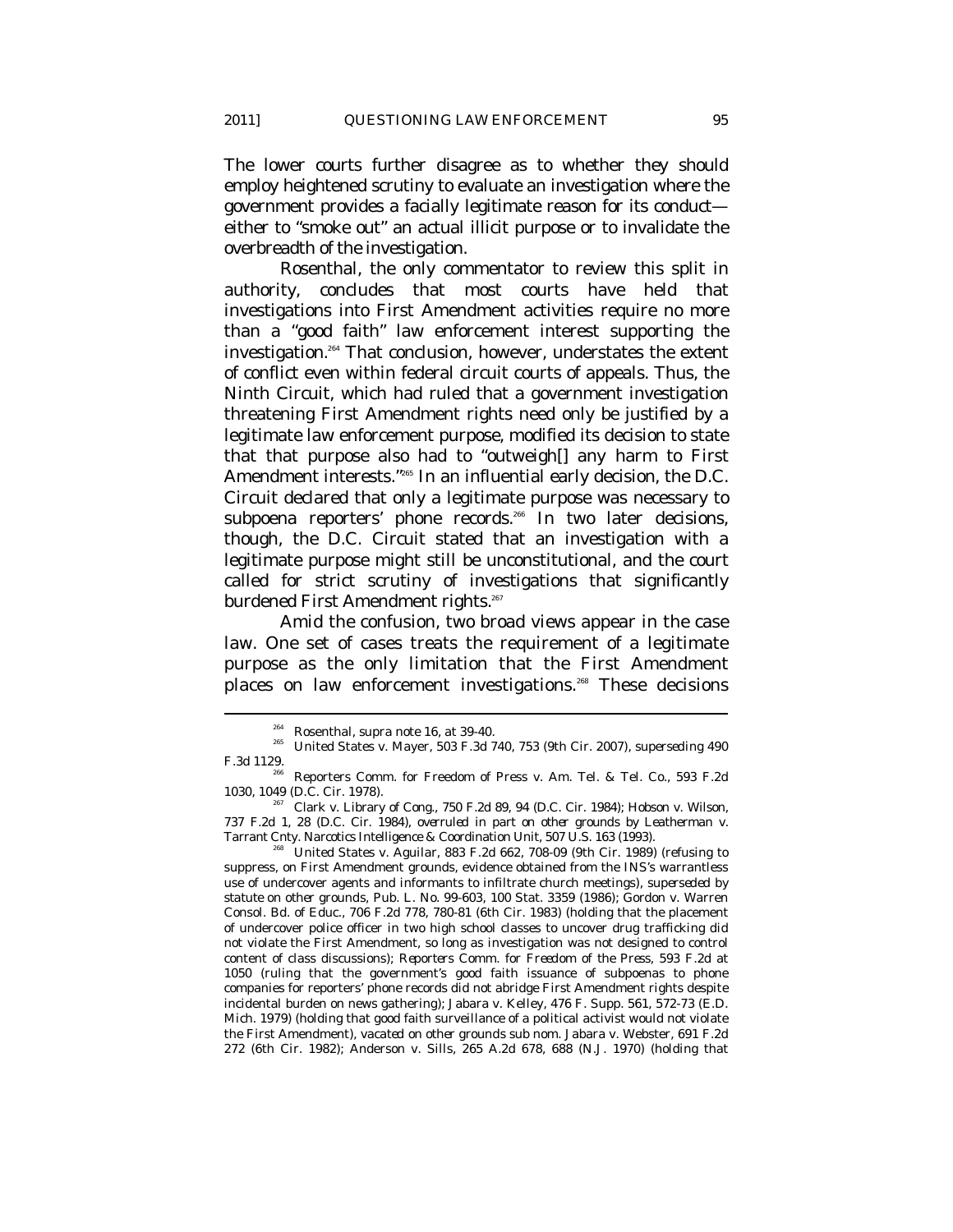generally do not make explicit how a court would ferret out such an illegitimate purpose, but the language of these cases suggests broad deference to the government's stated justifications rather than any hint of narrow tailoring.<sup>269</sup>

Perhaps the strongest statement of this view appears in several Seventh Circuit opinions that narrowed landmark consent decrees entered against the FBI and Chicago Police Department in *Alliance to End Repression v. City of Chicago*.<sup>270</sup> The defendants in that case acknowledged illegal surveillance and disruption of civil liberties organizations, religious activists, and political groups.<sup>271</sup> Three years after the district court approved the consent decree against the FBI, the Seventh Circuit interpreted the prohibition on investigating First Amendment activities narrowly to bar investigations only where there was no "genuine concern for law enforcement."272 Later decisions interpreted the consent decree to exclude "negligent" noncompliance<sup>273</sup> and modified the Chicago Police Department's order to allow the agency to monitor political extremist groups to prevent "ideological terrorism," regardless of whether the police had reasonable suspicion of any crime.274 The *Alliance* decisions make the court's view clear: the First Amendment itself, not just a proper reading of the consent decree, prohibited only those investigations with the purpose of interfering with lawful expression<sup>275</sup> and any more exacting requirement would impede law enforcement from protecting public safety.<sup>276</sup>

A second set of cases, however, rejects the view that under the First Amendment a lawful government purpose is the

courts should not interfere with executive information-gathering in the absence of proof of bad faith or arbitrariness). 269 One exception is *Presbyterian Church v. United States*, 752 F. Supp. 1505,

<sup>1513-15 (</sup>D. Ariz. 1990), which purported to apply strict scrutiny. In any event, that district court's use of strict scrutiny does not seem compatible with the Ninth Circuit's deferential inquiry in *United States v. Mayer*, 503 F.3d 740, 748-49 (9th Cir. 2007).<br><sup>270</sup> Alliance to End Repression v. City of Chicago, 742 F.2d 1007, 1015 (7th

Cir. 1984); Alliance to End Repression v. City of Chicago, 119 F.3d 472, 476 (7th Cir. 1997); Alliance to End Repression v. City of Chicago, 237 F.3d 799, 802 (7th Cir. 2001).<br><sup>271</sup> Alliance to End Repression, 742 F.2d at 1015.<br><sup>272</sup> Id. Specifically, the court interpreted the decree to permit investigation

groups based on their advocacy of violence, even where that advocacy was protected by the First Amendment. 273 *Alliance to End Repression*, 119 F.3d at 476 (holding that FBI investigation

into the Committee in Support of the People of El Salvador did not violate the consent

decree even where the FBI acknowledged widespread negligence).<br><sup>274</sup> *Alliance to End Repression*, 237 F.3d at 802.<br><sup>275</sup> *See, e.g., Alliance to End Repression*, 742 F.2d at 1010, 1015-16; *Alliance to End Repression*, 237 F.3d at 800. 276 *See, e.g.*, *Alliance to End Repression*, 237 F.3d at 802.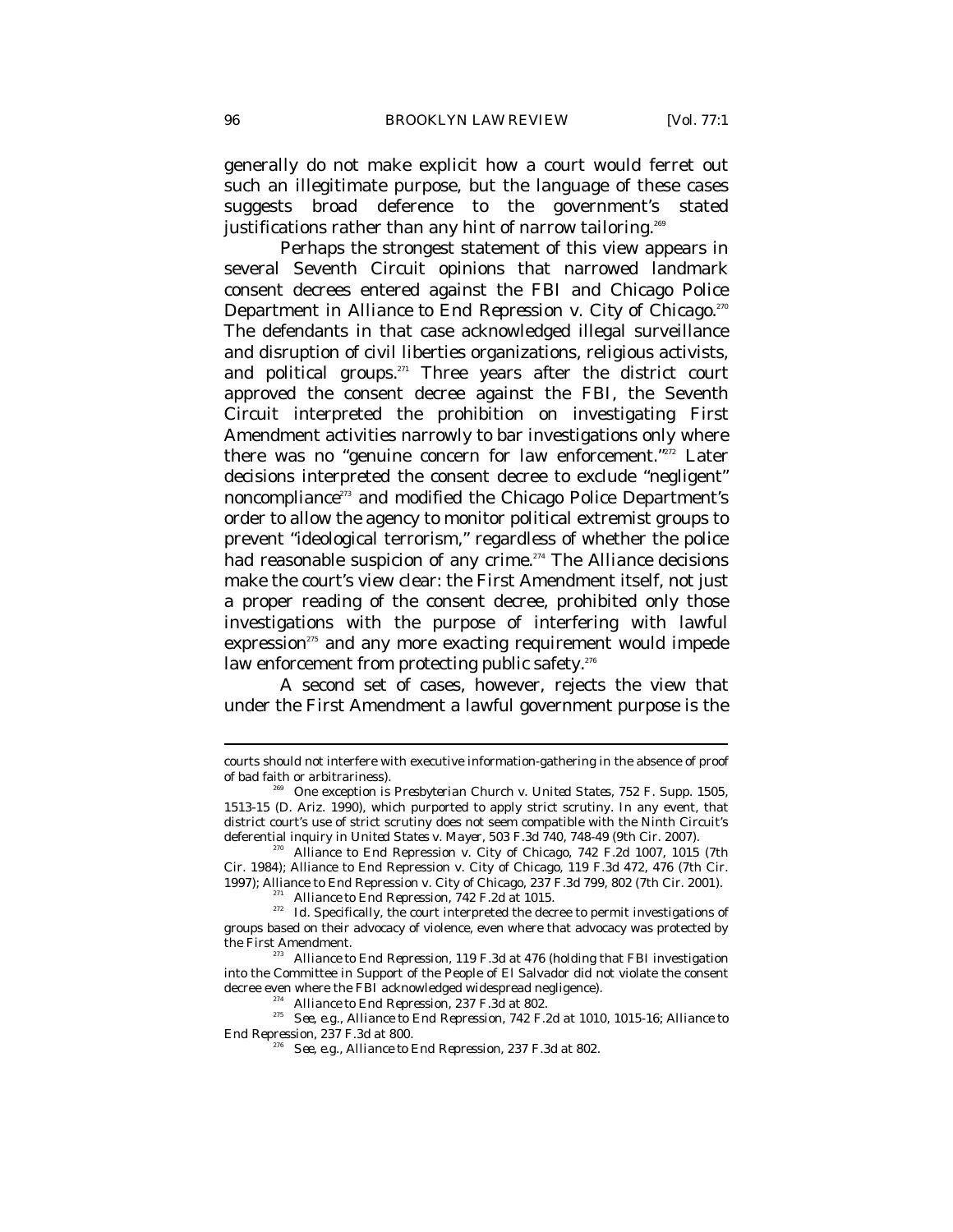sole test of the validity of a law enforcement investigation and instead also requires some form of heightened scrutiny to evaluate law enforcement investigations that burden free expression.277 Thus, in *Clark v. Library of Congress*, the D.C. Circuit required "exacting scrutiny" of an individual's claim that an FBI investigation into his political activities had chilled his expression and prevented him from obtaining further federal employment.<sup>278</sup> The FBI had conducted a wide-ranging loyalty investigation into the plaintiff, mostly through interviews of his neighbors, friends, and associates because of allegations that he belonged to a lawful socialist organization.<sup>279</sup> The court ruled that regardless of whether the government "intended to punish or coerce the individual  $\ldots$  [,] [w] here the government's action inflicts a palpable injury on the individual because of his lawful beliefs," it should demonstrate that it employed the "least restrictive" alternative.<sup>280</sup>

While *Clark* concerned an FBI investigation for employment purposes, other courts suggest a similar test for law enforcement investigations directed squarely at uncovering security threats. *Tabbaa* itself, while ultimately ruling against the plaintiffs, applied heightened scrutiny to the plaintiffs' freedom-of-association claims.<sup>281</sup> The court did not conclude its inquiry in finding a legitimate purpose for the investigation (identifying individuals who might pose a threat based on CBP intelligence on the conference), but further analyzed whether the government's actions "serve[d] compelling state interests,

 $277$  Clark v. Library of Cong., 750 F.2d 89, 94 (D.C. Cir. 1984); Hobson v. Wilson, 737 F.2d 1, 27, 27 n.85, 28 (D.C. Cir. 1984) (stating that the "clearly established" right to freedom of association included the principle that government action taken for a legitimate purpose would nevertheless be unconstitutional where it "significantly interfered with protected rights of association, unless the [g]overnment . . . demonstrate[d] a substantial . . . or compelling . . . interest" that "could not more narrowly be accommodated" (citations omitted)), *overruled in part on other grounds by* Leatherman v. Tarrant Cnty. Narcotics Intelligence & Coordination Unit, 507 U.S. 163 (1993); White v. Davis, 533 P.2d 222, 227-28 (Cal. 1975) (requiring strict scrutiny of Los Angeles Police Department's covert surveillance of university classrooms, which police justified as intelligencegathering to prevent future criminal activity); Tabbaa v. Chertoff, 509 F.3d 89, 102, 105-06 (2d Cir. 2007). With the exception of *United States v. Mayer*, 503 F.3d 740, 748-50 (9th Cir. 2007), most courts that express concern for the "overbreadth" of an investigation, not just its purpose, require some form of heightened scrutiny.<br><sup>278</sup> 750 F.2d at 94.<br><sup>279</sup> *Id.* at 91.<br><sup>280</sup> *Id.* at 94.<br><sup>281</sup> 509 F.3d at 102.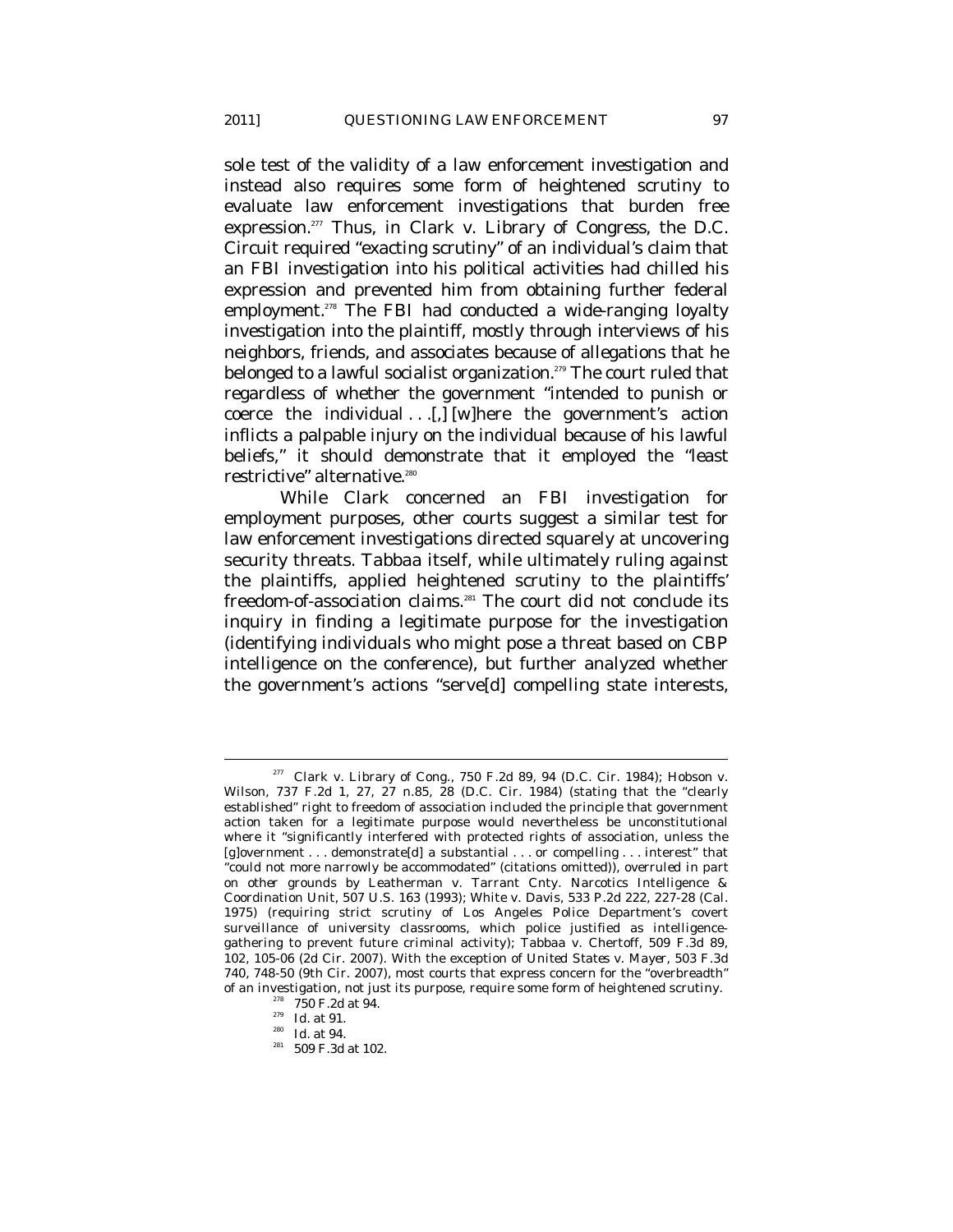unrelated to the suppression of ideas, that [could not] be achieved through means significantly less restrictive."<sup>282</sup>

Notably, *Clark* and *Tabbaa* were both cases that involved claims of more concrete harm—loss of future employment and reputational injuries or detentions with intrusive screening measures—in addition to chilling effects and stigma. These cases suggest that while lower courts are split as to whether First Amendment profiling requires heightened scrutiny, plaintiffs demonstrating more objective harms from interviews are most likely to garner such review.

#### *C. Addressing Objections to Heightened Scrutiny*

Critics of heightened scrutiny for First Amendment profiling argue that judicially-imposed narrow tailoring requirements would undermine law enforcement investigations, which depend on discretion and flexibility to identify and preempt potential threats. One argument is that the Supreme Court, out of concern for law enforcement interests, has refused to create a higher standard for law enforcement investigations burdening First Amendment activities in other contexts. A second objection is that heightened scrutiny of First Amendment  $\overline{a}$ 

<sup>&</sup>lt;sup>282</sup> Id. at 97, 102. Note that while the court applied strict scrutiny, one judge suggested that a less demanding standard might be appropriate because the inspections occurred at the border. *Id.* at 102 n.5. The extent of First Amendment protections at U.S. borders is unclear. *See generally* Timothy Zick, *Territoriality and the First Amendment: Free Speech at—and Beyond—Our Borders*, 85 NOTRE DAME L. REV. 1543 (2010). In *United States v. Ramsey*, 431 U.S. 606, 623-24 (1977), the Supreme Court ruled that border searches of incoming international mail did not violate the First Amendment where existing regulations forbade such searches without reasonable suspicion and flatly prohibited reading mail without a search warrant. The Court refused comment on the "constitutional reach of the First Amendment" in the absence of such protections. *Id.* at 624. Lower courts have considered First Amendment claims in recent challenges to warrantless border searches of laptop computers. Two appeals courts rejected First Amendment arguments in refusing to suppress evidence of child pornography uncovered through warrantless searches of defendants' laptop computers. *See* United States v. Arnold, 533 F.3d 1003, 1010 (9th Cir. 2008); United States v. Ickes, 393 F.3d 501, 502-07 (4th Cir. 2005). A district court is now considering a Fourth and First Amendment challenge to a Department of Homeland Security policy permitting searches and copying of laptop computers and other electronic devices without reasonable suspicion. *See generally* Complaint, Abidor v. Napolitano, No. 1:10 cv-04059 (E.D.N.Y. Sept. 7, 2010), *available at* http://www.aclu.org/free-speechtechnology-and-liberty/abidor-v-napolitano-complaint. While the border search doctrine in Fourth Amendment law rests on the idea that individuals have a lesser expectation of privacy at the border, these cases do not suggest that individuals at the border have diminished First Amendment rights not to be singled out on the basis of protected speech or association. Neither *Arnold* nor *Ickes* involved a claim of First Amendment profiling, but the separate First Amendment claim that searches of laptop computers require individual suspicion because computers store expressive materials. *See Arnold*, 533 F.3d at 1006; *Ickes*, 393 F.3d at 506.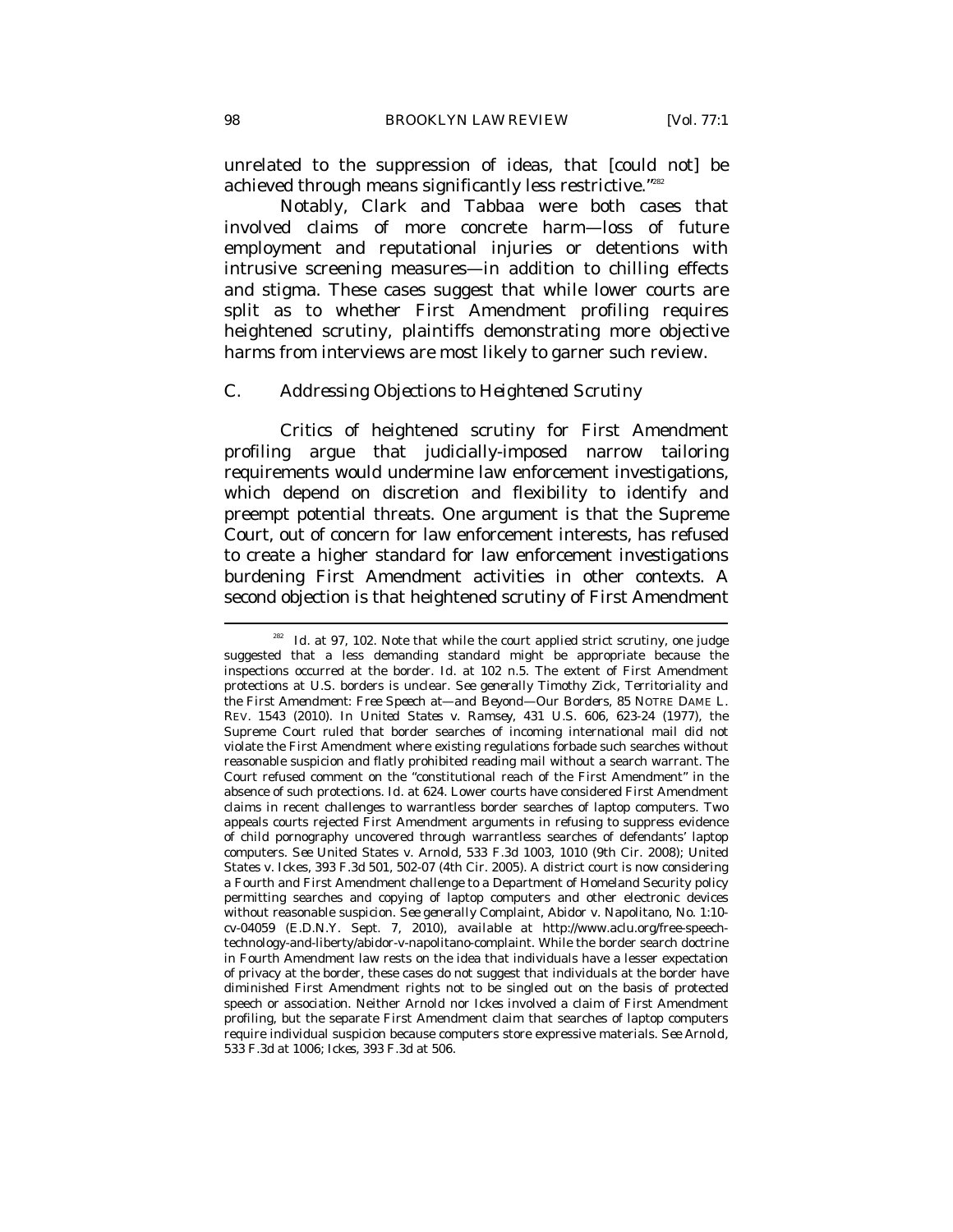profiling would place courts in the inappropriate role of secondguessing law enforcement judgments in critical terrorismrelated investigations. A third argument is that law enforcement agents need clear, consistent rules when making decisions about whom and how to investigate, and narrow tailoring requirements would force law enforcement agents to make complicated "balancing" decisions whenever a First Amendment interest is implicated.

First, the argument from precedent, which appears both in lower court decisions rejecting heightened scrutiny as well as in recent commentary, stems from the fact that the Supreme Court in several cases has refused to create greater protections for law enforcement investigative practices that burden First Amendment rights.<sup>283</sup> For instance, the Court has held that the ordinary Fourth Amendment warrant requirement sufficiently protects First Amendment interests in the seizure of allegedly obscene films or the search of a newspaper office, rejecting arguments that the expressive materials or institutions involved required the provision of a prior adversary hearing or a higher showing of necessity.<sup>284</sup>

Similarly, in *Branzburg v. Hayes*, the Court ruled that requiring reporters to testify before grand juries on information obtained from confidential sources did not abridge the First Amendment, despite claims that the disclosure of confidential sources would deter people from speaking freely to reporters and diminish the press's ability to gather news.<sup>285</sup> The Court concluded that grand jury subpoenas of reporters required only a good faith law enforcement interest—creating a standard that Rosenthal notes is "remarkably like that employed by the courts that have rejected any form of heightened scrutiny for First Amendment investigations."286 The Court deemed the burden on First

<sup>283</sup> *See, e.g.*, Rosenthal, *supra* note 16, at 60-63; Alliance to End Repression v. City of Chicago, 742 F.2d 1007, 1015-16 (7th Cir. 1984) (reargued en banc); Reporters Comm. for

 $F<sup>284</sup>$  New York v. P.J. Video, Inc., 475 U.S. 868, 875 (1986) (holding that ordinary probable cause standard applied to warrant application for sexually explicit videos presumptively protected by First Amendment); Zurcher v. Stanford Daily, 436 U.S. 547, 567-68 (1978) (holding that Fourth Amendment warrant requirement offered sufficient protection in searches of a newspaper office); Heller v. New York, 413 U.S. 483, 492 (1973) (holding that the seizure of a single allegedly obscene film for evidentiary purposes did not require a prior adversary hearing); *see also* Univ. of Penn. v. EEOC, 493 U.S. 182, 201 (1990) (rejecting a university's First Amendment claim that subpoenas requesting tenure-related materials should be supported by a higher

<sup>&</sup>lt;sup>285</sup> 408 U.S. 665, 667 (1972).<br><sup>286</sup> Rosenthal, *supra* note 16, at 54-56.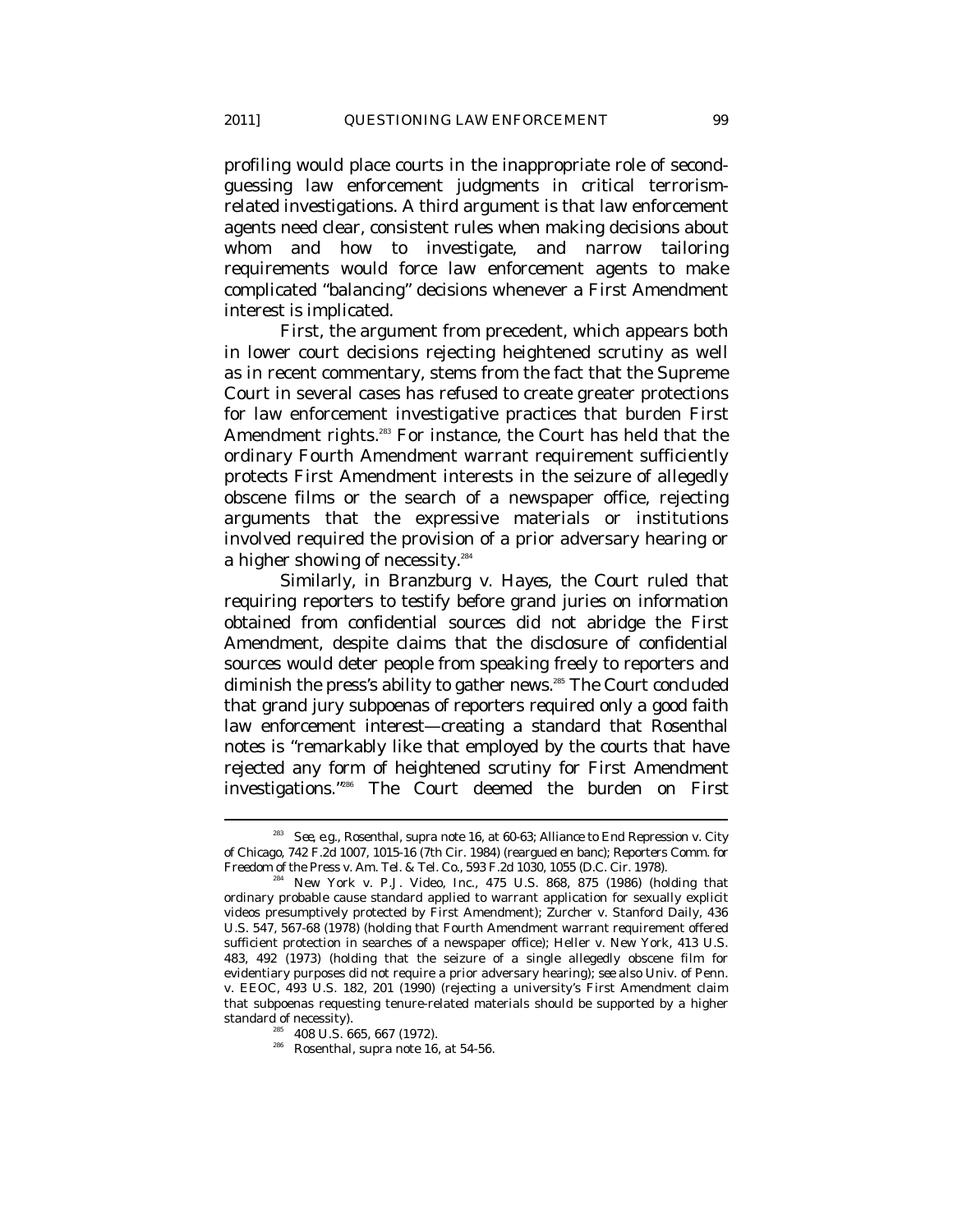Amendment rights "incidental" and found any such interest outweighed by the public interest in grand juries exercising broad power to investigate potential criminal conduct.<sup>287</sup>

Despite the Court's unwillingness to create a special standard for searches and seizures of expressive material or testimony that potentially chills expression, these decisions do not require a rejection of heightened scrutiny in cases of First Amendment profiling. These decisions all involved First Amendment challenges to law enforcement procedures where other protections against government overreaching already existed; while affirming the important First Amendment interests involved,<sup>288</sup> the Court found those procedures sufficient to accommodate First Amendment interests. For instance, the Court concluded that judges could safeguard First Amendment concerns in searches of newspaper offices by assessing the ordinary preconditions for a warrant: probable cause, specificity regarding the places to be searched or objects to be seized, and overall reasonableness.<sup>289</sup> As Daniel Solove has argued, the search warrant cases leave open the question as to how the Court would rule in situations where Fourth Amendment procedural protections were unavailable.<sup>290</sup>

At first glance, the explanation that other procedural protections existed seems less persuasive with respect to *Branzburg*, since grand jury investigations do not provide as much protection: the government does not have to demonstrate probable cause or satisfy Fourth Amendment standards to subpoena witnesses.<sup>291</sup> Even so, a person still has recourse to a motion to quash or modify a subpoena where "compliance would be unreasonable or oppressive."<sup>292</sup> While the standard by which a court considers such motions is deferential, $293$  the very prospect of prior resort to a court provides protection that is lacking in the case of FBI or CBP interviews. In addition, despite the wide latitude that grand juries enjoy in investigating potential crimes, the fact that grand juries are convened by courts, not law enforcement agents, and that they

<sup>&</sup>lt;sup>287</sup> Branzburg, 408 U.S. at 701.<br><sup>288</sup> *See, e.g., P.J. Video*, 475 U.S. at 873-74; *Zurcher*, 436 U.S. at 564-65.<br><sup>289</sup> *Zurcher*, 436 U.S. at 565.<br><sup>290</sup> Solove, *supra* note 16, at 128-31.<br><sup>291</sup> United States v. R. Ent court can quash a grand jury subpoena only where it finds no reasonable possibility that it would produce relevant evidence, but refusing to consider whether the standard would differ in cases involving First Amendment interests).<br><sup>292</sup> FED. R. CRIM. P. 17(c)(2).<br><sup>293</sup> *See R. Enters.*, 498 U.S. at 301.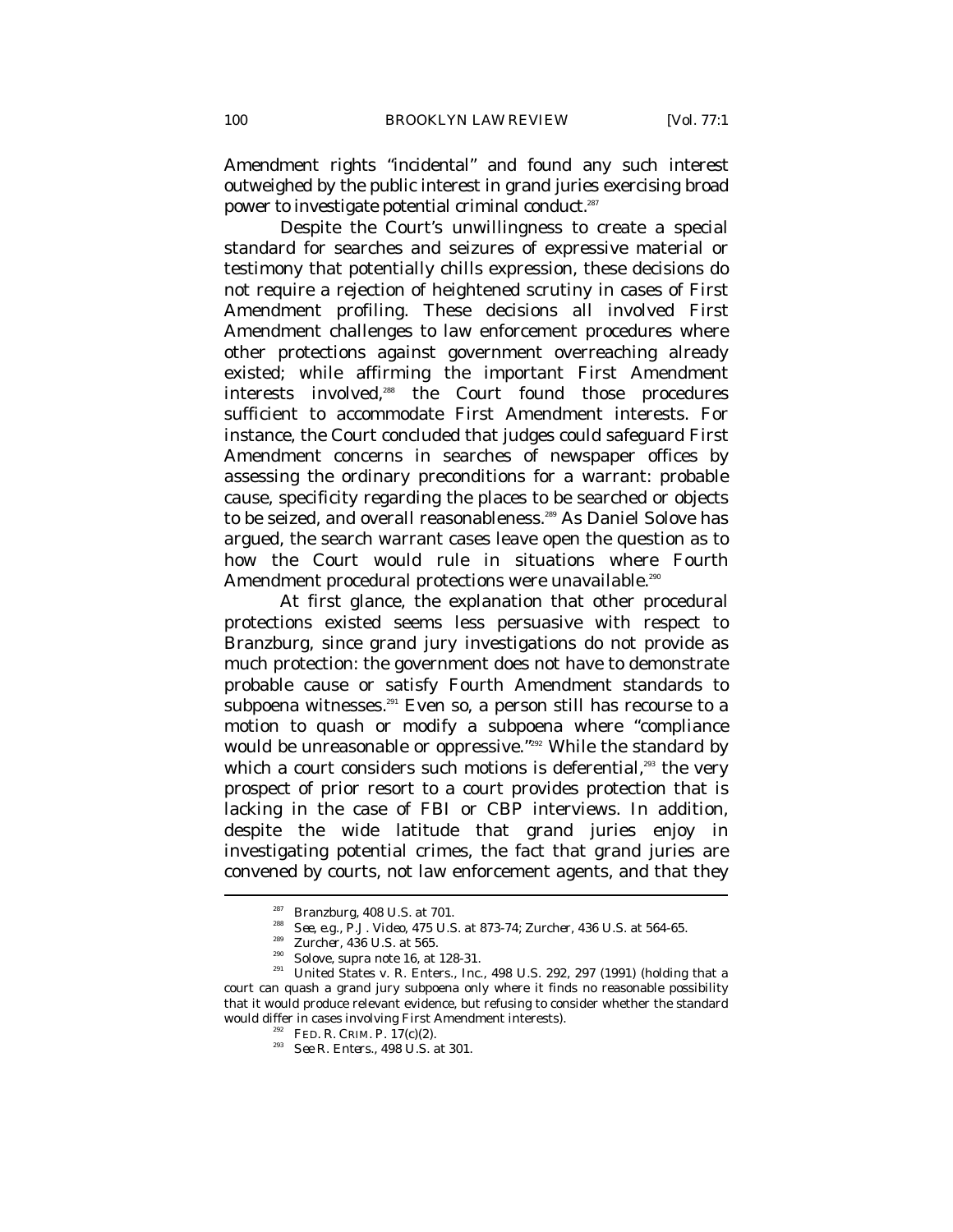necessitate the seating of sixteen to twenty-three jurors, provide some practical restraints on overreaching that are simply lacking in FBI and CBP interviews.<sup>294</sup> Moreover, the First Amendment claim in *Branzburg* differs from claims in potential challenges to First Amendment profiling: the reporters in *Branzburg* alleged a chilling effect on First Amendment activity, but not that the *decision* to subpoena them involved any improper First Amendment considerations. The Court has not considered whether a different result might be appropriate for situations involving a greater threat that hostility to the speakers or speech in question affected the decision of who to select for questioning.<sup>295</sup> Thus, the Court's unwillingness to create additional procedural protections in First Amendment challenges to search warrants and grand jury subpoenas does not dictate the outcome in other First Amendment profiling contexts, including FBI and CBP interviews.<sup>296</sup>

A second objection to heightened scrutiny of First Amendment profiling is that even if Supreme Court precedent is distinguishable, courts should not be in a position to secondguess law enforcement judgments in critical terrorism-related investigations. Especially in the terrorism context, courts and critics maintain that law enforcement must be permitted wide discretion to identify and pursue potential threats, and the

<sup>&</sup>lt;sup>294</sup> *See* FED. R. CRIM. P. 6(a)(1). *295* While lower courts, following *Branzburg*, have rejected a First Amendment privilege for journalists challenging grand jury subpoenas, some have suggested a higher First Amendment standard might be appropriate for grand jury subpoenas involving greater risk that the government was targeting individuals on account of expressive activities. *See, e.g.*, *In re* First Nat'l Bank, 701 F.2d 115 (10th Cir. 1983) (granting evidentiary hearing on First Amendment claim); *In re* Grand Jury Subpoenas Duces Tecum, 78 F.3d 1307, 1312-13 (8th Cir. 1996) (enforcing subpoenas where government demonstrated a compelling interest in information and a sufficient nexus between information sought and subject matter of investigation); *In re* Grand Jury Proceeding, 842 F.2d 1229, 1236-37 (11th Cir. 1988) (finding compelling interest and substantial relationship, without deciding standard). *But see In re* Grand Jury 87-3 Subpoena Duces Tecum, 955 F.2d 229, 232 (4th Cir. 1992) (declining to create "substantial relationship" test for subpoenas involving First Amendment claims). 296 Rosenthal also argues that in cases involving "no prohibition or direct cost

on the exercise of First Amendment rights," the Supreme Court as a general matter does not impose heightened scrutiny but simply balances the degree of inhibition against the government interests involved. Rosenthal, *supra* note 16, at 49. Deferential balancing on account of the indirect nature of the restraint in question may accurately describe the Court's approach in certain cases, such as *Meese v. Keene*, 481 U.S. 465 (1987), a case involving a registration requirement applicable to distributors of foreign films. But Rosenthal's statement offers too sweeping a characterization of the Court's practice as a whole. For instance, it does not explain *Gibson*, where the Court rigorously scrutinized government justifications for the investigation of the NAACP and limited two Cold War decisions cited by Rosenthal as examples of deferential balancing. *See* Rosenthal, *supra* note 16, at 47-48.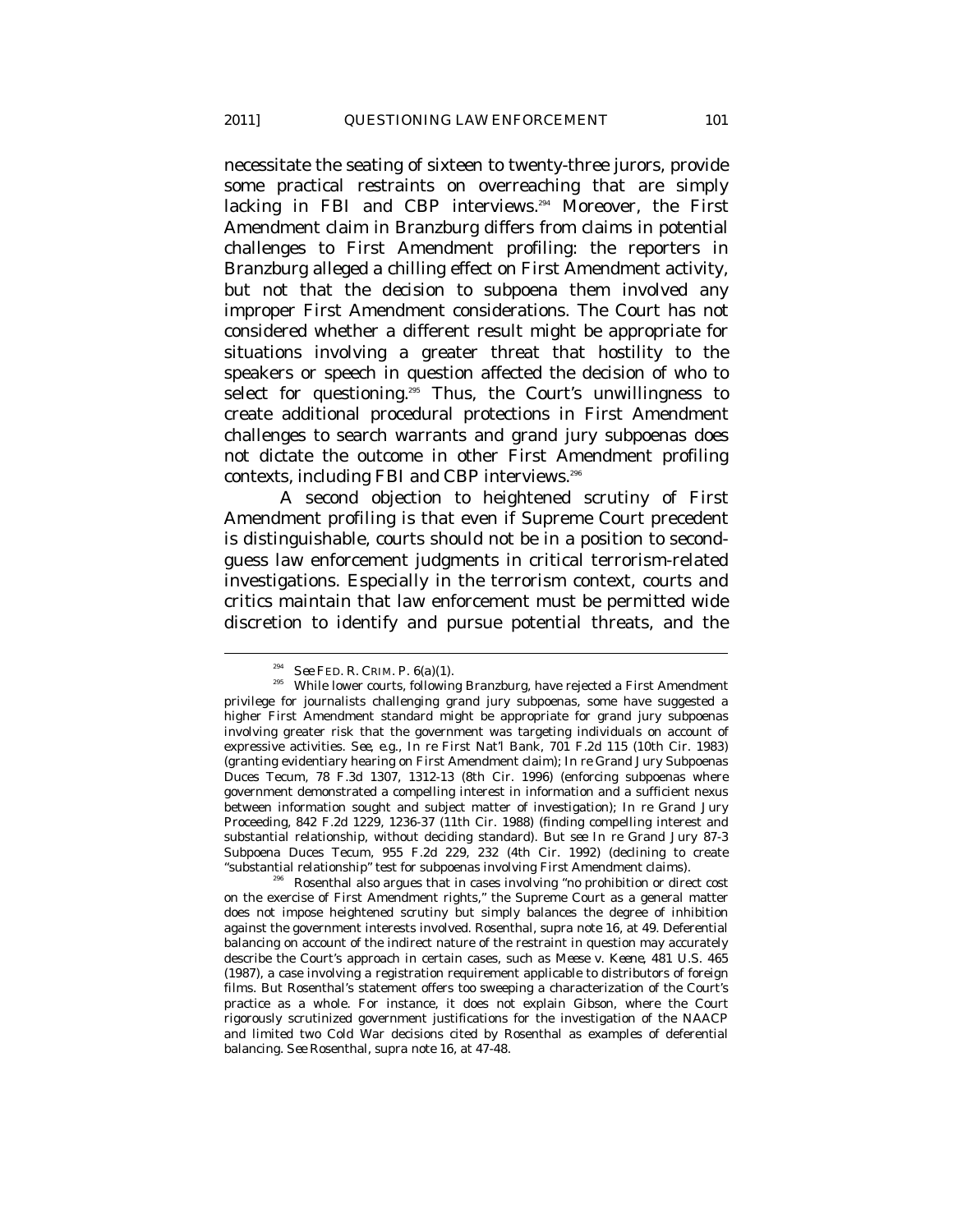prospect of courts inquiring into whether law enforcement sufficiently tailored investigative methods would unduly "chill" law enforcement.<sup>297</sup>

To the extent, however, that this argument rests on the assumption that courts applying heightened scrutiny to First Amendment profiling will routinely second-guess law enforcement decisions, that assumption is unwarranted. Even courts applying heightened scrutiny have sustained law enforcement practices where they credited law enforcement justifications for the necessity of a practice: heightened scrutiny in this context is not "strict in theory, fatal in fact."298 *Tabbaa*, of course, sided with CBP's determination that the security measures employed were necessary.299 Other judicial doctrines already protect law enforcement officers from second-guessing of reasonable decisions, including the idea that factual determinations of the executive branch are entitled to some deference<sup>300</sup> and the qualified immunity defense in damages cases.301 The risk that heightened scrutiny for First Amendment profiling will lead to pervasive overturning of executive determinations is remote. Rather, the alternative rule of categorical deference to law enforcement justifications presents the more immediate risk—that even investigations significantly burdening speech or association, or aimed at the suppression of expression, will altogether escape First Amendment scrutiny.

A third objection to heightened scrutiny is rooted in concerns over practical administrability. Specifically, this concern centers on the idea that law enforcement needs clear, consistent rules when making decisions about whom and how to interview, and that narrow tailoring requirements would force agencies (or even individual agents) to make complicated balancing calculations whenever a First Amendment interest is implicated. The Supreme Court itself has pointed to the need for "readily administrable rules" in law enforcement contexts, especially where decisions are made on the spot.<sup>302</sup> Some courts and commentators have expressed concern that because the  $\overline{a}$ 

<sup>&</sup>lt;sup>297</sup> See, e.g., Socialist Workers Party v. Att'y Gen., 510 F.2d 253, 255 (2d Cir.) (per curiam), *rev'd in part*, 419 U.S. 1314 (1974) (Marshall, J.). 298 *See* Presbyterian Church v. United States, 752 F. Supp. 1505, 1513-16 (D.

Ariz. 1990) (holding that the government demonstrated a "significant and intimate relationship between the conduct" and a compelling government interest when it secretly recorded a church's services).<br>
Tabbaa v. Chertoff, 509 F.3d 89, 106 (2d Cir. 2007).<br>
<sup>300</sup> Holder v. Humanitarian Law Project, 130 S. Ct. 2705, 2727 (2010).<br>
<sup>301</sup> Harlow v. Fitzgerald, 457 U.S. 800, 807, 813, 81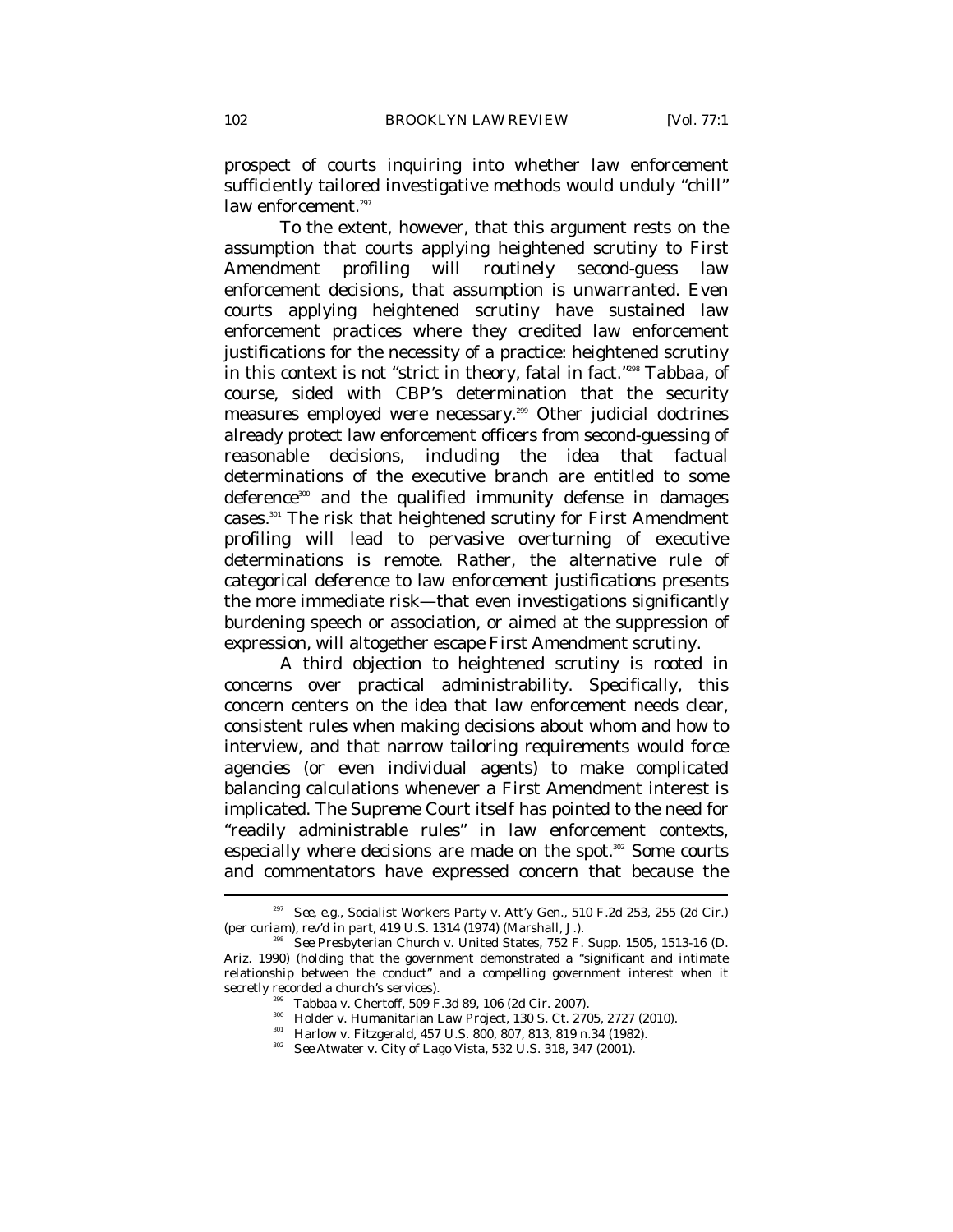First Amendment protects such a wide range of expression and association, heightened scrutiny requirements would force investigators to assess innumerable circumstances potentially implicating First Amendment rights.<sup>303</sup> Such considerations might favor a clear rule holding law enforcement to account only for investigations without a legitimate purpose—and deferential review of such investigations rather than heightened scrutiny.

Indeed, the distinction between overbreadth and permissible First Amendment profiling is contextual and factspecific, and therefore often complex.<sup>304</sup> Law enforcement agencies can reduce the uncertainty by adopting more concrete guidelines to instruct officers on questioning decisions involving First Amendment concerns; the border officer charged with interviewing travelers would not be left alone to ruminate, in the heat of the moment, whether an interview would be "narrowly tailored," but to implement practical agency rules devised in response to constitutional requirements.<sup>305</sup> Although such guidelines would not eliminate line-drawing questions, they would reduce uncertainty for law enforcement agents. And the judicial doctrines discussed above, such as the qualified immunity defense, already protect officers from second-guessing of reasonable decisions.

More fundamentally, a court's decision to adopt a deferential bright-line rule to ensure "administrability" is at bottom a judgment that the interest in clarity trumps the harm to individuals potentially subject to abuses.<sup>306</sup> It is unsurprising that decisions favoring clarity for law enforcement officers over competing liberty concerns often include language discounting the severity of the civil liberties problem at issue. Thus, the *Laird* Court declared full confidence that the political branches of government would remedy any actual abuses by the military,<sup>307</sup> *Branzburg* opined that the press was not vulnerable

<sup>303</sup> *See, e.g.*, United States v. Ickes, 393 F.3d 501, 506 (4th Cir. 2005); Reporters Comm. for Freedom of the Press v. Am. Tel. &Tel. Co., 593 F.2d 1030, 1059- 60 (D.C. Cir. 1978); Jabara v. Kelley, 476 F. Supp. 561, 572 (E.D. Mich. 1979), *vacated*  % on other grounds sub nom. Jabara v. Webster, 691 F.2d 272 (6th Cir. 1982).<br>See supra notes 192-98 and accompanying text.<br>In the border context, for instance, the CBP might impose stricter rules for

interviews longer than a certain period of time or for inquiries into religious or political activities, such as requirements of individualized suspicion, advance supervisory approval, and consultation with agency counsel. Moreover, agency directives, such as the one at issue in *Tabbaa*, do not require spur-of-the-moment decisions by individual officers.

<sup>&</sup>lt;sup>306</sup> *See Atwater*, 532 U.S. at 366 (O'Connor, J., dissenting). Laird v. Tatum, 408 U.S. 1, 15-16 (1972).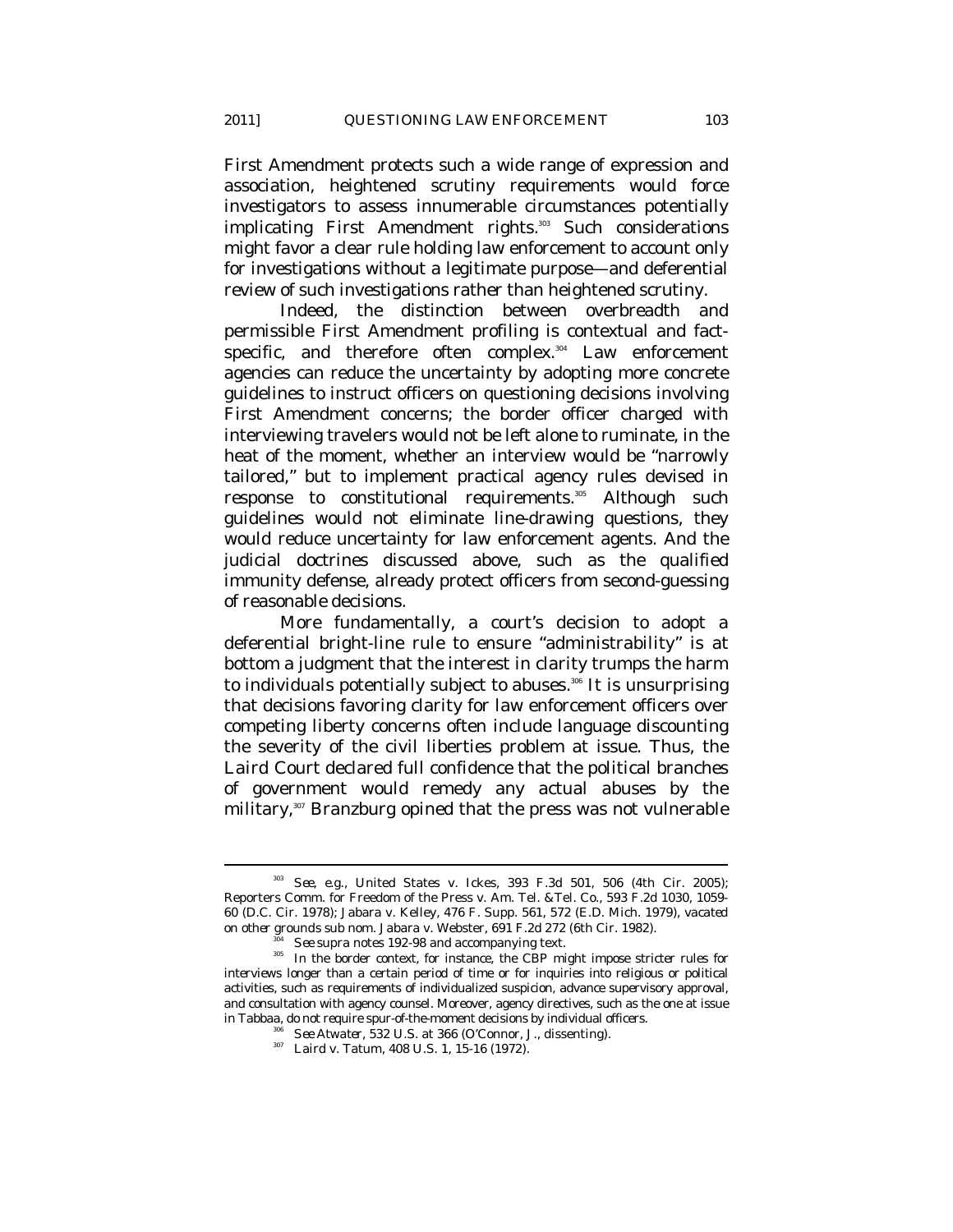to abuse,<sup>308</sup> and the Seventh Circuit court that dismantled the Chicago consent decree proclaimed that "[t]he era in which the Red Squad flourished is history."309 Courts less sanguine about the tendency of law enforcement agencies to respect individual rights—and more attuned to the real stigmatic costs and chilling effects on communities subject to First Amendment profiling should rather conclude that meaningful judicial review is a necessary protection against government overreaching.

## **CONCLUSION**

 $\overline{a}$ 

Law enforcement interviews in the terrorism context involve intrusion and stigma that the existing literature has not recognized or explored. As overt and highly personal encounters between individuals in the U.S. Muslim community and law enforcement, interviews can shape individuals' and communities' very sense of belonging. Where interviews result from First Amendment profiling, they are especially likely to stigmatize communities and chill First Amendment–protected expression and association. Moreover, such interviews carry a particular risk that improper considerations influenced the scope of the investigation, even where law enforcement did not intend to suppress speech. In light of the suppression and overbreadth concerns in investigations triggered by protected expression, I have argued that courts should apply heightened scrutiny to provide some accountability in FBI and CBP interviews—and that existing First Amendment doctrine provides a foundation for such review.

First Amendment challenges in this context will not be easy for plaintiffs. Before a case even gets to court, individuals must overcome the chilling effects of interviews and submit themselves to the additional public exposure of a lawsuit. That chilling effect conundrum—those who are most chilled by an investigation are least likely to challenge it—will screen out a great many claims at the very outset. Those who do sue must establish standing according to the exceptions courts have carved out after *Laird*, convince a court to apply heightened scrutiny, and persuade the court not to defer to law

<sup>308</sup> Branzburg v. Hayes, 408 U.S. 665, 706 (1972); *see also* Zurcher v. Stanford Daily, 436 U.S. 547, 566 (1978) (noting that the few reported searches of newspaper offices in the recent past "hardly suggests abuse").

<sup>&</sup>lt;sup>39</sup> Alliance to End Repression v. City of Chicago, 237 F.3d 799, 801 (7th Cir. 2001); *see also Atwater*, 532 U.S. at 353.